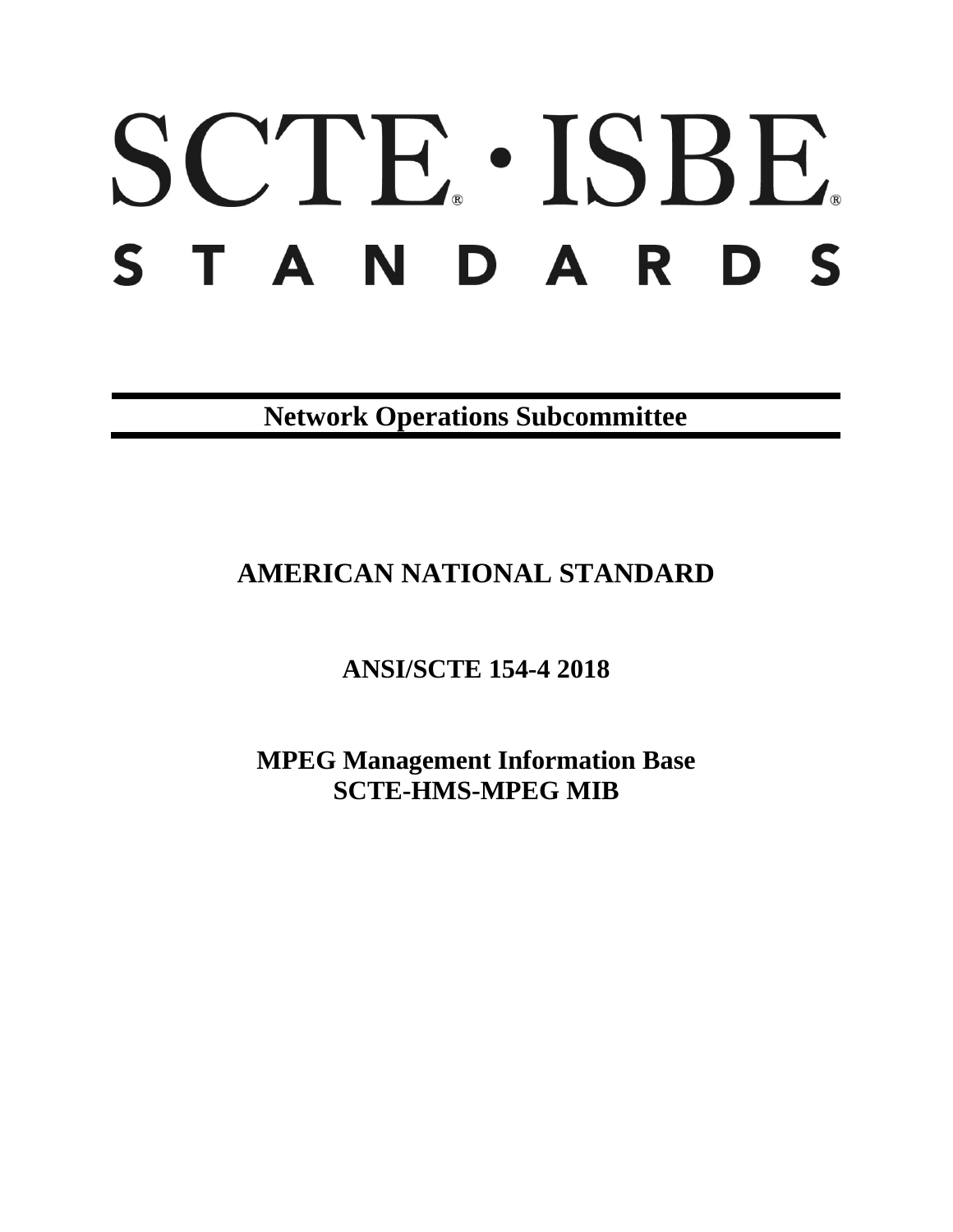# **NOTICE**

The Society of Cable Telecommunications Engineers (SCTE) / International Society of Broadband Experts (ISBE) Standards and Operational Practices (hereafter called "documents") are intended to serve the public interest by providing specifications, test methods and procedures that promote uniformity of product, interchangeability, best practices and ultimately the long-term reliability of broadband communications facilities. These documents shall not in any way preclude any member or non-member of SCTE•ISBE from manufacturing or selling products not conforming to such documents, nor shall the existence of such standards preclude their voluntary use by those other than SCTE•ISBE members.

SCTE•ISBE assumes no obligations or liability whatsoever to any party who may adopt the documents. Such adopting party assumes all risks associated with adoption of these documents, and accepts full responsibility for any damage and/or claims arising from the adoption of such documents.

Attention is called to the possibility that implementation of this document may require the use of subject matter covered by patent rights. By publication of this document, no position is taken with respect to the existence or validity of any patent rights in connection therewith. SCTE•ISBE shall not be responsible for identifying patents for which a license may be required or for conducting inquiries into the legal validity or scope of those patents that are brought to its attention.

Patent holders who believe that they hold patents which are essential to the implementation of this document have been requested to provide information about those patents and any related licensing terms and conditions. Any such declarations made before or after publication of this document are available on the SCTE•ISBE web site at [http://www.scte.org.](http://www.scte.org/)

All Rights Reserved

© Society of Cable Telecommunications Engineers, Inc. 2018 140 Philips Road Exton, PA 19341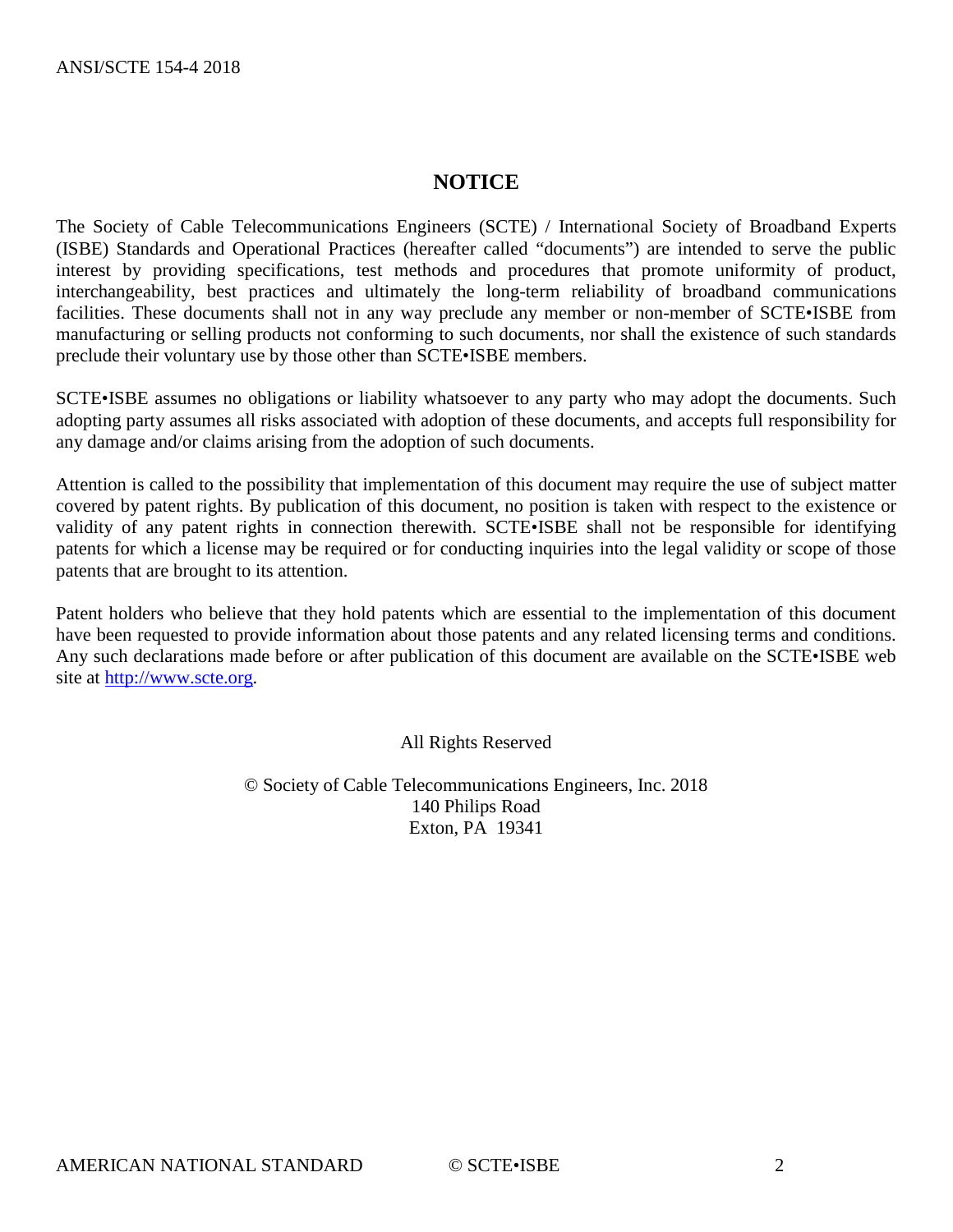# **Table of Contents**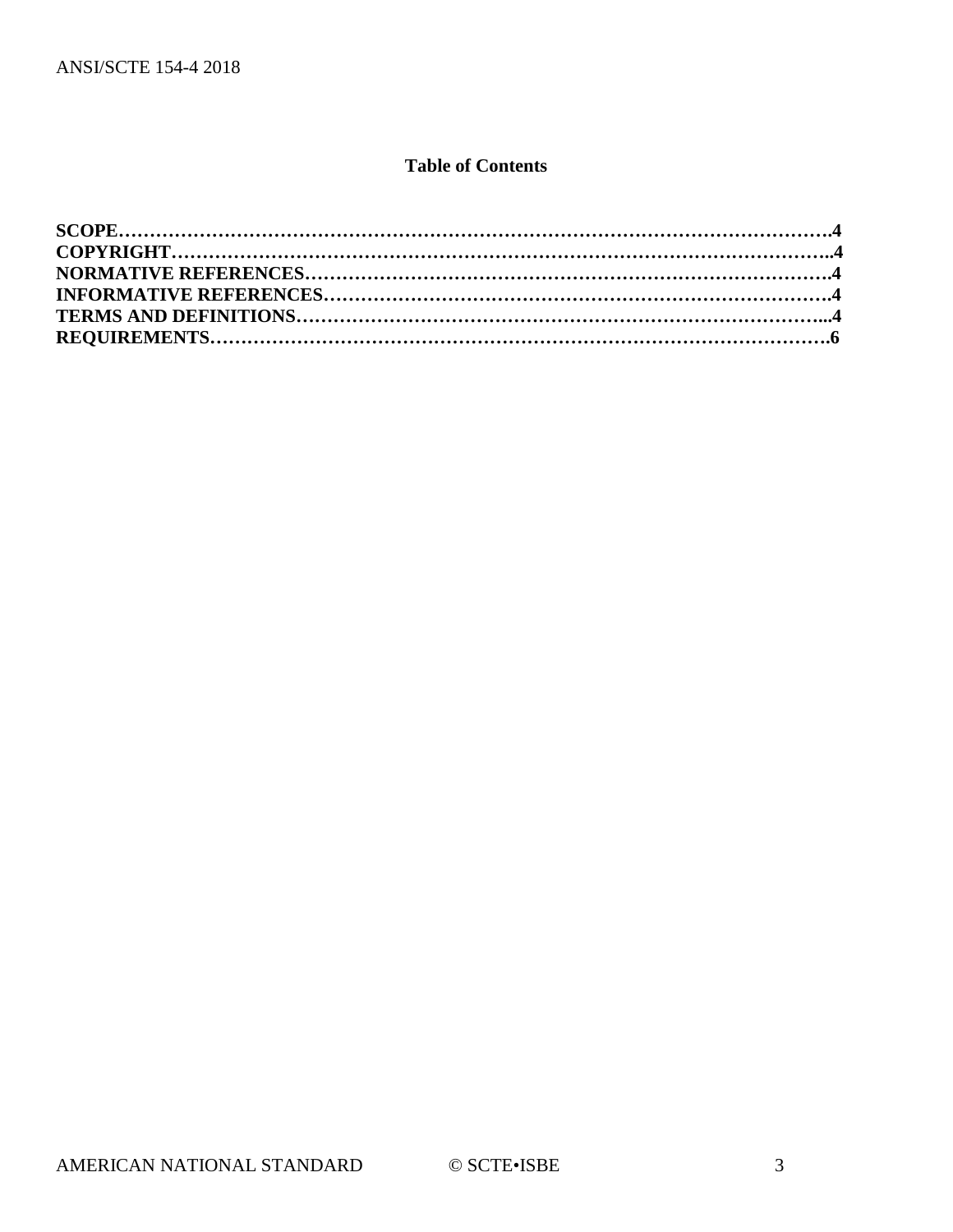#### **SCOPE**

This document is identical to SCTE 154-4 2008 except for informative components which may have been updated such as the title page, NOTICE text, headers and footers. No normative changes have been made to this document.

This document provides the definition for MIB objects within the SCTE HMS MPEG MIB Tree.

## **COPYRIGHT**

The MIB definition found in this document may be incorporated directly in products without further permission from the copyright owner, SCTE.

#### **NORMATIVE REFERENCES**

IETF RFC 2578 SNMPv2-SMI IETF RFC 2580 SNMPv2-CONF IETF RFC 2579 SNMPv2-TC IETF RFC 2863 IF-MIB IETF RFC 4001 INET-ADDRESS-MIB SCTE 36 2002R2007 (formerly HMS028) SCTE-ROOT SCTE 37 2008 (formerly HMS072) SCTE-HMS-ROOTS SCTE 154-5 2008 SCTE-HMS-HEADENDIDENT-TC-MIB ISO/IEC 13818-1:2007 |ITU-T H.222 Systems

#### **INFORMATIVE REFERENCES**

MPEG2 - ISO/IEC 13818 Part 2 Video AVC - ISO/IEC 14496-10 | ITU-T H.264 Video ISO 639-2:1998 Part 2 – International Standard that lists short codes for language names.

#### **TERMS AND DEFINITIONS**

This document defines the following terms:

**CA – Conditional Access -** Conditional Access systems restrict television program access to certain groups of users either because of concerns for privacy or the desire to collect revenue for the service.

**CAT – Conditional Access Table –** Tables that are designed to deny general users access to premium or otherwise restricted content, and to establish protocols and systems to grant authorized user's access

**ECM – Entitlement Control Message -** an encrypted message that is used to prevent unauthorized reception for such services as cable or satellite television.

**EMM – Entitlement Management Message -** an encrypted message that contains private conditional access information about the authority a viewer has to acquire reception for such services as cable or satellite television.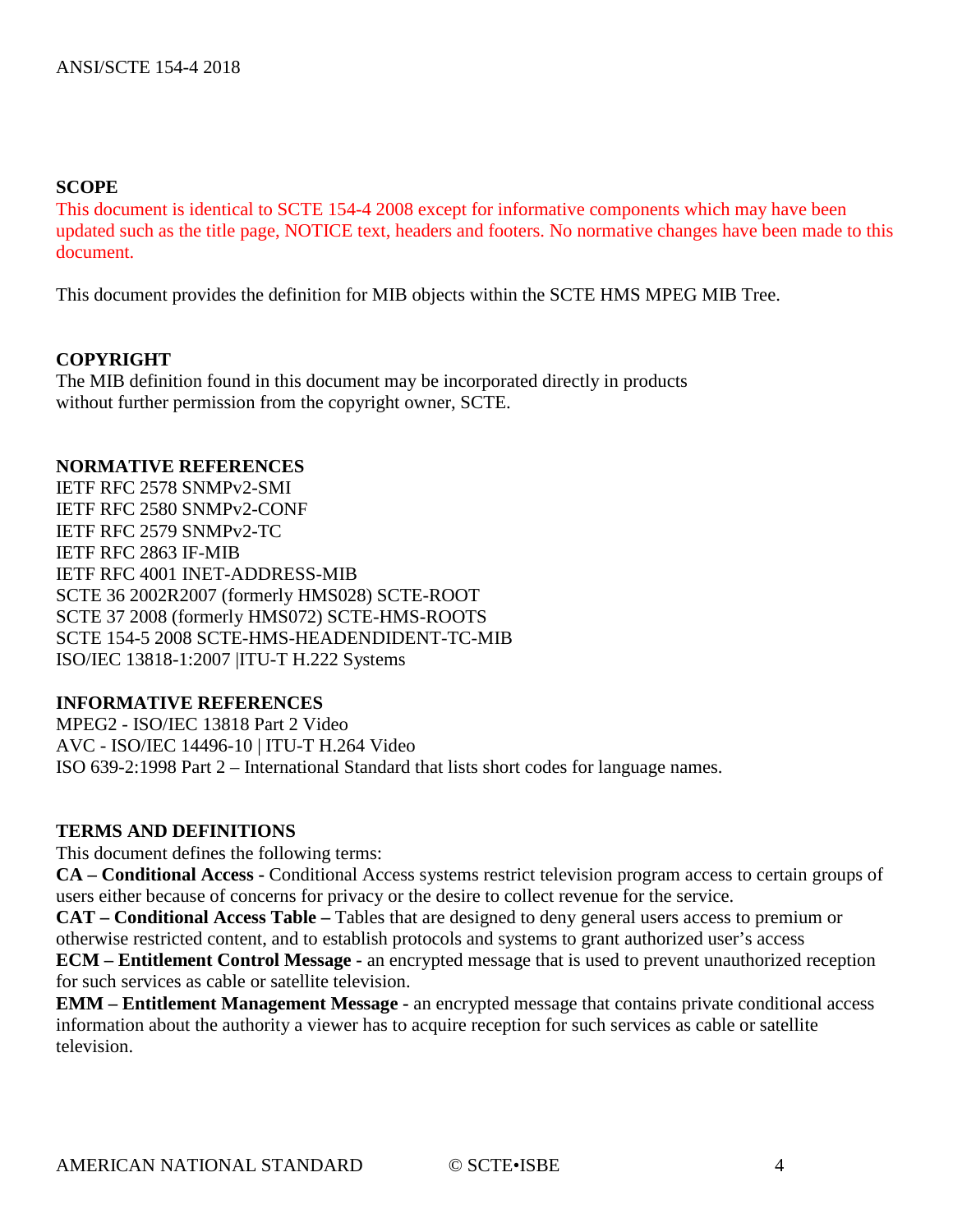**ES – Elementary Stream -** Defined by MPEG-2 Systems (ISO/IEC 13818-1). An elementary stream contains only one kind of data, e.g. audio, video or closed caption. An elementary stream is often referred to as "elementary", "data", "audio" or "video" bit streams or streams.

**IGMP- Internet Group Management Protocol -** A protocol that hosts use to keep local routers informed of their membership in multicast groups. When all hosts leave a group, the router no longer forwards datagram's that arrive for the group.

**MPTS – Multi-Program Transport Stream -** Transport Streams are the combining (multiplexing) of multiple program channels (typically digital video channels) onto a signal communication channel (such as a satellite transponder channel). A MPEG transport stream (MPEG-TS) may also called a multi-program transport stream (MPTS) and at other times a SPTS.

**NIT – Network Information Table -** Describes how transport streams are organized on the current network, and also describes some of the physical properties of the network itself. The NIT also contains the name of the network, and the *network ID*. This is a value that uniquely identifies the network that is currently broadcasting the transport stream, and may be different from the original network ID that we discussed earlier, if the transport stream is being rebroadcast.

**PAT - Program Association Table**- Each Transport Stream contains one or more Transport Stream packets with PID value 0x0000. These Transport Stream packets together shall contain a complete Program Association Table (PAT), providing a complete list of all programs within the Transport Stream.

**PCR - Program Clock Reference) -** The program clock reference (PCR) is transmitted within a video transport stream as a time reference. A sufficiently accurate and correctly received PCR is a precondition for correct data display in the receiver.

**PID - Packet ID-** Packet identifier; a unique 13-bit value used to identify the type of data stored in the packet payload (see ITU-T H.222.0 / ISO/IEC 13818-1).

**PMT - Program Map Table -** A specific PID within a transport stream which provides the mapping between a program number and the program elements it is comprised of. It contains a minimum of a program number, PCR PID, stream types and program element PIDs.

**PSI – Program Specific Information -** Program Specific Information is metadata, part of the MPEG-2 standards. The PSI Data contains four tables: PAT (Program Association Table), CAT (Conditional Access Table), PAT (Program Map Table) and NIT(Network Information Table).

**PSIP – Program And System Information Protocol -** This is the digital information transmitted by a DTV station that includes the time and date, major and minor channel numbers, and program information.

**SDV – Switched Digital Video -** Industry term for a network scheme for distributing digital video via a cable with limited capacity.

# **SPTS – Single Program Transport Stream –**

A Transport Stream which combines PES packets from only one program with a common timebase.

**SSM – Source Specific Multicast -** is a method of delivering multicast packets originating in only a specific source address S to any receiver that requests it. It limits the original multicast model to be originated from just one host, simplifiying the requirements on the network and easing security of multicast delivery.

**TS – Transport Stream –** A Transport Stream combines PES packets from one or more programs with one or more independent time bases into a single stream. The PES packets made up of elementary streams that form a program share a common timebase.

**TSID – Transport Stream Identifier** – Identifier of a Transport Stream.

**VBR- Variable Bit Rate**– Variable Bit Rate provides a specified throughput capacity but data is not sent evenly. This is a popular choice for voice and videoconferencing data.

**VOD – Video On Demand -** A service that allows subscribers to retrieve and watch a selection of movies (on video) at any time.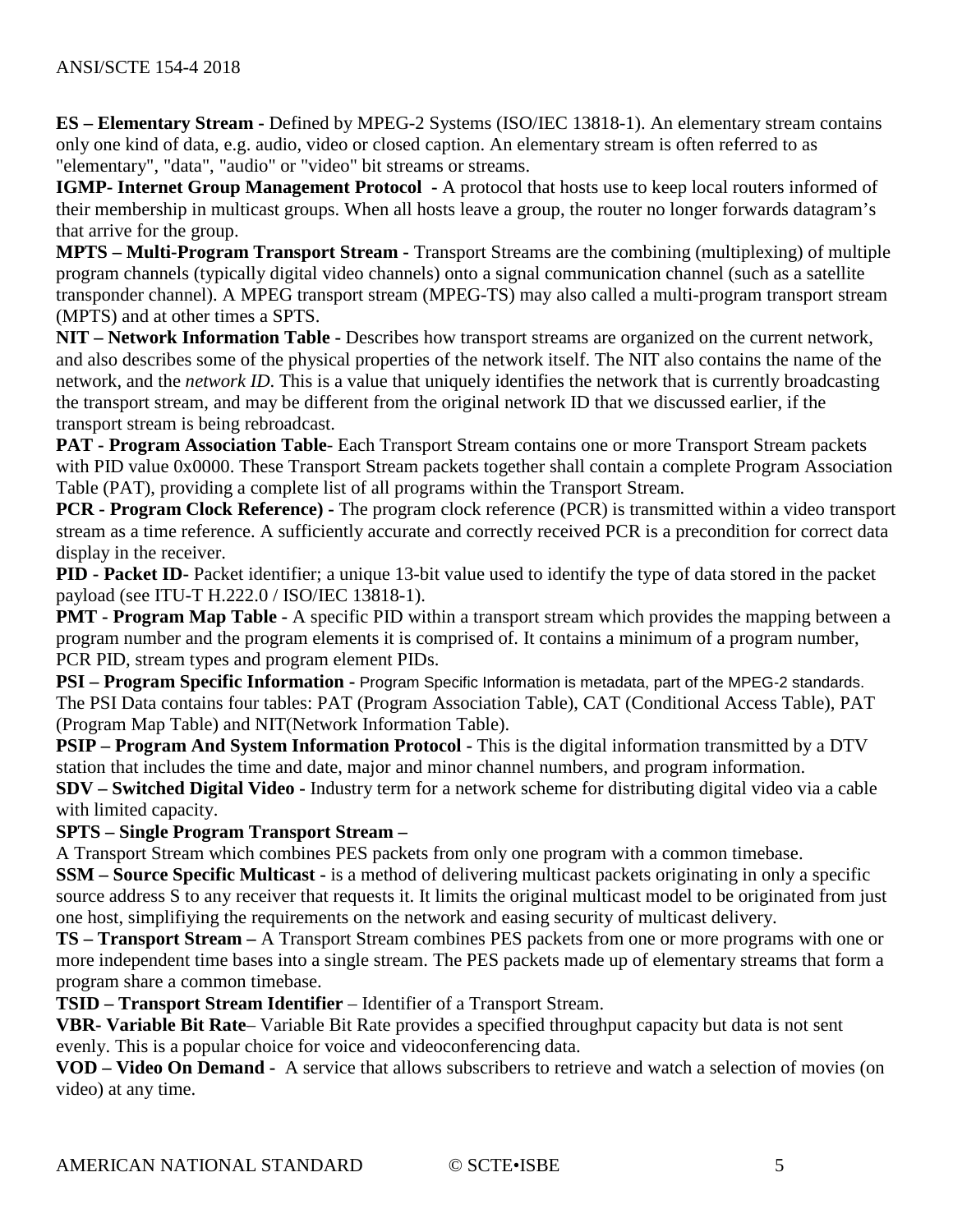#### **REQUIREMENTS**

This section defines the mandatory syntax of the SCTE-HMS-MPEG-MIB. It follows the IETF Simple Network Management Protocol (SNMP) for defining managed objects.

To avoid issues related to device security and possible user contention, this MIB is only read-only. Device manufacturers are expected to provide device provisioning and control as a separate "out of band" service via protocols of their choice.

The MIB syntax is given below.

```
SCTE-HMS-MPEG-MIB DEFINITIONS ::= BEGIN
IMPORTS
  OBJECT-TYPE, OBJECT-IDENTITY, MODULE-IDENTITY, 
  enterprises, Counter32, Integer32, Unsigned32, Counter64
     FROM SNMPv2-SMI
  OBJECT-GROUP, MODULE-COMPLIANCE
     FROM SNMPv2-CONF
  DateAndTime, TruthValue, RowPointer, AutonomousType 
    FROM SNMPv2-TC
   InterfaceIndex
     FROM IF-MIB
   InetAddress, InetAddressType, InetPortNumber
     FROM INET-ADDRESS-MIB
  HePIDValue, ProgDataType 
     FROM SCTE-HMS-HEADENDIDENT-TC-MIB;
scteHmsMpegMIB MODULE-IDENTITY
  LAST-UPDATED "200811171700Z" -- Nov 17, 2008
  ORGANIZATION 
     "SCTE HMS Subcommittee"
  CONTACT-INFO 
     "SCTE HMS Subcommittee, Chairman
     mailto:standards@scte.org "
  DESCRIPTION 
     "This MIB module is for representing MPEG equipment present in
     the headend and is supported by a SNMP agent. It defines both 
     the MPEG input and output MIB objects for managing
     MPEG input and output transport streams, programs and elementary 
     streams. It provides both input and output related statistics,
     as well as program mapping and video session information. 
    All the tables, except mpegProgramMappingTable and 
     mpegVideoSessionTable, capture and store the information
     related to active transport streams only. Optional
```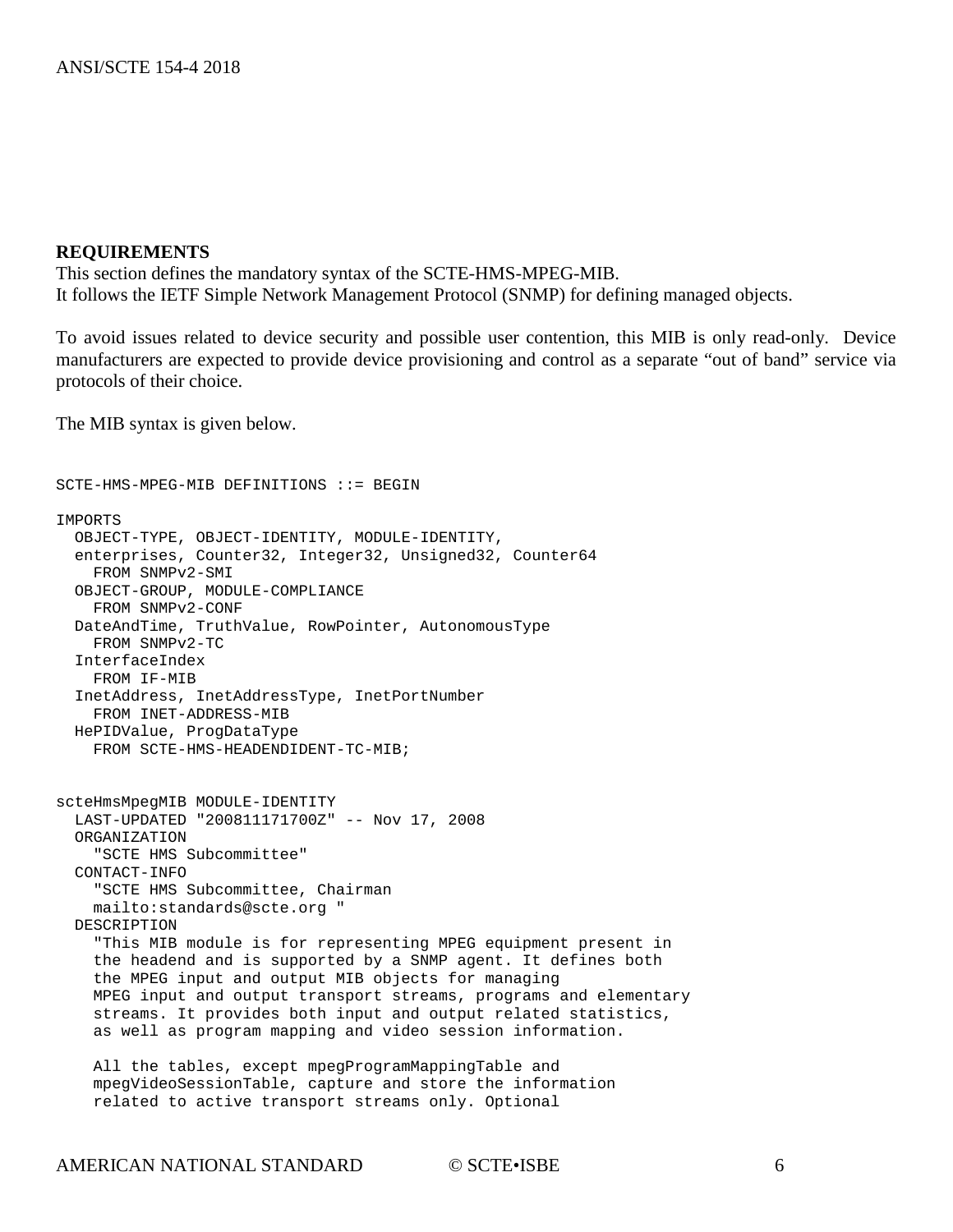```
 MIB objects will have default values defined in this MIB file." 
   REVISION "200811171700Z"
   DESCRIPTION 
     " Finalized MPEG mib for release" 
::= { enterprises scteRoot(5591) scteHmsTree(1) insidePlantIdent(11) heDigital(5) 
heDigitalMPEG(4) 1 }
--
-- Textual Conventions can be found in SCTE-HMS-HEADENDIDENT-TC-MIB
--
--- Node definitions
--
mpegMIBObjects OBJECT-IDENTITY
   STATUS current
   DESCRIPTION 
     "This branch specifies the MPEG Common MIB objects that can be common
     to any device using MPEG."
  ::= { scteHmsMpeqMIB 1 }
mpegDigitalInputs OBJECT-IDENTITY
   STATUS current
   DESCRIPTION 
     "This branch specifies the attributes of the incoming streams
     to the MPEG device."
   ::= { mpegMIBObjects 1 }
mpegOutputs OBJECT-IDENTITY
            current
   DESCRIPTION 
     "This branch specifies the attributes of the output streams of
     the MPEG device."
   ::= { mpegMIBObjects 2 }
mpegMIBConformance OBJECT-IDENTITY
            current
   DESCRIPTION 
     "This branch describes the different MPEG MIB object groups and
     the different levels of compliance."
   ::= { scteHmsMpegMIB 2 }
mpegMIBCompliances OBJECT-IDENTITY
          current
   DESCRIPTION 
     "The different levels of compliance to the MPEG MIB."
   ::= { mpegMIBConformance 1 }
mpegMIBGroups OBJECT-IDENTITY
          current
   DESCRIPTION 
     "The MPEG MIB object groups."
  ::= { mpeqMIBConformance 2 }
```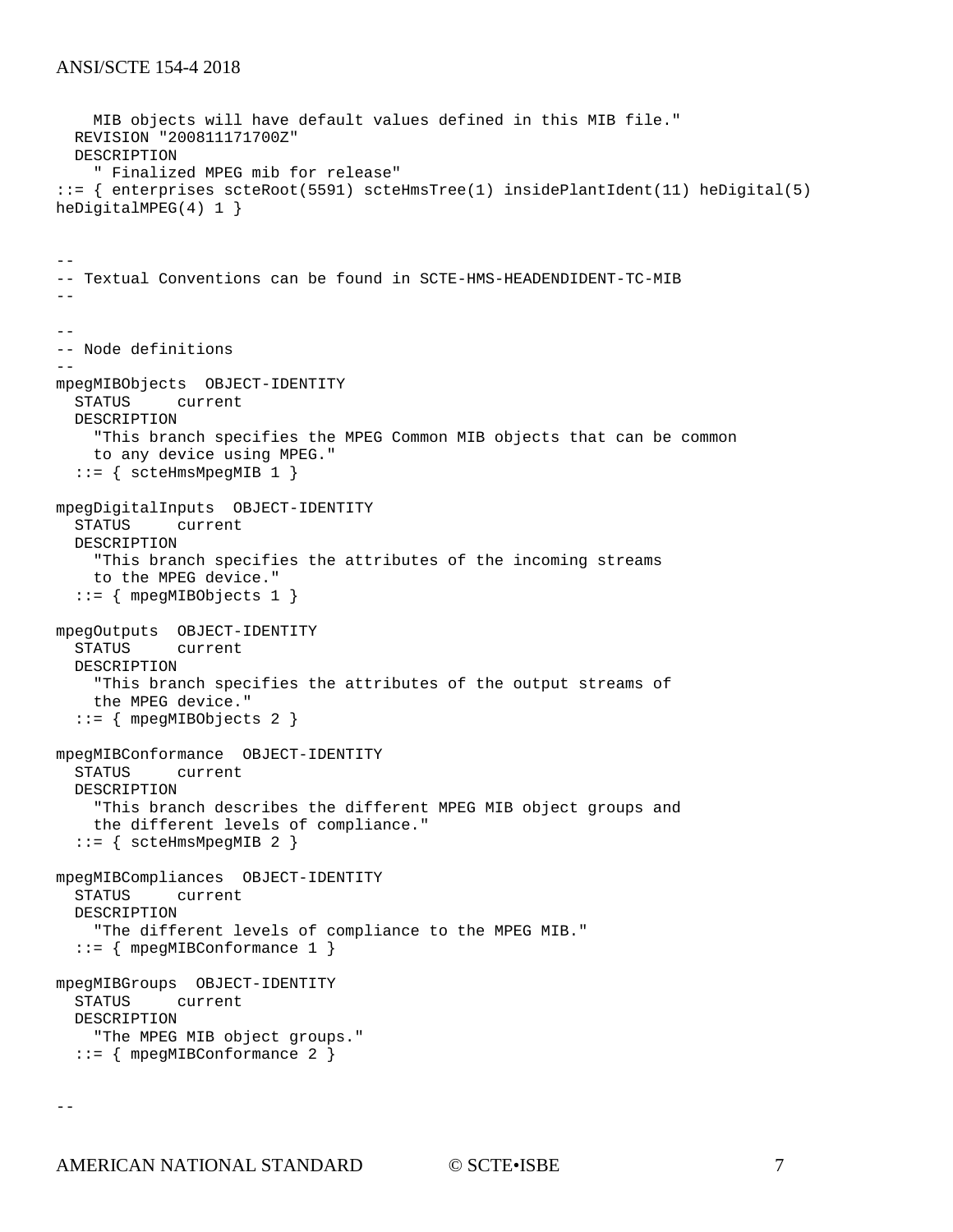```
-- mpegDigitalInputs
--
mpegLossOfSignalTimeout OBJECT-TYPE
  SYNTAX Unsigned32<br>UNITS "milliseconds
        "milliseconds"
   MAX-ACCESS read-write
   STATUS current
   DESCRIPTION 
     "This object specifies the loss of signal timeout on any
     incoming stream."
   ::= { mpegDigitalInputs 1 }
mpegInputTSTable OBJECT-TYPE
   SYNTAX SEQUENCE OF MpegInputTSEntry
   MAX-ACCESS not-accessible
   STATUS current
   DESCRIPTION 
     "This table specifies the attributes of video sessions or SPTSs."
   ::= { mpegDigitalInputs 2 }
mpegInputTSEntry OBJECT-TYPE
   SYNTAX MpegInputTSEntry
   MAX-ACCESS not-accessible
   STATUS current
   DESCRIPTION 
     "Each entry specifies the attributes of a transport stream
     (SPTS/MPTS)."
   INDEX { mpegInputTSIndex }
   ::= { mpegInputTSTable 1 }
MpegInputTSEntry ::= SEQUENCE {
   mpegInputTSIndex
     Unsigned32,
   mpegInputTSType
     INTEGER,
   mpegInputTSConnectionType
     INTEGER,
   mpegInputTSConnection
     RowPointer,
   mpegInputTSActiveConnection
    RowPointer,
   mpegInputTSPsiDetected
     TruthValue,
   mpegInputTSStartTime
     DateAndTime,
   mpegInputTSResourceAllocated
     TruthValue,
   mpegInputTSNumPrograms
    Unsigned32,
   mpegInputTSRate
     Unsigned32,
   mpegInputTSMaxRate
     Unsigned32,
   mpegInputTSPatVersion
     Integer32,
   mpegInputTSCatVersion
     Integer32,
```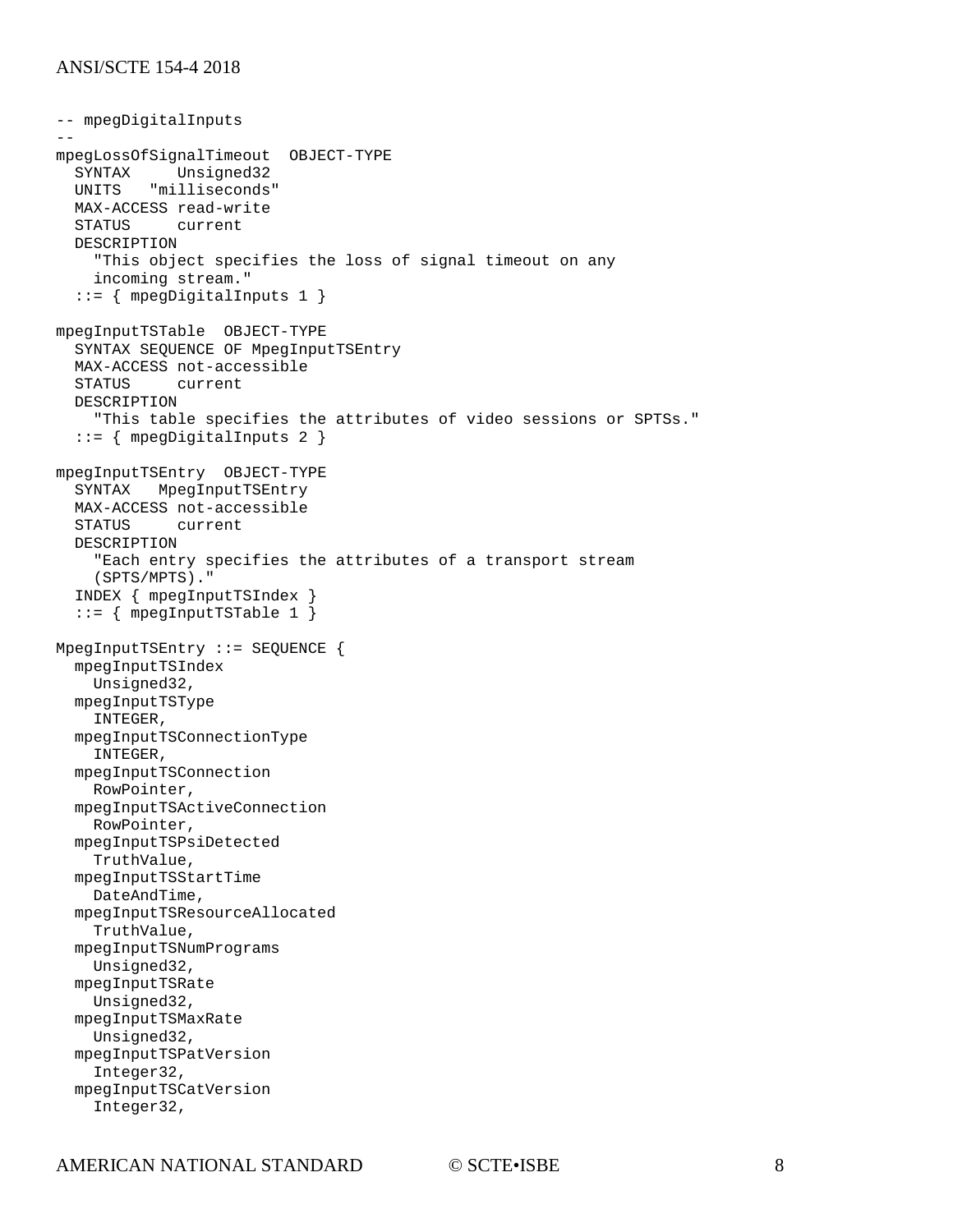```
 mpegInputTSNitPid
     HePIDValue,
   mpegInputTSNumEmms
     Unsigned32,
   mpegInputTSTSID
    Unsigned32,
   mpegInputTSLock
     INTEGER
}
mpegInputTSIndex OBJECT-TYPE
           Unsigned32
   MAX-ACCESS not-accessible
           current
   DESCRIPTION 
     "The unique identifier of the Input TS."
   ::= { mpegInputTSEntry 1 }
mpegInputTSType OBJECT-TYPE
   SYNTAX INTEGER {
    spts (1),
     mpts (2)
   }
   MAX-ACCESS read-only
   STATUS current
   DESCRIPTION 
     "The type of stream, e.g., SPTS or MPTS."
   ::= { mpegInputTSEntry 2 }
mpegInputTSConnectionType OBJECT-TYPE<br>SYNTAX INTEGER {
             INTEGER {
     other(1),
     udp(2)
   }
  MAX-ACCESS read-only<br>STATUS current
            current
   DESCRIPTION 
     "The type of input flow of the stream.
     The value 'udp' indicates either unicast or multicast 
     udp origination flows."
   ::= { mpegInputTSEntry 3 }
mpegInputTSConnection OBJECT-TYPE
   SYNTAX RowPointer
  MAX-ACCESS read-only<br>STATUS current
          current
   DESCRIPTION 
     "The reference to the first entry in the set of data 
     sources that are capable of providing content for the
     input stream.
     For the Connection Type 'udp' this object contains the
     pointer to the first entry of the UDP Origination table
     Below is an example of the value expected for a Connection Type
     'udp'.
     An input stream (mpegInputTSIndex = 8) is being feed by a udp
     Connection (mpegInputUdpOriginationIndex = 4) with 3 associated
```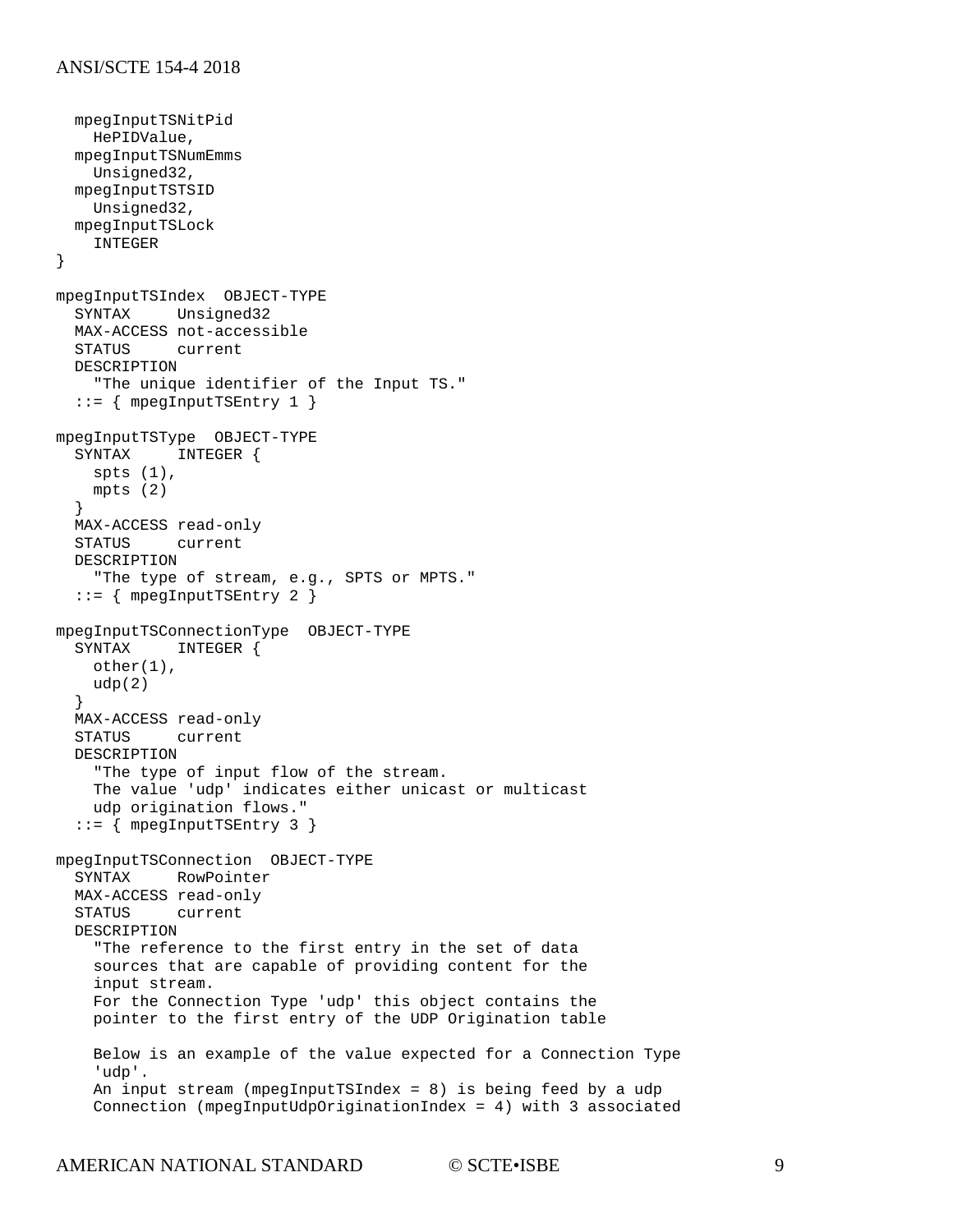```
 udp streams each one identified by
     mpegInputUdpOriginationId = 1,2,3.
     mpegInputTSEntry
     TSIndex ConnectionType Connection
    \begin{array}{ccc} 1 & 1 & \text{any} \\ 2 & 1 & \text{any} \end{array}2 1 \langle \text{any} \rangle\begin{matrix}8\end{matrix} ...
    8 1 mpegInputUdpOriginationIfIndex.4.3<br>9 2 <any>
9 2 \langle any \rangle MpegInputUdpOriginationEntry
    UdpOriginationIndex UdpOriginationId<br>3<br>1,4,5
 3 1,4,5
     4 1,2,3
                 ..."
   ::= { mpegInputTSEntry 4 }
mpegInputTSActiveConnection OBJECT-TYPE
           RowPointer
 MAX-ACCESS read-only<br>STATUS current
         current
  DESCRIPTION 
     "The reference to the selected data source for the input 
     stream.
    For devices or sessions that do not support redundant 
     connections this object will return the same value as
    mpegInputTSConnection.
    For the Connection Type 'udp' this object contains the
    pointer to the UDP Origination table that the input Stream is
    using.
    Below is an example of the value expected for a Connection Type
     'udp'.
     An input stream (mpegInputTSIndex = 8) is being feed by a udp
     Connection (mpegInputUdpOriginationIndex = 4) have associated 3
    udp streams each one identified by
   mpegInputUdpOriginalionId = 1,2,3. The Udp stream 3 is currently
    used by the input transport stream.
    mpegInputTSEntry
     TSIndex ConnectionType ActiveConnection
    \begin{array}{ccc} 1 & 1 & \text{<any} \\ 2 & 1 & \text{<any} \end{array}<any>
    \begin{matrix}8\end{matrix} ...
    8 1 mpegInputUdpOriginationIfIndex.4.3<br>9 2 <any>
                              <any>
     MpegInputUdpOriginationEntry
    UdpOriginationIndex UdpOriginationId<br>3<br>1,4,5
 3 1,4,5
 4 1,2,3
 ...
 Note in the example that the sub oid 4
     (in mpegInputUdpOriginationIfIndex.4.3) represents the sub-oid
     that aggregates all the udp origination flows associated with the
```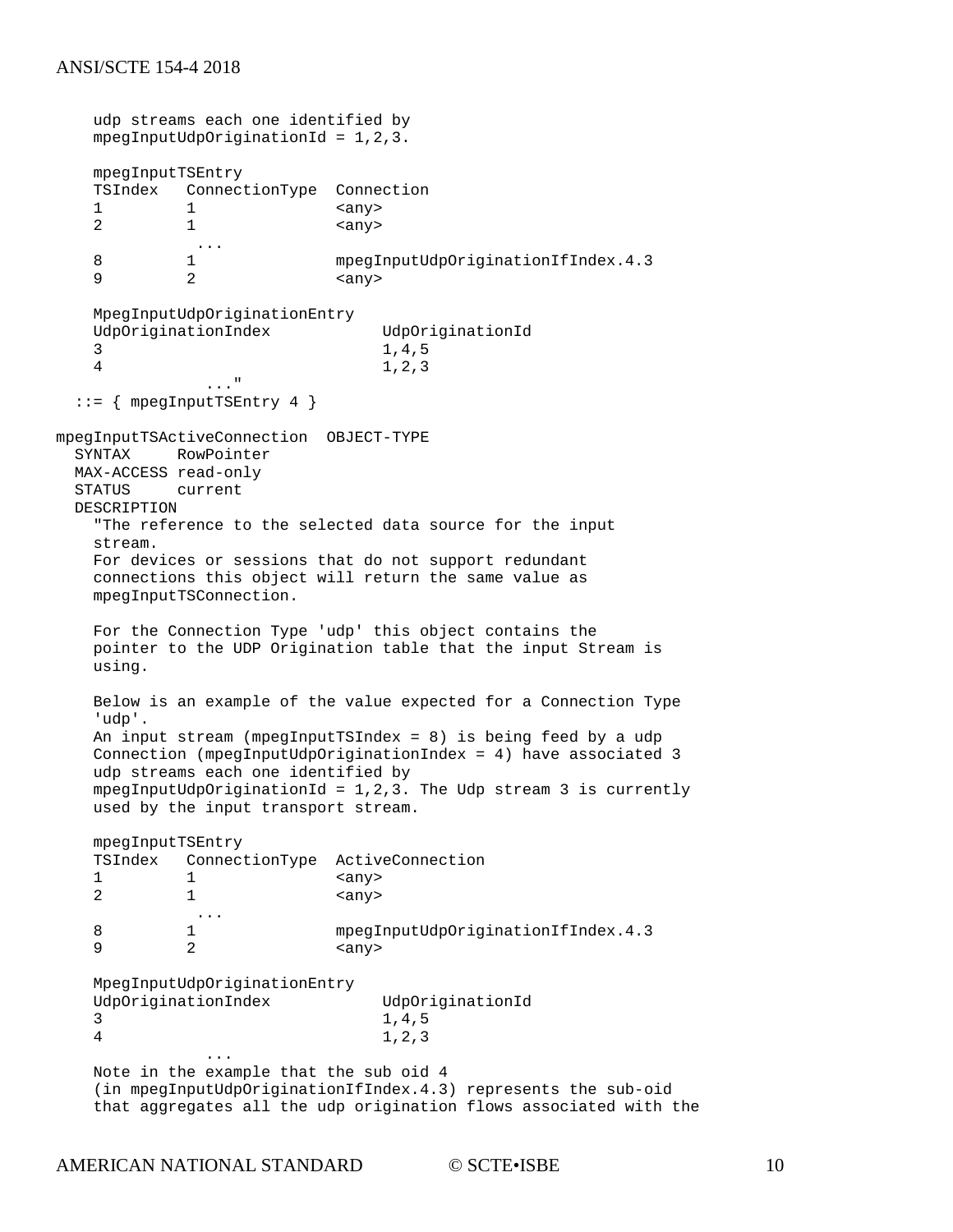```
 transport stream."
   ::= { mpegInputTSEntry 5 }
mpegInputTSPsiDetected OBJECT-TYPE
            TruthValue
   MAX-ACCESS read-only
   STATUS current
   DESCRIPTION 
     "A simple check that Program Specific Information has or has
     not been detected.
     The value 'true' indicates PSI was detected."
   ::= { mpegInputTSEntry 6 }
mpegInputTSStartTime OBJECT-TYPE
   SYNTAX DateAndTime
   MAX-ACCESS read-only
   STATUS current
   DESCRIPTION 
     "Specifies the time the MPEG device started receiving the
     stream, i.e., the time the entry was added to the table."
  ::= { mpegInputTSEntry 7 }
mpegInputTSResourceAllocated OBJECT-TYPE
   SYNTAX TruthValue
   MAX-ACCESS read-only
   STATUS current
   DESCRIPTION 
     "If true, all resources have been allocated for the stream."
   ::= { mpegInputTSEntry 8 }
mpegInputTSNumPrograms OBJECT-TYPE
           Unsigned32
   MAX-ACCESS read-only
   STATUS current
   DESCRIPTION 
     "The number of programs in the input transport stream."
  ::= { mpegInputTSEntry 9 }
mpegInputTSRate OBJECT-TYPE
   SYNTAX Unsigned32
   MAX-ACCESS read-only
           current
   DESCRIPTION 
     "The data rate of the incoming program or SPTS."
   ::= { mpegInputTSEntry 10 }
mpegInputTSMaxRate OBJECT-TYPE
   SYNTAX Unsigned32
   MAX-ACCESS read-only
   STATUS current
   DESCRIPTION 
     "The maximum data rate of the incoming stream for either
     a variable or constant bit rate stream (VBR/CVR)."
  ::= { mpegInputTSEntry 11 }
mpegInputTSPatVersion OBJECT-TYPE<br>SYNTAX Integer32 (-1..31)
             Integer32 (-1..31)
```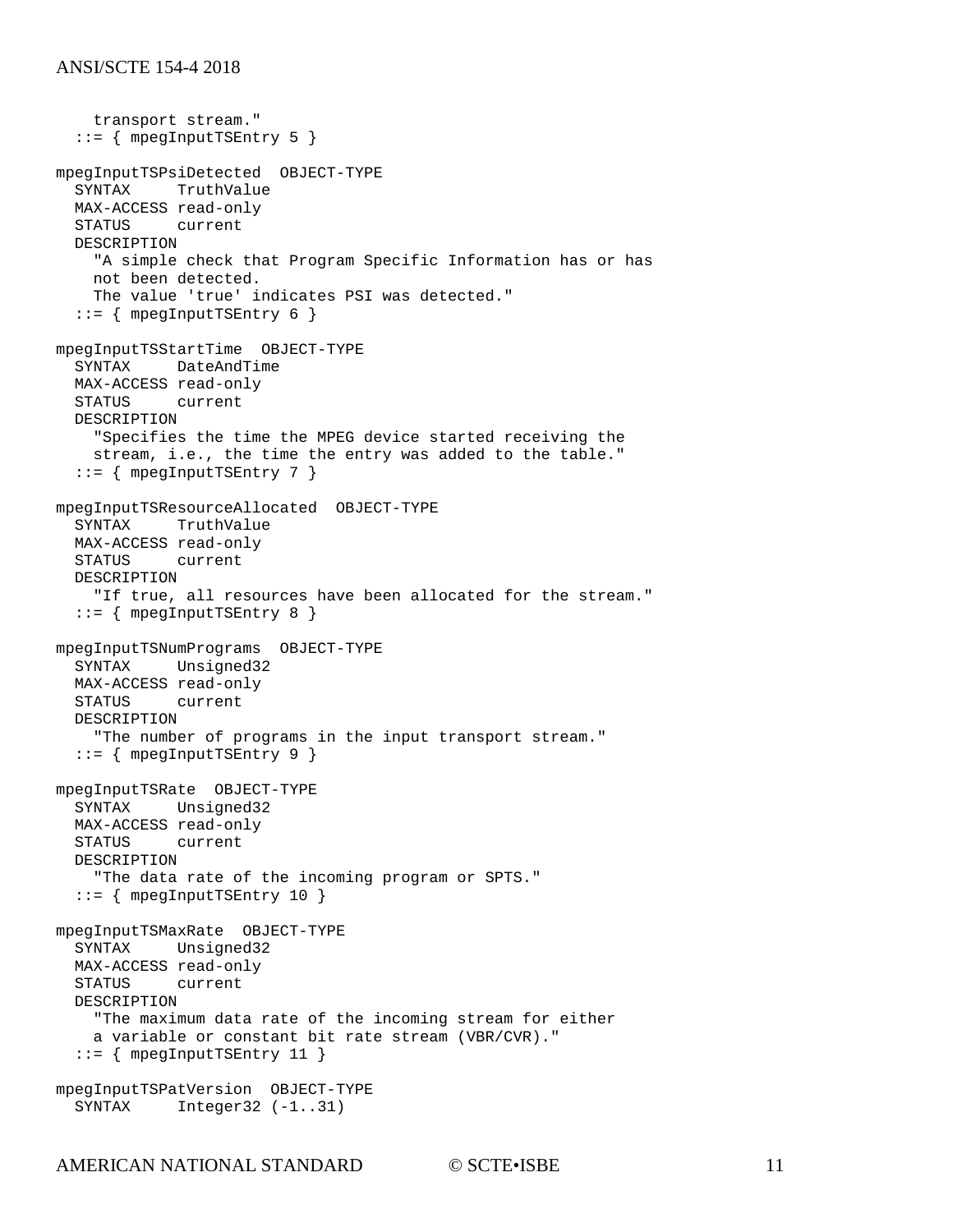```
MAX-ACCESS read-only<br>STATUS current
           current
   DESCRIPTION 
     "Program Association Table version of the transport stream.
     The value -1 means PAT version is not supported for input 
     transport stream."
  DEFVAL \{-1\} ::= { mpegInputTSEntry 12 }
mpegInputTSCatVersion OBJECT-TYPE
  SYNTAX Integer32 (-1..31)
   MAX-ACCESS read-only
   STATUS current
   DESCRIPTION 
     "The Conditional Access Table version number of transport
     stream. The value -1 means CAT version is not supported
     for input transport stream."
  DEFVAL { 0 }
   ::= { mpegInputTSEntry 13 }
mpegInputTSNitPid OBJECT-TYPE
   SYNTAX HePIDValue
   MAX-ACCESS read-only
   STATUS current
   DESCRIPTION 
     "NIT PID of the input transport stream."
   ::= { mpegInputTSEntry 14 }
mpegInputTSNumEmms OBJECT-TYPE
   SYNTAX Unsigned32
  MAX-ACCESS read-only<br>STATUS current
           current
   DESCRIPTION 
     "The number of EMMs in the input stream. The default value 9999
     means the device does not support encryption."
                          DEFVAL { 9999 }
  ::= { mpegInputTSEntry 15 }
mpegInputTSTSID OBJECT-TYPE
   SYNTAX Unsigned32
  MAX-ACCESS read-only<br>STATUS current
            current
   DESCRIPTION 
     "The input TSID of the transport stream. A valid TSID is of 16
     bits length. If TSID is not supported, all 32-bits shall be set
     to 1."
   ::= { mpegInputTSEntry 16 }
mpegInputTSLock OBJECT-TYPE
   SYNTAX INTEGER {
     locked(1),
     notLocked(2),
     intermittent(3),
    notMonitored(4)
   }
   MAX-ACCESS read-only
   STATUS current
```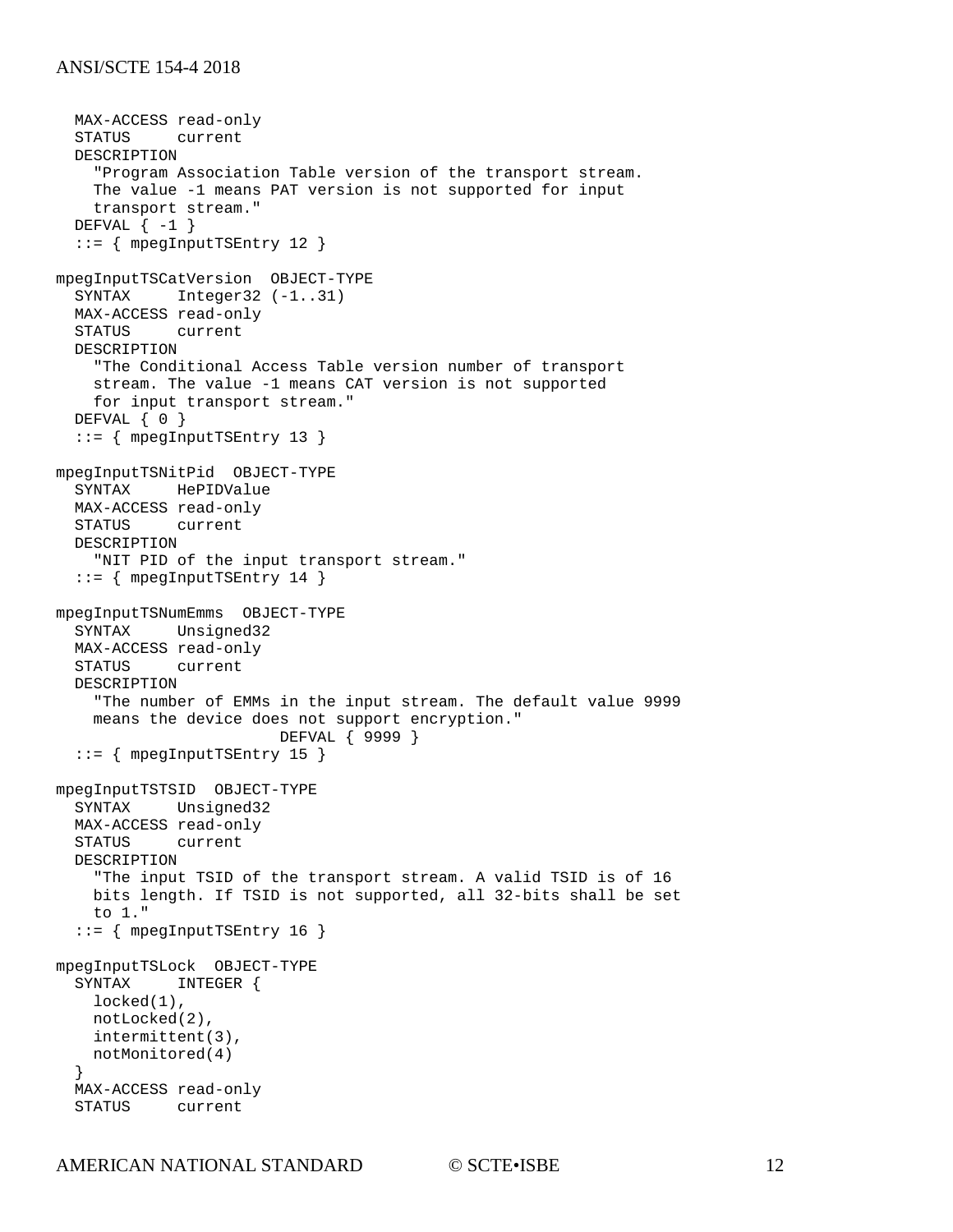```
 DESCRIPTION 
     "Indicates the lock status of the transport stream.
     'intermittent' means the transport stream is transitioning between
     lock and unlock state over a period of time. This condition is 
     vendor-specific.
     'notMonitored' means the device is not tracking the locking state."
   ::= { mpegInputTSEntry 17 }
mpegInputProgTable OBJECT-TYPE
   SYNTAX SEQUENCE OF MpegInputProgEntry
   MAX-ACCESS not-accessible
          current
   DESCRIPTION 
     "The table describing the PSI of each incoming program."
   ::= { mpegDigitalInputs 3 }
mpegInputProgEntry OBJECT-TYPE
          MpegInputProgEntry
   MAX-ACCESS not-accessible
          current
   DESCRIPTION 
     "Each entry specifies the parameters for each incoming
     program."
   INDEX { 
           mpegInputTSIndex, 
        mpegInputProgIndex<br>}
 }
   ::= { mpegInputProgTable 1 }
MpegInputProgEntry ::= SEQUENCE {
   mpegInputProgIndex
     Unsigned32,
   mpegInputProgNo
    Unsigned32,
   mpegInputProgPmtVersion
     Unsigned32,
   mpegInputProgPmtPid
     HePIDValue,
   mpegInputProgPcrPid
     HePIDValue,
   mpegInputProgEcmPid
     HePIDValue,
   mpegInputProgNumElems
     Unsigned32,
   mpegInputProgNumEcms
     Unsigned32,
   mpegInputProgCaDescr
     OCTET STRING,
   mpegInputProgScte35Descr
     OCTET STRING,
   mpegInputProgScte18Descr
     OCTET STRING
}
mpegInputProgIndex OBJECT-TYPE
            Unsigned32
   MAX-ACCESS not-accessible
```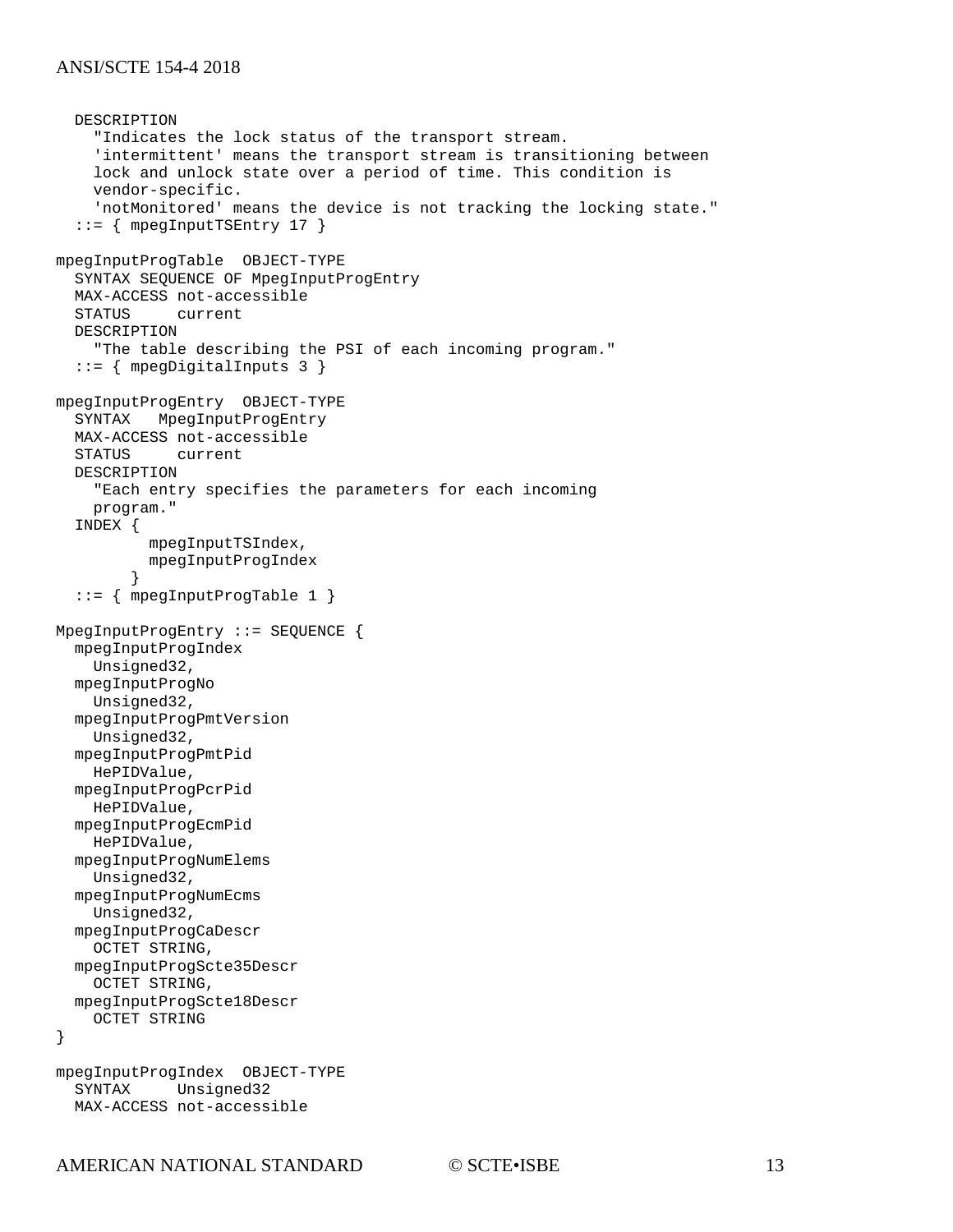```
 STATUS current
   DESCRIPTION 
     "This object serves as the third index of this mib table. The
     index should uniquely identify a program given a transport
     stream index. In other words, it's unique within same transport
     stream."
   ::= { mpegInputProgEntry 1 }
mpegInputProgNo OBJECT-TYPE
   SYNTAX Unsigned32
   MAX-ACCESS read-only
   STATUS current
   DESCRIPTION 
     "This object specifies the identifier of the program present
     in the transport stream of the incoming video stream. This
     information is contained in PAT table."
   ::= { mpegInputProgEntry 2 }
mpegInputProgPmtVersion OBJECT-TYPE
   SYNTAX Unsigned32
   MAX-ACCESS read-only
   STATUS current
   DESCRIPTION 
     "This object specifies the PMT version of the program. It is a
     5-bit unsigned integer. The default value of 0 means input
     program PMT version is no supported."
                  DEFVAL { 0 }
   ::= { mpegInputProgEntry 3 }
mpegInputProgPmtPid OBJECT-TYPE
          HePIDValue
   MAX-ACCESS read-only
   STATUS current
   DESCRIPTION 
     "PMT PID of the program."
   ::= { mpegInputProgEntry 4 }
mpegInputProgPcrPid OBJECT-TYPE
   SYNTAX HePIDValue
   MAX-ACCESS read-only
   STATUS current
   DESCRIPTION 
     "PCR PID of the program."
   ::= { mpegInputProgEntry 5 }
mpegInputProgEcmPid OBJECT-TYPE
   SYNTAX HePIDValue
  MAX-ACCESS read-only<br>STATUS current
          current
   DESCRIPTION 
     "This object specifies the ECM PID of the program."
   ::= { mpegInputProgEntry 6 }
mpegInputProgNumElems OBJECT-TYPE
   SYNTAX Unsigned32
   MAX-ACCESS read-only
   STATUS current
```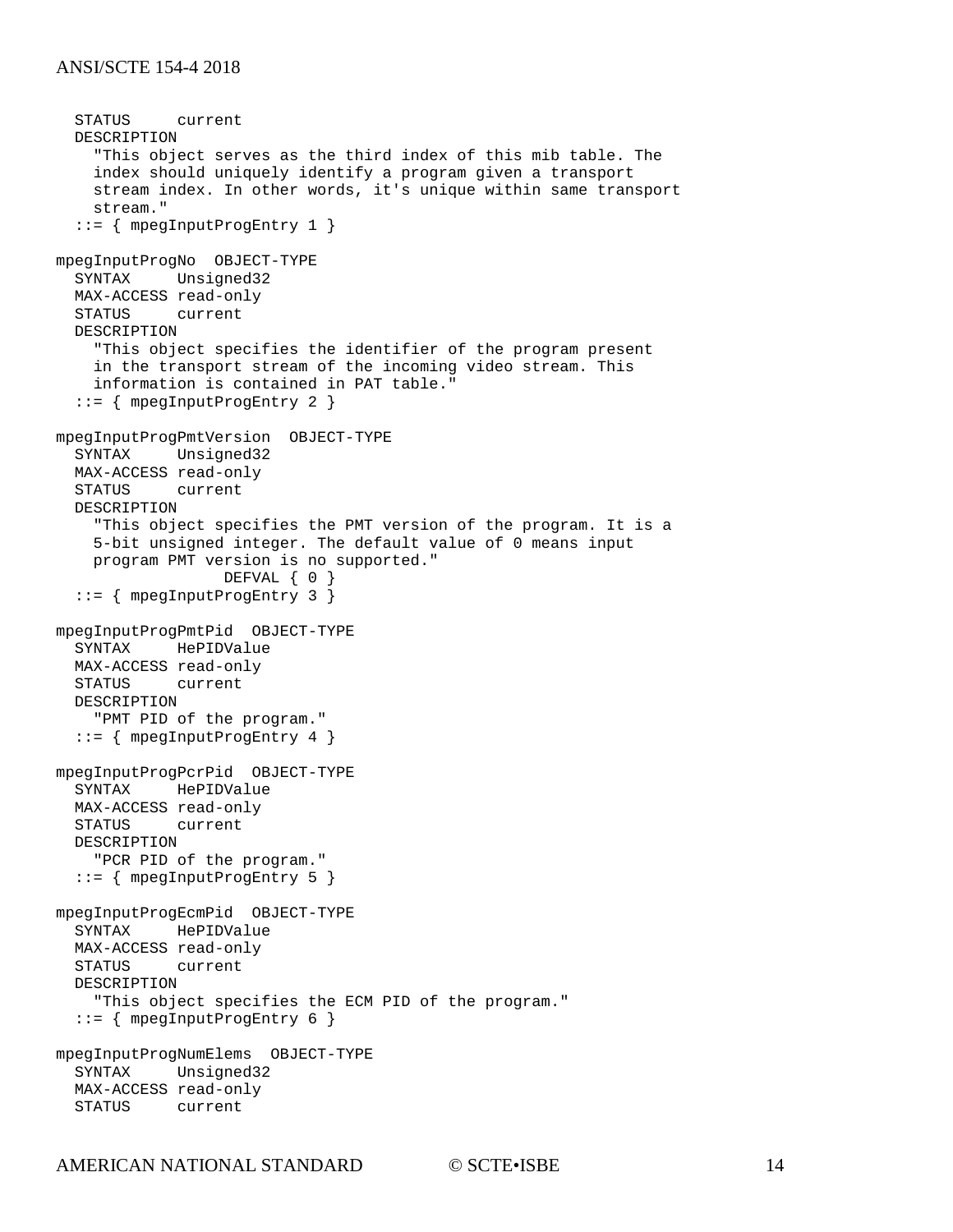```
 DESCRIPTION 
     "The number of elementary streams in the program."
   ::= { mpegInputProgEntry 7 }
mpegInputProgNumEcms OBJECT-TYPE
   SYNTAX Unsigned32
  MAX-ACCESS read-only<br>STATUS current
          current
   DESCRIPTION 
     "The number of ECMs for the program. The default value 9999
     means the device does not support encryption."
      DEFVAL { 9999 }
   ::= { mpegInputProgEntry 8 }
mpegInputProgCaDescr OBJECT-TYPE
  SYNTAX OCTET STRING (SIZE(0..256))
   MAX-ACCESS read-only
         current
   DESCRIPTION 
     "Conditional access descriptor is used to specify both 
     system-wide conditional access management information such as
     EMMS and elementary stream-specific information such as ECMs.
     If any elementary stream is scrambled, a CA descriptor shall be
     present for the program containing that elementary stream. This
     object specifies the CA descriptor for this program. If the
    program does not have an associated CA descriptor, then this
     object has a zero-length string."
   ::= { mpegInputProgEntry 9 }
mpegInputProgScte35Descr OBJECT-TYPE
   SYNTAX OCTET STRING (SIZE(0..256))
   MAX-ACCESS read-only
   STATUS current
   DESCRIPTION 
     "SCTE 35 descriptor. If not present, a zero-length string is
     returned. This field is optional for some devices that supports
     large number of input programs due to the fact that extensive 
     decoding can be resource intensive and effect scalability. A
     zero-length string is returned. "
   ::= { mpegInputProgEntry 10 }
mpegInputProgScte18Descr OBJECT-TYPE
  SYNTAX OCTET STRING (SIZE(0..256))
   MAX-ACCESS read-only
          current
   DESCRIPTION 
     "SCTE 18 descriptor. If not present, a zero-length string is
     returned. This field is optional for some devices that supports
     large number of input programs due to the fact that extensive 
     decoding can be resource intensive and effect scalability. A
     zero-length string is returned. "
   ::= { mpegInputProgEntry 11 }
mpegProgESTable OBJECT-TYPE
   SYNTAX SEQUENCE OF MpegProgESEntry
   MAX-ACCESS not-accessible
   STATUS current
```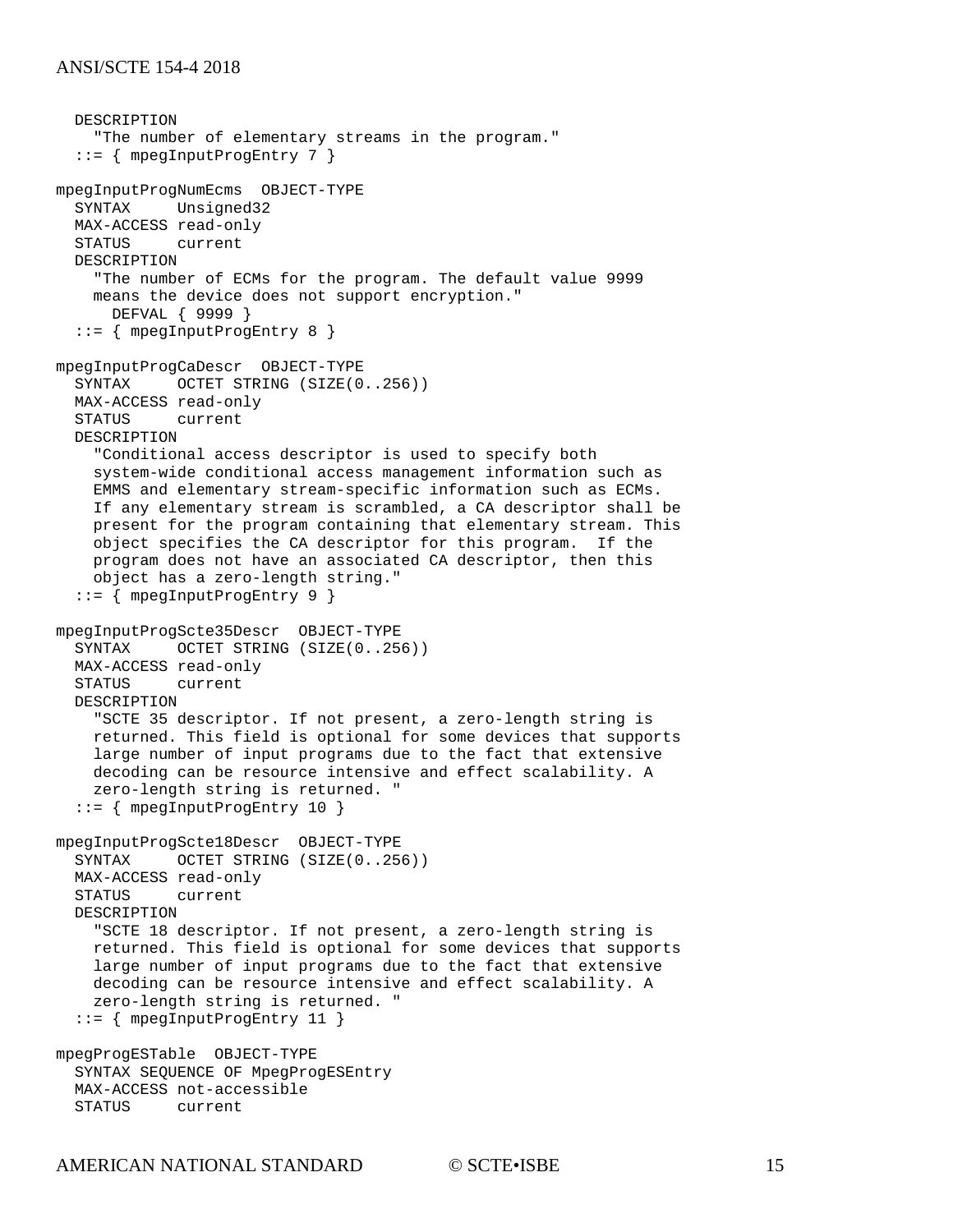```
 DESCRIPTION 
     "This table contains information about the elementary streams
     in a program."
   ::= { mpegDigitalInputs 4 }
mpegProgESEntry OBJECT-TYPE
   SYNTAX MpegProgESEntry
   MAX-ACCESS not-accessible
   STATUS current
   DESCRIPTION 
     "A combination of mpegInputTSIndex, mpegInputProgIndex and 
     mpegProgESIndex uniquely identifies an entry in the mpegProgESTable."
   INDEX { 
           mpegInputTSIndex, 
           mpegInputProgIndex, 
           mpegProgESIndex
 }
   ::= { mpegProgESTable 1 }
MpegProgESEntry ::= SEQUENCE {
   mpegProgESIndex
    Unsigned32,
   mpegProgESPID
     Integer32,
   mpegProgESType
     ProgDataType,
   mpegProgESCaDescr
     OCTET STRING,
   mpegProgESScte35Descr
     OCTET STRING,
   mpegProgESScte18Descr
     OCTET STRING
}
mpegProgESIndex OBJECT-TYPE
   SYNTAX Unsigned32
  MAX-ACCESS not-accessible<br>STATUS current
             current
   DESCRIPTION 
     "The unique index of the elementary stream."
  ::= { mpeqProqESEntry 1 }
mpegProgESPID OBJECT-TYPE
   SYNTAX Integer32
  MAX-ACCESS read-only<br>STATUS current
           current
   DESCRIPTION 
     "This is the PID for each transport stream packet which
     carries the program element."
   ::= { mpegProgESEntry 2 }
mpegProgESType OBJECT-TYPE
       SYNTAX ProgDataType
   MAX-ACCESS read-only
             current
   DESCRIPTION 
     "The type of elementary stream(video, audio, or data) of the
```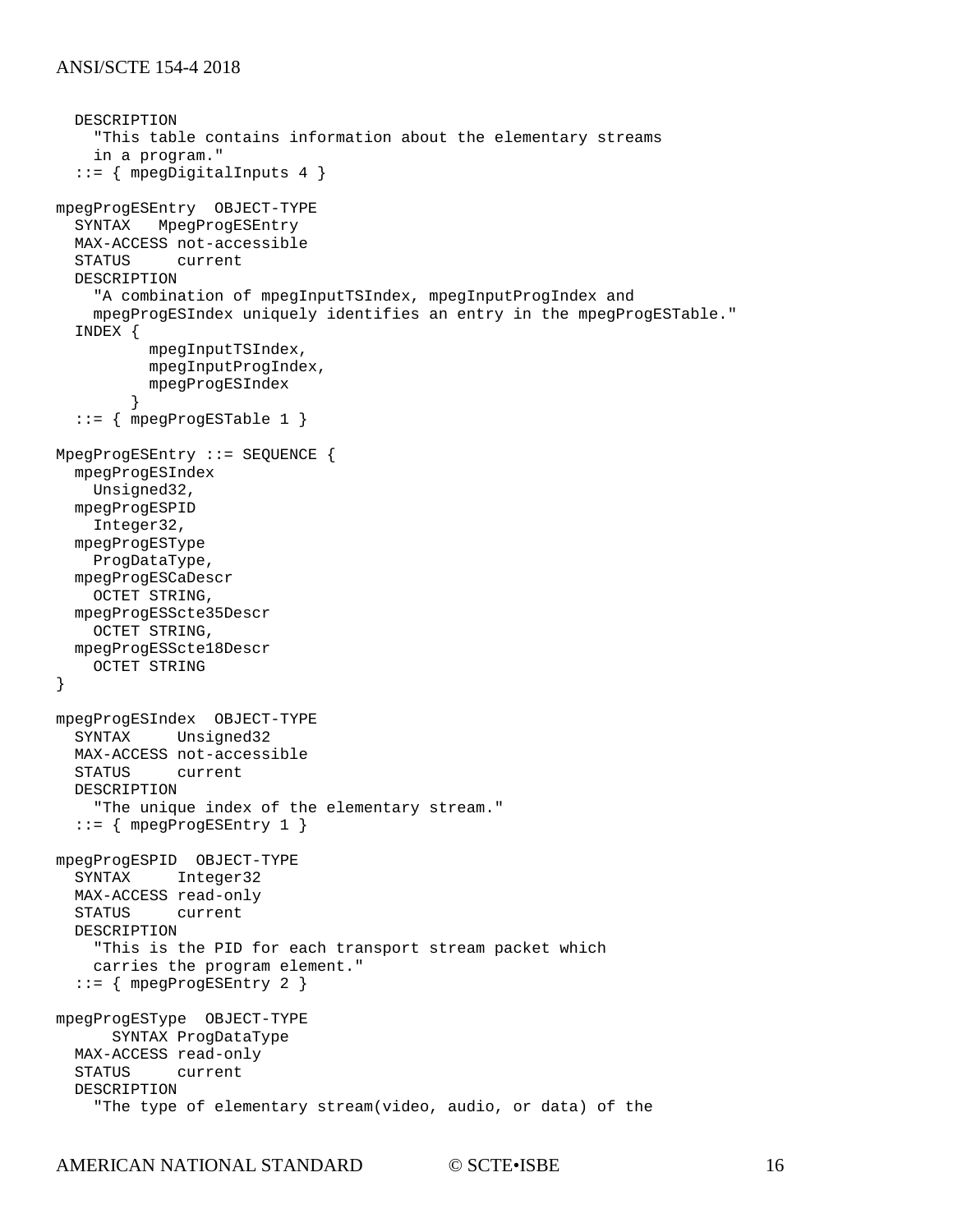```
 incoming video session received from the video server."
   ::= { mpegProgESEntry 3 }
mpegProgESCaDescr OBJECT-TYPE
           OCTET STRING (SIZE(0..256)) MAX-ACCESS read-only
   STATUS current
   DESCRIPTION 
     "CA descriptor associated with the elementary stream. If there
     is no CA descriptor for the elementary stream, then this object
     has a zero-length string."
   ::= { mpegProgESEntry 4 }
mpegProgESScte35Descr OBJECT-TYPE
   SYNTAX OCTET STRING (SIZE(0..256))
   MAX-ACCESS read-only
   STATUS current
   DESCRIPTION 
     "SCTE 35 descriptor. If not supported or present, a zero-length
     string is returned."
   ::= { mpegProgESEntry 5 }
mpegProgESScte18Descr OBJECT-TYPE
  SYNTAX OCTET STRING (SIZE(0..256))
   MAX-ACCESS read-only
   STATUS current
   DESCRIPTION 
     "SCTE 18 descriptor. If not supported or present, a zero-length 
     string is returned."
   ::= { mpegProgESEntry 6 }
mpegInputStatsTable OBJECT-TYPE
   SYNTAX SEQUENCE OF MpegInputStatsEntry
   MAX-ACCESS not-accessible
            current
   DESCRIPTION 
     "Stream statistics, SPTS or MPTS."
  ::= { mpegDigitalInputs 5 }
mpegInputStatsEntry OBJECT-TYPE
   SYNTAX MpegInputStatsEntry
   MAX-ACCESS not-accessible
   STATUS current
   DESCRIPTION 
     "Each entry describes statistics for each Input TS."
   INDEX { mpegInputTSIndex }
   ::= { mpegInputStatsTable 1 }
MpegInputStatsEntry ::= SEQUENCE {
   mpegInputStatsPcrJitter
    Integer32,
   mpegInputStatsMaxPacketJitter
    Integer32,
   mpegInputStatsPcrPackets
    Counter32,
   mpegInputStatsNonPcrPackets
     Counter32,
```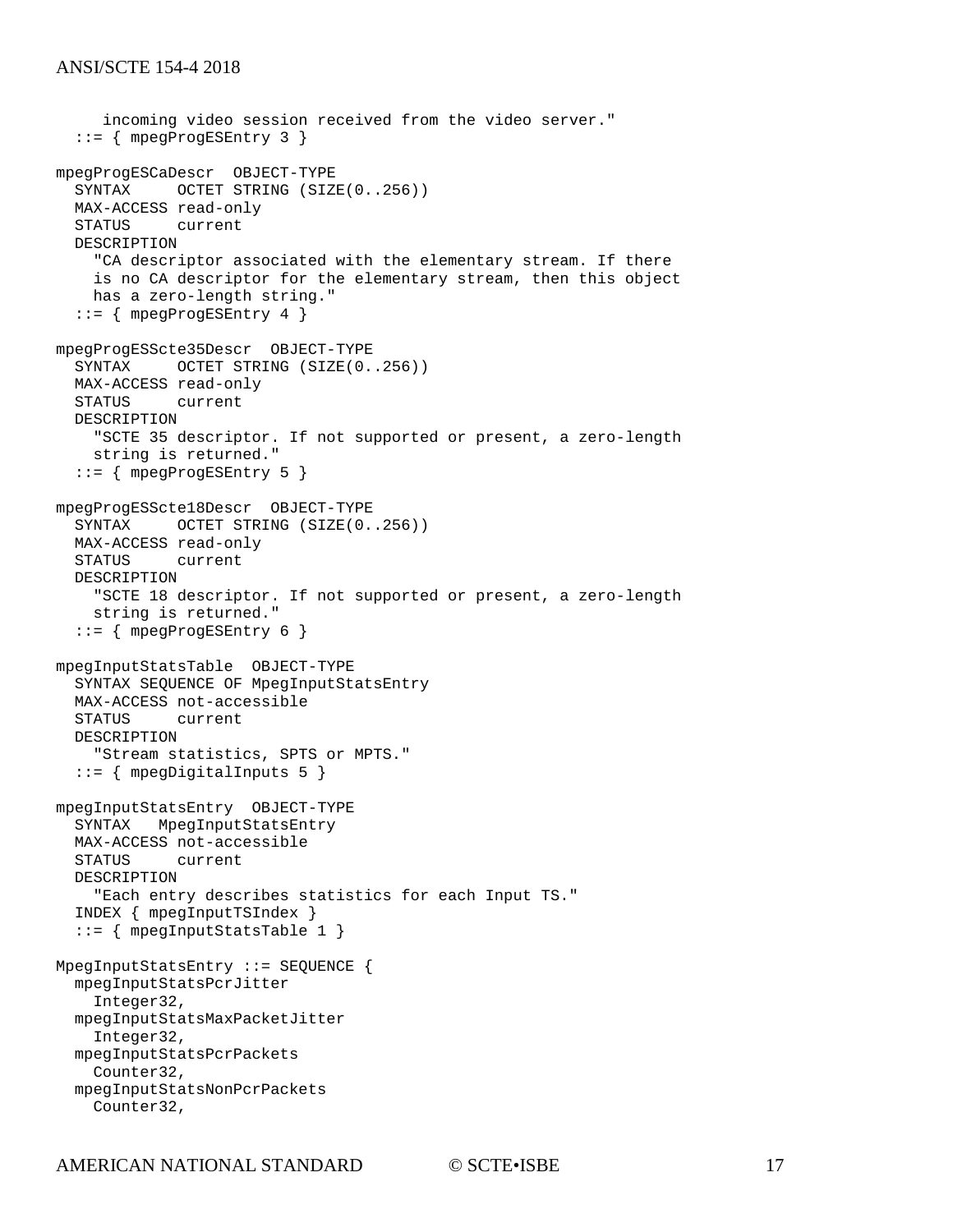```
 mpegInputStatsUnexpectedPackets
     Counter32,
   mpegInputStatsContinuityErrors
     Counter32,
   mpegInputStatsSyncLossPackets
     Counter32,
   mpegInputStatsPcrIntervalExceeds
     Counter32
}
mpegInputStatsPcrJitter OBJECT-TYPE
  SYNTAX Integer32 (-1..2147483647)<br>UNITS "nanoseconds"
             "nanoseconds"
   MAX-ACCESS read-only
   STATUS current
   DESCRIPTION 
     "This object stores the difference between 
     the actual value of the PCR and its expected value. It is 
     expressed in nanoseconds. This object is default to -1 
     if it's not supported."
   ::= { mpegInputStatsEntry 1 }
mpegInputStatsMaxPacketJitter OBJECT-TYPE
   SYNTAX Integer32 (-1..2147483647)
   UNITS "milliseconds"
   MAX-ACCESS read-only
            current
   DESCRIPTION 
     "This object stores the measurement of the maximum variation 
      in arrival time or delay between individual packets. 
      It is expressed in milliseconds. This object is default to -1
      if it's not supported."
   ::= { mpegInputStatsEntry 2 }
mpegInputStatsPcrPackets OBJECT-TYPE
           Counter32
  MAX-ACCESS read-only<br>STATUS current
          current
   DESCRIPTION 
     "This reflects the number of MPEG transport packets, having 
     PCR, received for the stream."
   ::= { mpegInputStatsEntry 3 }
mpegInputStatsNonPcrPackets OBJECT-TYPE
          Counter32
   MAX-ACCESS read-only
   STATUS current
   DESCRIPTION 
     "This reflects the number of MPEG transport packets, without 
     PCR, received for the stream. "
   ::= { mpegInputStatsEntry 4 }
mpegInputStatsUnexpectedPackets OBJECT-TYPE
   SYNTAX Counter32
  MAX-ACCESS read-only<br>STATUS current
          current
   DESCRIPTION
```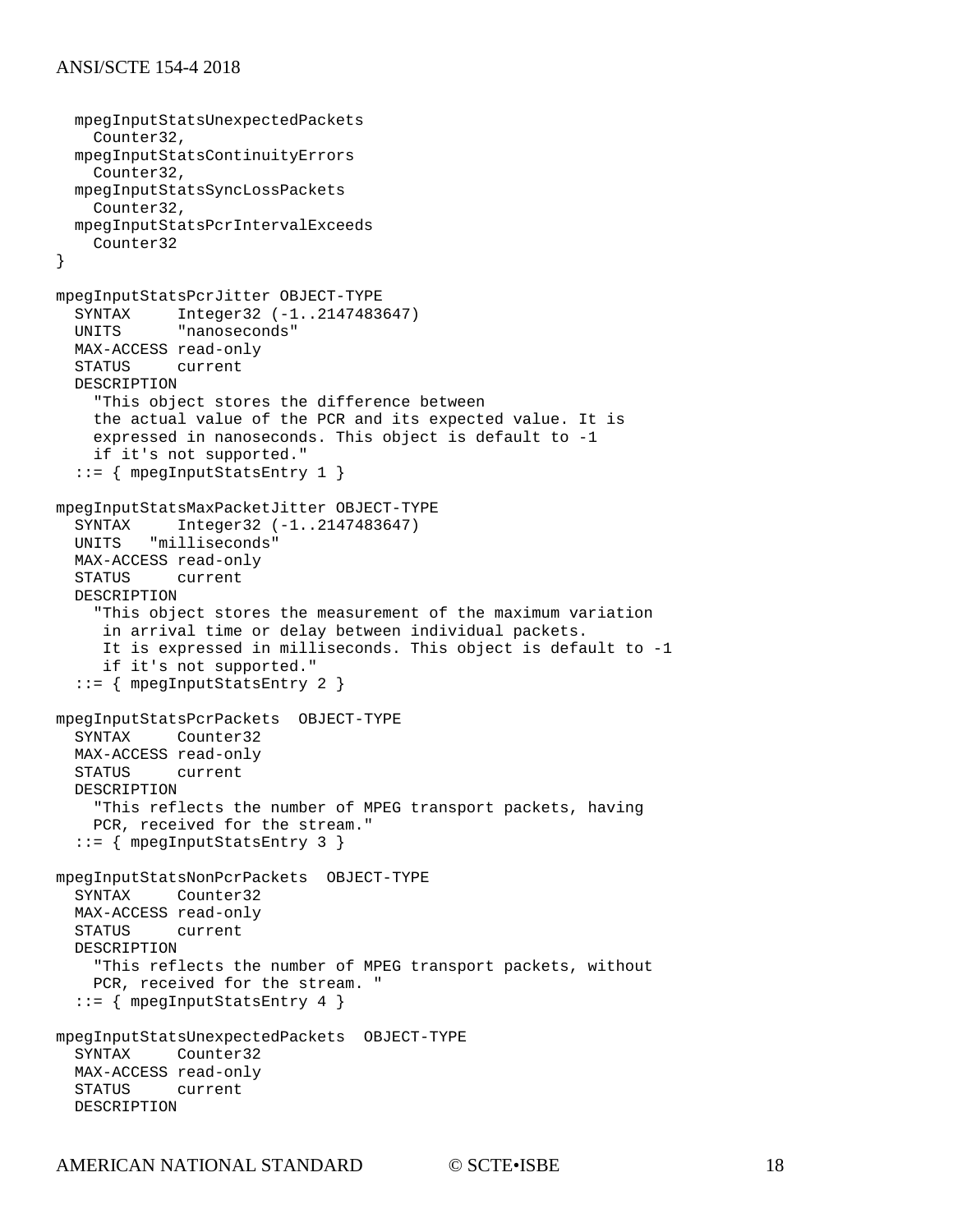```
 "This reflects the number of transport packets whose PIDs are
     not expected."
   ::= { mpegInputStatsEntry 5 }
mpegInputStatsContinuityErrors OBJECT-TYPE
   SYNTAX Counter32
  MAX-ACCESS read-only<br>STATUS current
          current
   DESCRIPTION 
     "Transport packets have continuity counters. Successive
     packets have contiguous values in the continuity counter.
     Continuity counter error occurs when the successive packets do
     not have contiguous value and discontinuity indicator is not 
     set. This object reflects the number of continuity counter
     errors."
   ::= { mpegInputStatsEntry 6 }
mpegInputStatsSyncLossPackets OBJECT-TYPE
           Counter32
  MAX-ACCESS read-only<br>STATUS current
            current
   DESCRIPTION 
     "When a sync byte is missing in a MPEG packet this value is 
     incremented. This value indicates the number of MPEG packets
     that had missing sync byte per stream."
   ::= { mpegInputStatsEntry 7 }
mpegInputStatsPcrIntervalExceeds OBJECT-TYPE
            Counter32
   MAX-ACCESS read-only
   STATUS current
   DESCRIPTION 
     "Indicates the number of times that the interval between two 
     successive PCR packets for any program in the transport stream
     exceeds 100 milliseconds."
   ::= { mpegInputStatsEntry 8 }
mpegInputUdpOriginationTable OBJECT-TYPE
   SYNTAX SEQUENCE OF MpegInputUdpOriginationEntry
   MAX-ACCESS not-accessible
             current
   DESCRIPTION 
     "Specifies the UDP unicast or multicast flows of an 
     input transport stram.
     For unicast it represents the UDP port and optionally 
     destination IP address of the input TS origination UDP IP flow.
     for Multicast it represents the set of SSM multicast groups
     of the input TS origination UDP IP flow."
  ::= { mpegDigitalInputs 6 }
mpegInputUdpOriginationEntry OBJECT-TYPE
   SYNTAX MpegInputUdpOriginationEntry
  MAX-ACCESS not-accessible<br>STATUS current
            current
   DESCRIPTION 
     "Each entry specifies the IP UDP information of the
```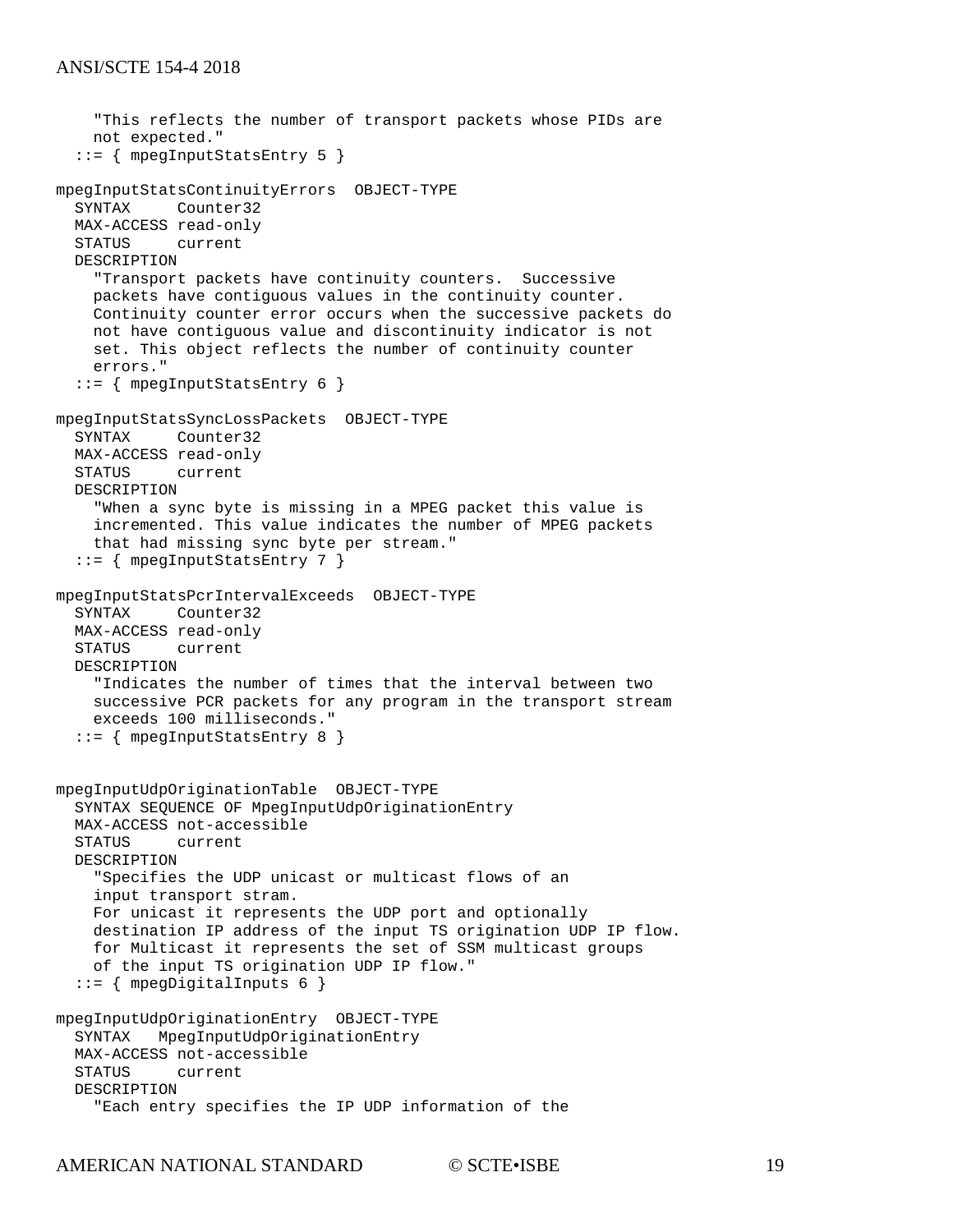```
 input TS origination."
   INDEX { mpegInputUdpOriginationIndex, 
           mpegInputUdpOriginationId }
   ::= { mpegInputUdpOriginationTable 1 }
MpegInputUdpOriginationEntry ::= SEQUENCE {
   mpegInputUdpOriginationIndex
    Unsigned32,
   mpegInputUdpOriginationId
     Unsigned32,
   mpegInputUdpOriginationIfIndex
     InterfaceIndex,
   mpegInputUdpOriginationInetAddrType
     InetAddressType,
   mpegInputUdpOriginationSrcInetAddr
     InetAddress,
   mpegInputUdpOriginationDestInetAddr
     InetAddress,
   mpegInputUdpOriginationDestPort
     InetPortNumber,
 mpegInputUdpOriginationActive
     TruthValue,
   mpegInputUdpOriginationPacketsDetected
     TruthValue,
   mpegInputUdpOriginationRank
     Unsigned32,
   mpegInputUdpOriginationInputTSIndex
     Unsigned32
}
mpegInputUdpOriginationIndex OBJECT-TYPE
   SYNTAX Unsigned32
   MAX-ACCESS not-accessible
            current
   DESCRIPTION 
     "The unique identifier of the UDP input TS origination 
     information."
   ::= { mpegInputUdpOriginationEntry 1 }
mpegInputUdpOriginationId OBJECT-TYPE
   SYNTAX Unsigned32
   MAX-ACCESS not-accessible
            current
   DESCRIPTION 
     "The unique identifier of each UDP IP flow associated with the 
     input TS UDP origination."
   ::= { mpegInputUdpOriginationEntry 2 }
mpegInputUdpOriginationIfIndex OBJECT-TYPE
   SYNTAX InterfaceIndex
  MAX-ACCESS read-only<br>STATUS current
            current
   DESCRIPTION 
     "The interface index where the UDP flow is being received."
   ::= { mpegInputUdpOriginationEntry 3 }
```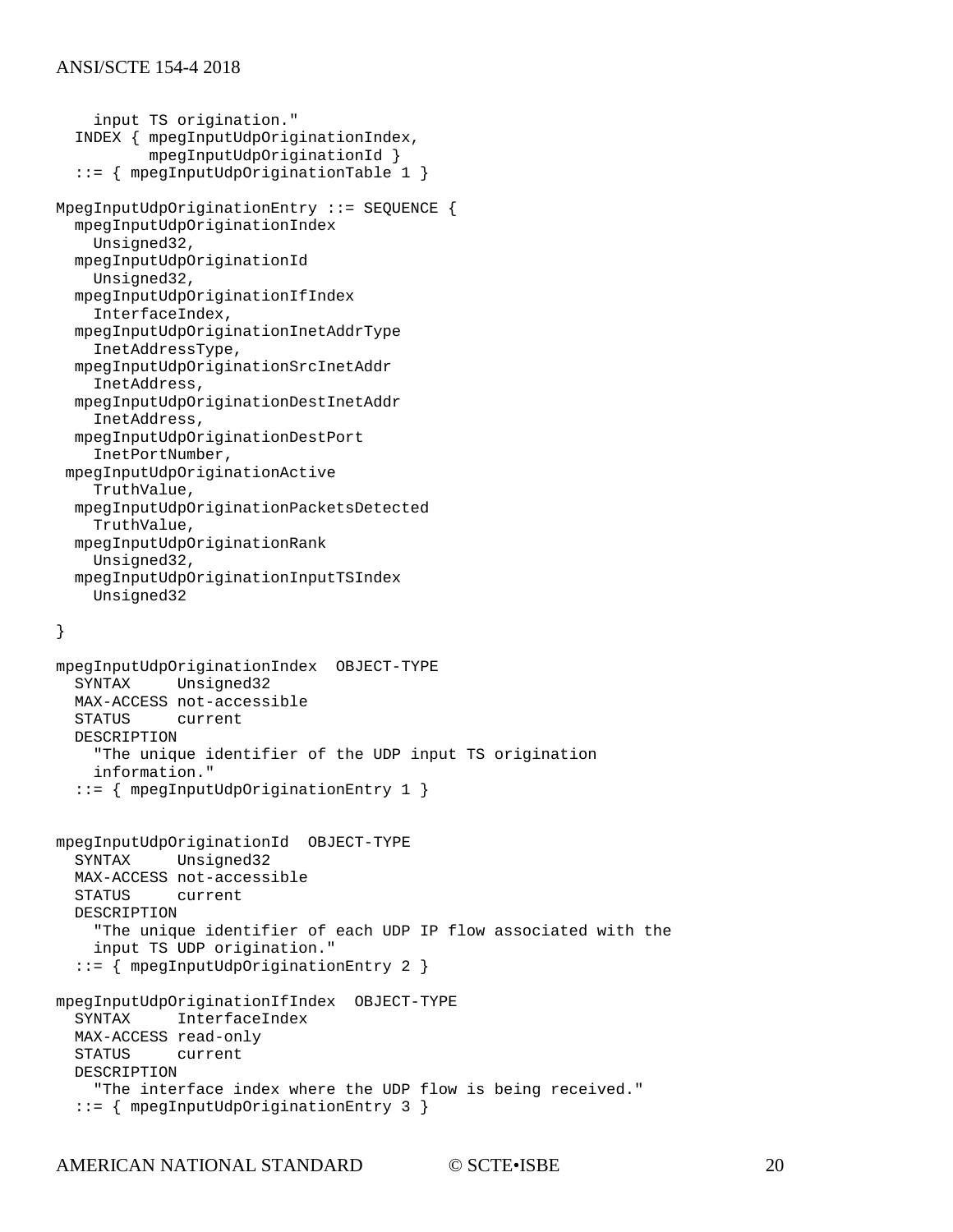```
mpegInputUdpOriginationInetAddrType OBJECT-TYPE
           InetAddressType
   MAX-ACCESS read-only
   STATUS current
   DESCRIPTION 
     "The address type associated with input TS origination 
     UDP IP flow. 'ipv4' and 'ipv6' are the only used types."
   ::= { mpegInputUdpOriginationEntry 4 }
mpegInputUdpOriginationSrcInetAddr OBJECT-TYPE
   SYNTAX InetAddress
   MAX-ACCESS read-only
   STATUS current
   DESCRIPTION 
     "For Multicast it represents the Source Specific Multicast 
     IP Address of the UDP IP flow.
     For unicast UDP IP flows is either the the IP source address
     of the IP flow or the all zeros address if unknown or irrelevant
     for the input TS."
   ::= { mpegInputUdpOriginationEntry 5 }
mpegInputUdpOriginationDestInetAddr OBJECT-TYPE
           InetAddress
   MAX-ACCESS read-only
   STATUS current
   DESCRIPTION 
     "For multicast it represents the group address of the SSM
     origination input TS.
     For unicast UDP IP flows is either the IP destination address
     of the udp flow or the all zeros address if unknown or irrelevant
     for the input TS."
   ::= { mpegInputUdpOriginationEntry 6 }
mpegInputUdpOriginationDestPort OBJECT-TYPE
   SYNTAX InetPortNumber
   MAX-ACCESS read-only
   STATUS current
   DESCRIPTION 
     "The UDP destination port of the UDP IP flow of the input TS."
   ::= { mpegInputUdpOriginationEntry 7 }
mpegInputUdpOriginationActive OBJECT-TYPE
   SYNTAX TruthValue
   MAX-ACCESS read-only
   STATUS current
   DESCRIPTION 
     "The activation state of the UDP flow.
     The value 'true' indicates the UDP flow data stream is being 
     sensed or buffered for the input TS, independently of that 
    flow being used for a video session.
    Otherwise the value 'false' is reported.
    For multicast UDP origination flows the value 'true' indicates 
     the UDP flow was successfully joined."
   ::= { mpegInputUdpOriginationEntry 8 }
```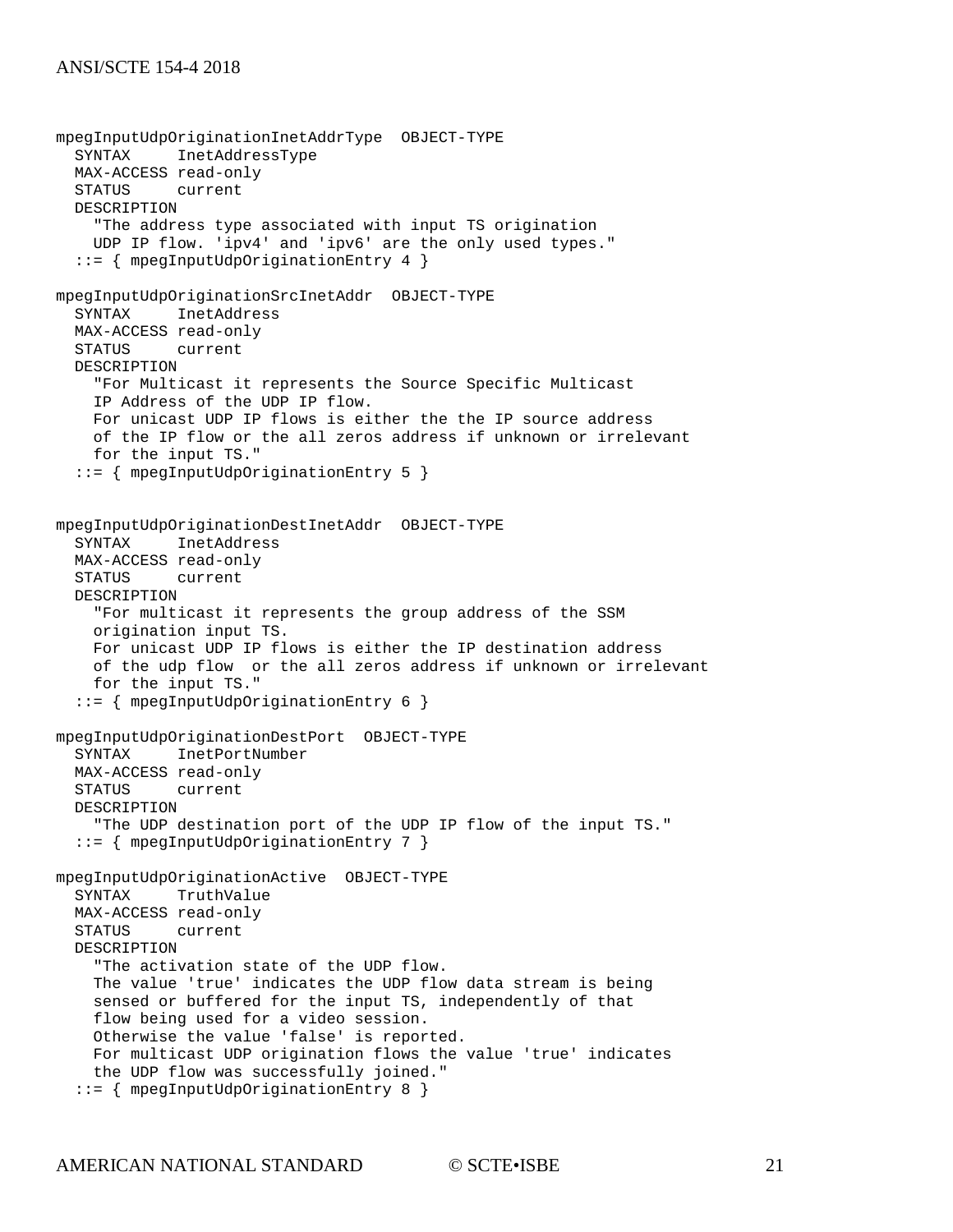```
mpegInputUdpOriginationPacketsDetected OBJECT-TYPE
           TruthValue
  MAX-ACCESS read-only<br>STATUS current
          current
   DESCRIPTION 
     "Indicates whether UDP flow packets are being detected.
     It is vendor dependent the determination if packets for a
     UDP flow are being detected."
   ::= { mpegInputUdpOriginationEntry 9 }
mpegInputUdpOriginationRank OBJECT-TYPE
            Unsigned32
  MAX-ACCESS read-only<br>STATUS current
             current
   DESCRIPTION 
     "Indicates the Rank Priority used to determine the UDP flow
     selected for the input TS processing and Video Session 
     assignments."
   ::= { mpegInputUdpOriginationEntry 10 } 
mpegInputUdpOriginationInputTSIndex OBJECT-TYPE
           Unsigned32
   MAX-ACCESS read-only
   STATUS current
   DESCRIPTION 
     "The mpegInputTSIndex that this entry is associated with"
   ::= { mpegInputUdpOriginationEntry 11 } 
--
-- mpegOutputs
--
mpegInsertPacketTable OBJECT-TYPE
   SYNTAX SEQUENCE OF MpegInsertPacketEntry
   MAX-ACCESS not-accessible
          current
   DESCRIPTION 
     "This table describes packet insertion information. Typical
     packets that are inserted at the RF output of a device are PSI,
     PSIP, and CVCT MPEG packets. These packets have their own PID.
     This table may be empty if the video device does not support
     packet insertion or do not have any packet insertion
     configured."
  ::= { mpegOutputs 1 }
mpegInsertPacketEntry OBJECT-TYPE
   SYNTAX MpegInsertPacketEntry
   MAX-ACCESS not-accessible
            current
   DESCRIPTION 
     "An entry in the Packet Management Table."
   INDEX { mpegInsertPacketIndex }
   ::= { mpegInsertPacketTable 1 }
MpegInsertPacketEntry ::= SEQUENCE {
   mpegInsertPacketIndex
     Unsigned32,
```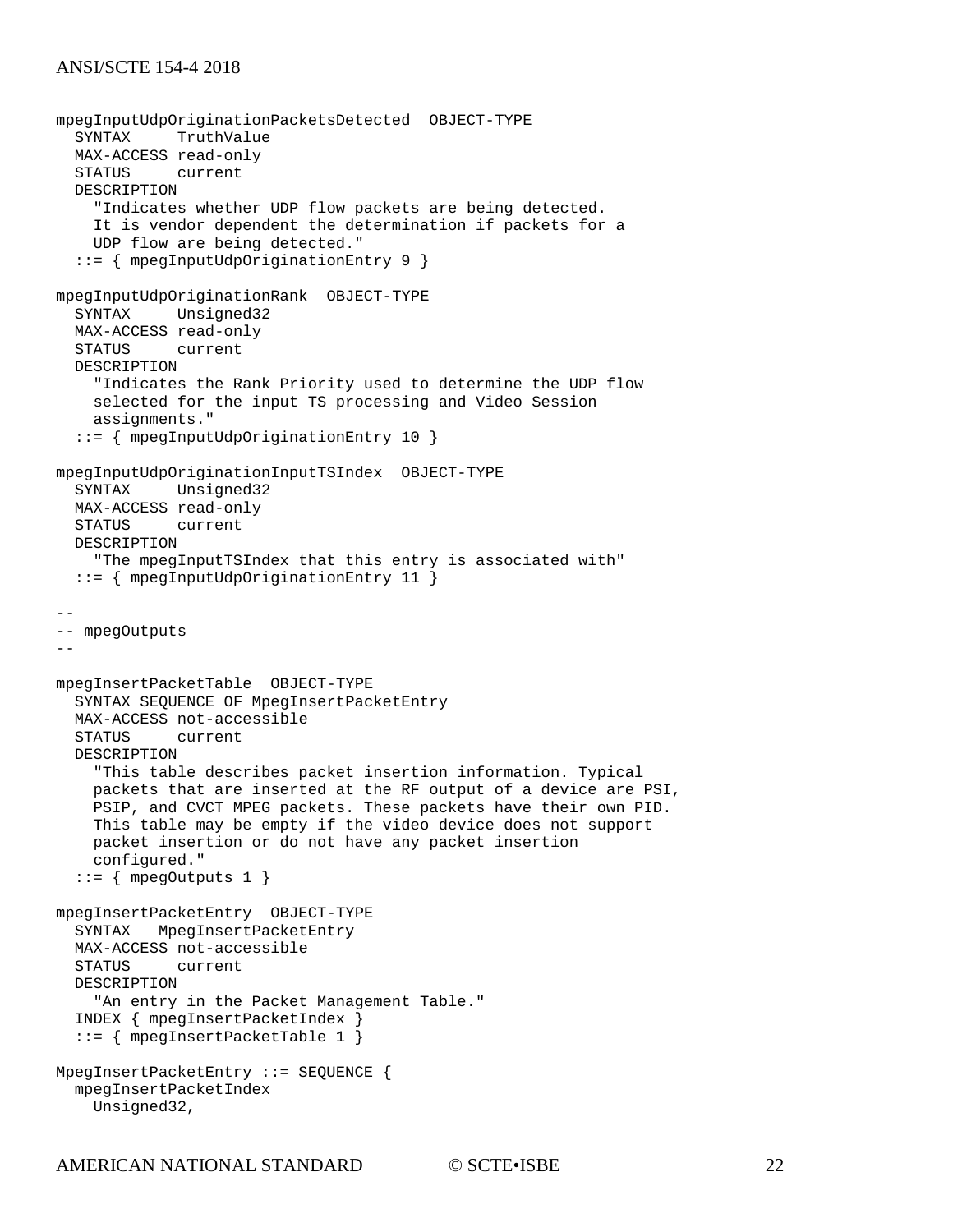```
 mpegInsertPacketListId
     Unsigned32,
   mpegInsertPacketImmediateExecution
     TruthValue,
   mpegInsertPacketStartTime
     DateAndTime,
   mpegInsertPacketRepeat
     INTEGER,
   mpegInsertPacketContinuousFlag
     TruthValue,
   mpegInsertPacketRate
     Unsigned32,
   mpegInsertPacketDeviceIfIndex
     InterfaceIndex
}
mpegInsertPacketIndex OBJECT-TYPE
            Unsigned32 (1..65536)MAX-ACCESS not-accessible<br>STATUS current
          current
   DESCRIPTION 
     "Index of list of packets being inserted into all MPEG
     streams. This index is unique within the SNMP agent that
             may be managing multiple MPEG devices."
   ::= { mpegInsertPacketEntry 1 }
mpegInsertPacketListId OBJECT-TYPE
   SYNTAX Unsigned32 (0..65535)
  MAX-ACCESS read-only<br>STATUS current
          current
   DESCRIPTION 
     "Reference number of packets being inserted into MPEG stream."
   ::= { mpegInsertPacketEntry 2 }
mpegInsertPacketImmediateExecution OBJECT-TYPE
           TruthValue
  MAX-ACCESS read-only<br>STATUS current
             current
   DESCRIPTION 
     "If true, packet insertion starts immediately."
   ::= { mpegInsertPacketEntry 3 }
mpegInsertPacketStartTime OBJECT-TYPE
   SYNTAX DateAndTime
  MAX-ACCESS read-only<br>STATUS current
           current
   DESCRIPTION 
     "Unix epoch start time for insertions (if Immediate Execution
     is false)."
   ::= { mpegInsertPacketEntry 4 }
mpegInsertPacketRepeat OBJECT-TYPE
   SYNTAX INTEGER {
     repeat (1),
     oneTime (2)
   }
   MAX-ACCESS read-only
```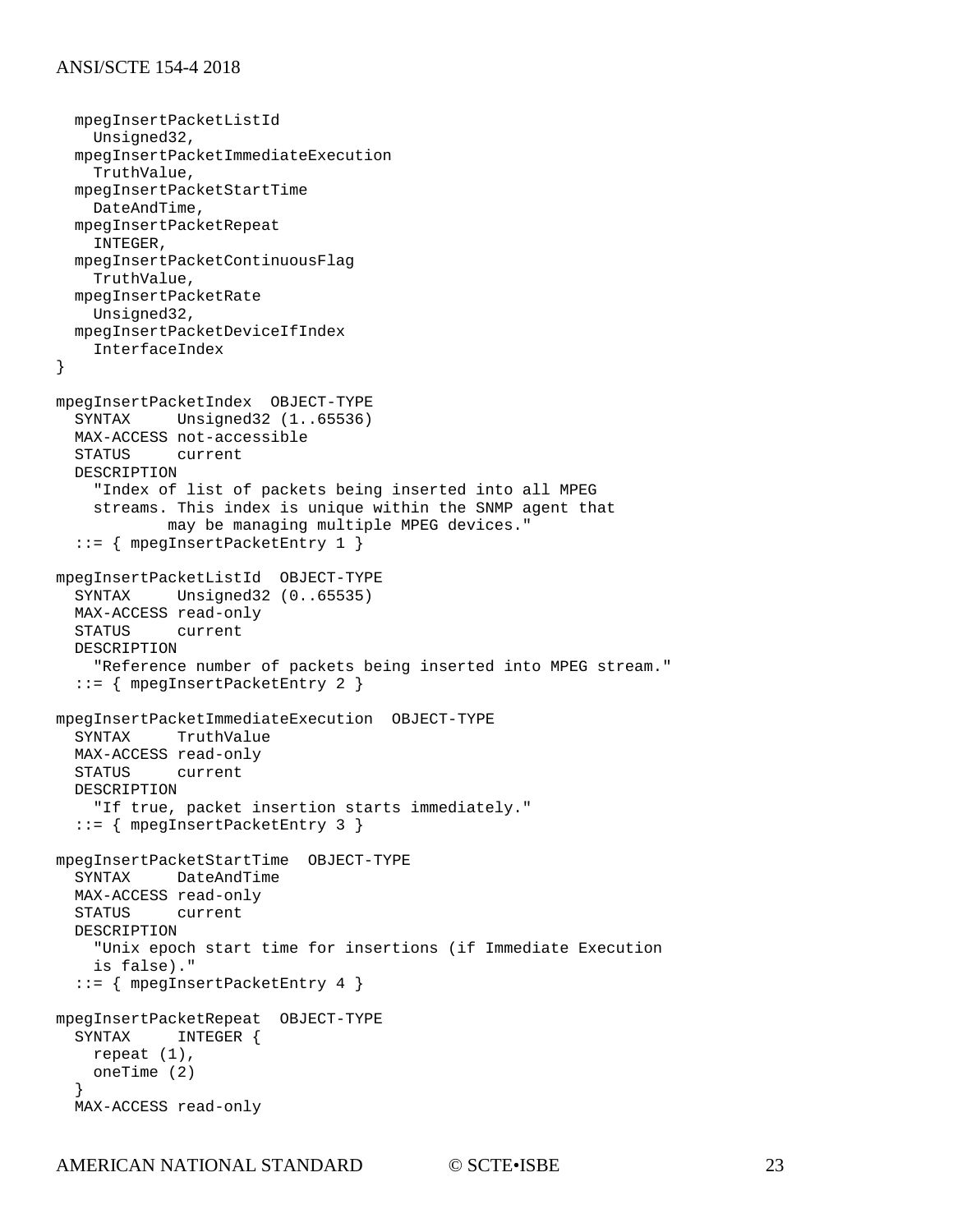```
 STATUS current
   DESCRIPTION 
     "Indicates whether the insert packet is one-time or
     repetitive."
   ::= { mpegInsertPacketEntry 5 }
mpegInsertPacketContinuousFlag OBJECT-TYPE
   SYNTAX TruthValue
   MAX-ACCESS read-only
   STATUS current
   DESCRIPTION 
     "If true, packet will be sent periodically, until cancelled."
   ::= { mpegInsertPacketEntry 6 }
mpegInsertPacketRate OBJECT-TYPE
           Unsigned32
   UNITS "milliseconds"
   MAX-ACCESS read-only
   STATUS current
   DESCRIPTION 
     "Rate at which packet list should be inserted."
   ::= { mpegInsertPacketEntry 7 }
mpegInsertPacketDeviceIfIndex OBJECT-TYPE
          InterfaceIndex
  MAX-ACCESS read-only<br>STATUS current
          current
   DESCRIPTION 
     "The ifIndex of the output device interface that the packet will
     be inserted at."
   ::= { mpegInsertPacketEntry 8 }
mpegOutputStatsTable OBJECT-TYPE
   SYNTAX SEQUENCE OF MpegOutputStatsEntry
   MAX-ACCESS not-accessible
          current
   DESCRIPTION 
     "The table specifies the diagnostic stats objects for the 
     outputs transport stream of an MPEG device."
  ::= { mpegOutputs 2 }
mpegOutputStatsEntry OBJECT-TYPE
   SYNTAX MpegOutputStatsEntry
   MAX-ACCESS not-accessible
           current
   DESCRIPTION 
     "Each entry specifies the diagnostics for each output TS."
   INDEX { mpegOutputTSIndex }
   ::= { mpegOutputStatsTable 1 }
MpegOutputStatsEntry ::= SEQUENCE {
   mpegOutputStatsDroppedPackets
     Counter32,
   mpegOutputStatsFifoOverflow
     Counter32,
         mpegOutputStatsFifoUnderflow
     Counter32,
```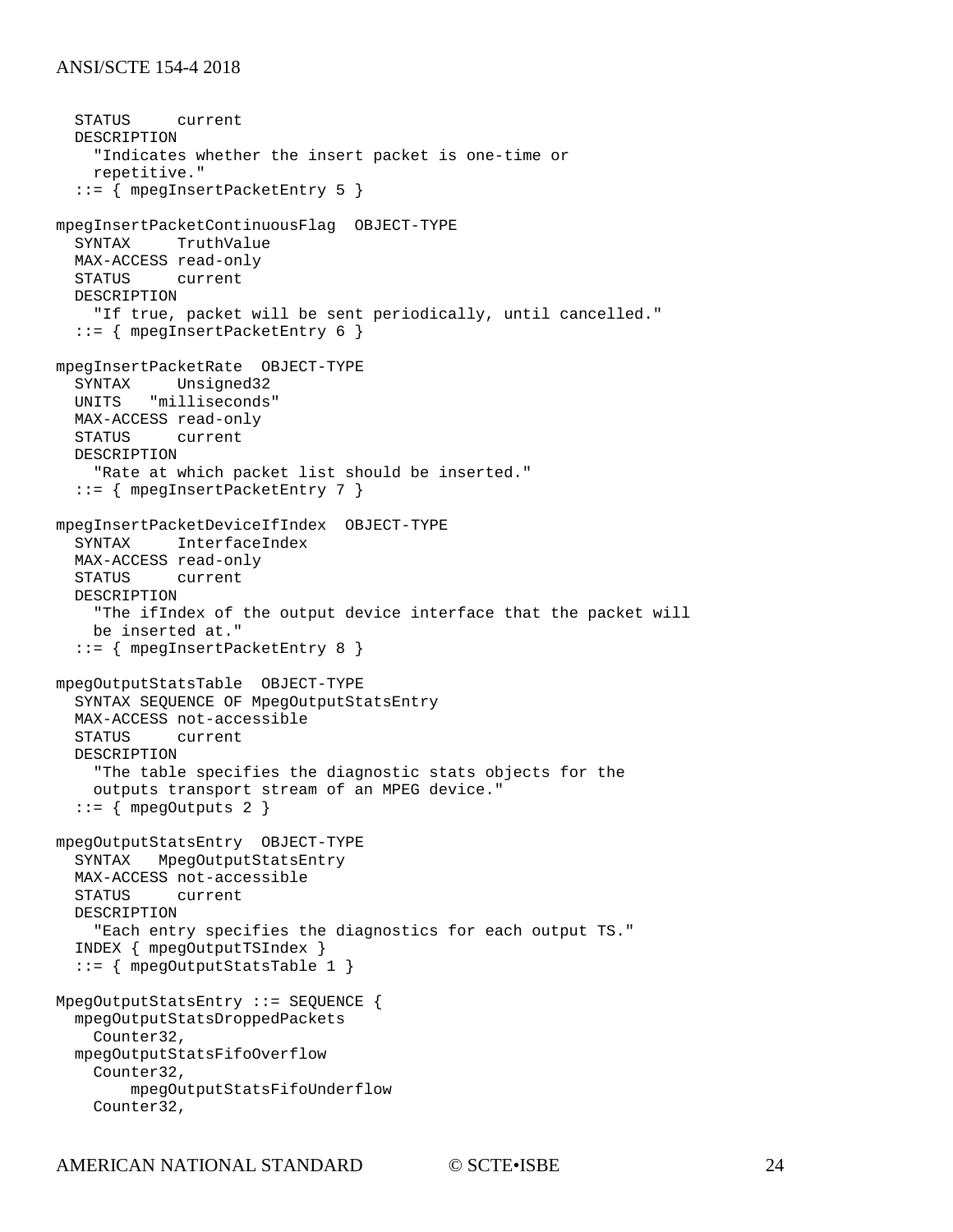```
 mpegOutputStatsDataRate
     Unsigned32,
   mpegOutputStatsAvailableBandwidth
     Unsigned32,
   mpegOutputStatsChannelUtilization
     Integer32,
   mpegOutputStatsTotalPackets
     Counter64
}
mpegOutputStatsDroppedPackets OBJECT-TYPE
            Counter32
  MAX-ACCESS read-only<br>STATUS current
           current
   DESCRIPTION 
     "Number of MPEG packets dropped on this output transport stream."
   ::= { mpegOutputStatsEntry 1 }
mpegOutputStatsFifoOverflow OBJECT-TYPE
   SYNTAX Counter32
   MAX-ACCESS read-only
   STATUS current
   DESCRIPTION 
     "Number of FIFO overflows on this output transport stream."
   ::= { mpegOutputStatsEntry 2 }
mpegOutputStatsFifoUnderflow OBJECT-TYPE
   SYNTAX Counter32
   MAX-ACCESS read-only
   STATUS current
   DESCRIPTION 
     "Number of FIFO underflows on this output transport stream."
   ::= { mpegOutputStatsEntry 3 }
mpegOutputStatsDataRate OBJECT-TYPE
  SYNTAX Unsigned32<br>UNITS "bps"
         "bps"
  MAX-ACCESS read-only<br>STATUS current
             current
   DESCRIPTION 
     "Data rate for the content on this output transport stream."
   ::= { mpegOutputStatsEntry 4 }
mpegOutputStatsAvailableBandwidth OBJECT-TYPE
          Unsigned32<br>"bps"
  UNITS
  MAX-ACCESS read-only<br>STATUS current
             current
   DESCRIPTION 
     "Unused bandwidth on this port."
   ::= { mpegOutputStatsEntry 5 }
mpegOutputStatsChannelUtilization OBJECT-TYPE
  SYNTAX Integer32 (-1|0..1000)<br>UNITS "0.1 Percent"
         "0.1 Percent"
   MAX-ACCESS read-only
   STATUS current
```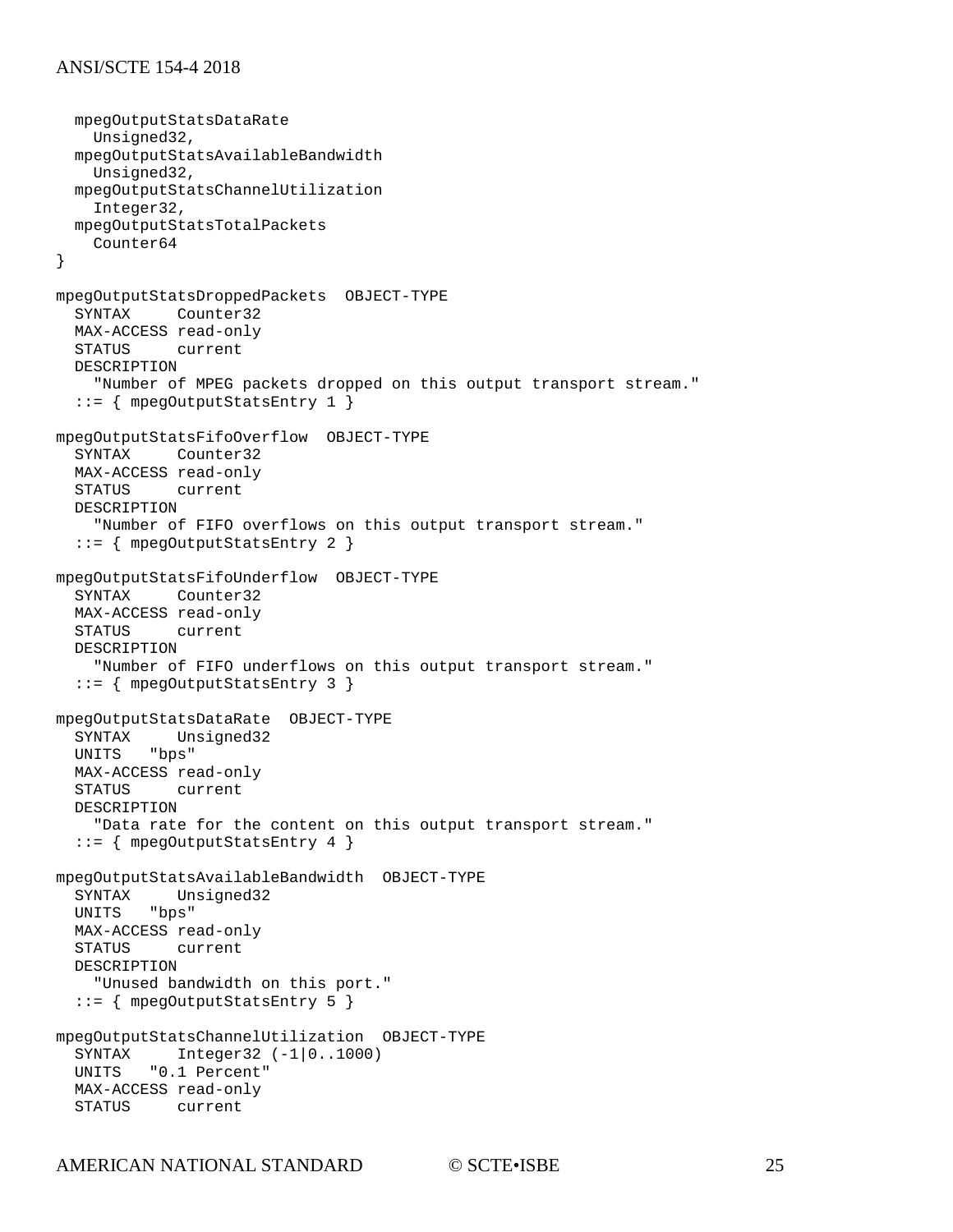```
 DESCRIPTION 
     "The current utilization of a channel defined as 
     (measured data rate / total bandwidth ) * 1000.
     If not applicable, a value of -1 is returned."
   ::= { mpegOutputStatsEntry 6 }
mpegOutputStatsTotalPackets OBJECT-TYPE
           Counter64
   MAX-ACCESS read-only
   STATUS current
   DESCRIPTION 
     "The total number of packets output for this transport stream
     since the start of the output stream."
   ::= { mpegOutputStatsEntry 7 }
mpegOutputTSTable OBJECT-TYPE
   SYNTAX SEQUENCE OF MpegOutputTSEntry
   MAX-ACCESS not-accessible
          current
   DESCRIPTION 
     "This table specifies the attributes of an outgoing transport
     stream SPTS or MPTS."
   ::= { mpegOutputs 3 }
mpegOutputTSEntry OBJECT-TYPE
   SYNTAX MpegOutputTSEntry
   MAX-ACCESS not-accessible
           current
   DESCRIPTION 
     "Each entry specifies the attributes of an output transport
     stream, SPTS or MPTS."
   INDEX { mpegOutputTSIndex }
   ::= { mpegOutputTSTable 1 }
MpegOutputTSEntry ::= SEQUENCE {
   mpegOutputTSIndex
    Unsigned32,
   mpegOutputTSType
     INTEGER,
   mpegOutputTSConnectionType
     INTEGER,
   mpegOutputTSConnection
     RowPointer, 
   mpegOutputTSNumPrograms
     Unsigned32,
   mpegOutputTSTSID
     Unsigned32,
   mpegOutputTSNitPid
    HePIDValue,
   mpegOutputTSCaPid
     HePIDValue,
   mpegOutputTSCatInsertRate
     Unsigned32,
   mpegOutputTSPatInsertRate
     Unsigned32,
   mpegOutputTSPmtInsertRate
     Unsigned32,
```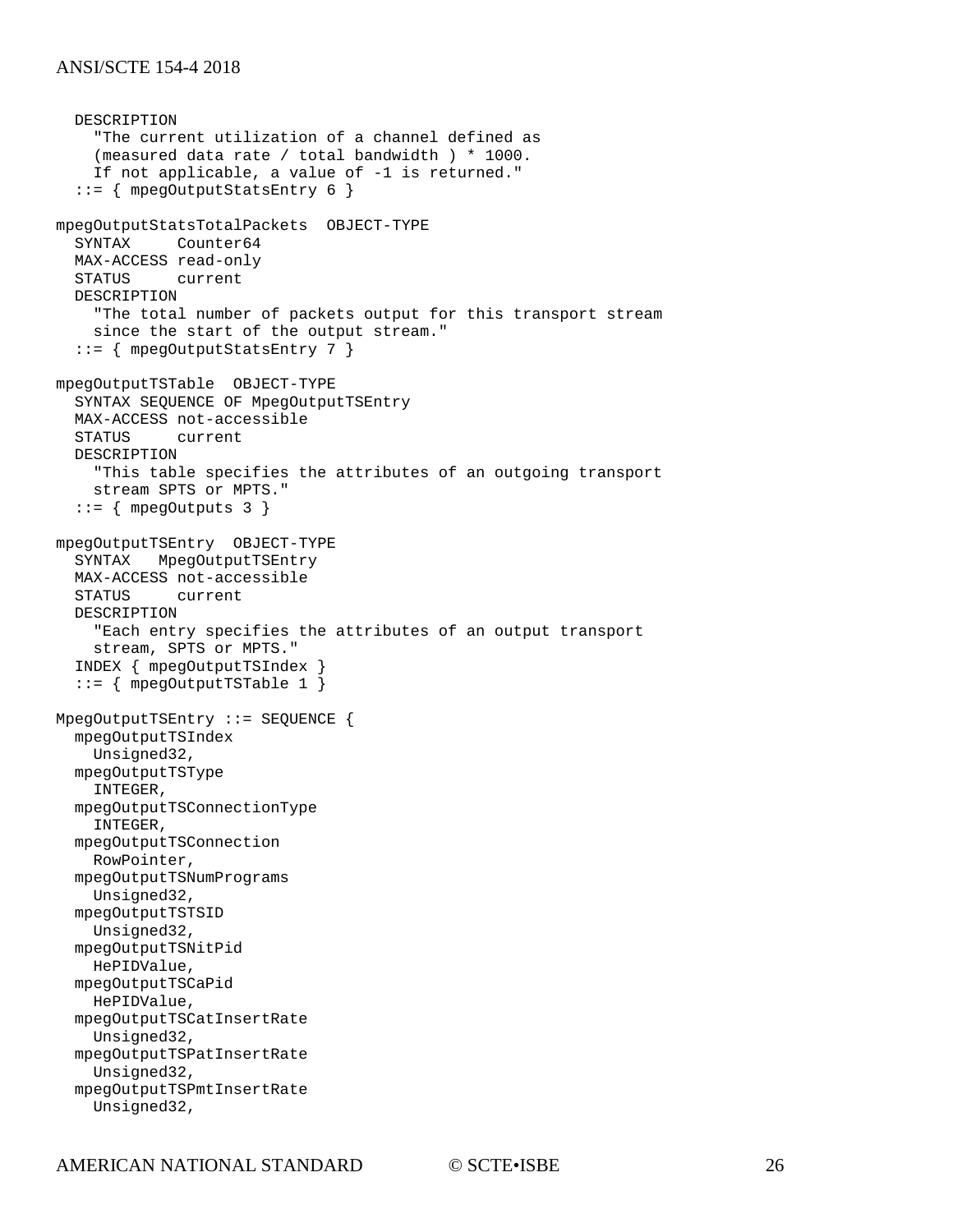```
 mpegOutputTSStartTime 
     DateAndTime
}
mpegOutputTSIndex OBJECT-TYPE
   SYNTAX Unsigned32
  MAX-ACCESS not-accessible<br>STATUS current
          current
   DESCRIPTION 
     "Table index. It uniquely identifies a mpegOutputTSEntry. 
     This index is independent from mpegOutputTSTSID."
   ::= { mpegOutputTSEntry 1 }
mpegOutputTSType OBJECT-TYPE<br>SYNTAX INTEGER {
            INTEGER {
     spts (1),
     mpts (2)
   }
   MAX-ACCESS read-only
   STATUS current
   DESCRIPTION 
     "The type of stream, e.g., SPTS or MPTS."
   ::= { mpegOutputTSEntry 2 }
mpegOutputTSConnectionType OBJECT-TYPE<br>SYNTAX INTEGER {
             INTEGER {
    other(1),
     qam(2),
    udp(3) }
  MAX-ACCESS read-only<br>STATUS current
            current
   DESCRIPTION 
     "The type of output flow of the stream.
     The value 'qam' indicates a QAM output for the stream
     The value 'udp' indicates either unicast or multicast 
     udp destination flows for the stream."
   ::= { mpegOutputTSEntry 3 }
mpegOutputTSConnection OBJECT-TYPE
   SYNTAX RowPointer
   MAX-ACCESS read-only
   STATUS current
   DESCRIPTION 
     "The reference to the instance of the output connection for the 
     output stream.
     For the Connection Type 'qam' this object contains the ifIndex object
     identifier of the QAM channel for the output stream.
     For the Connection Type 'udp' this object contains the 
     pointer to the UDP Destination table being used for the output stream.
     This is similar to mpegInputTSConnection - See description for details."
   ::= { mpegOutputTSEntry 4 }
```
mpegOutputTSNumPrograms OBJECT-TYPE Unsigned32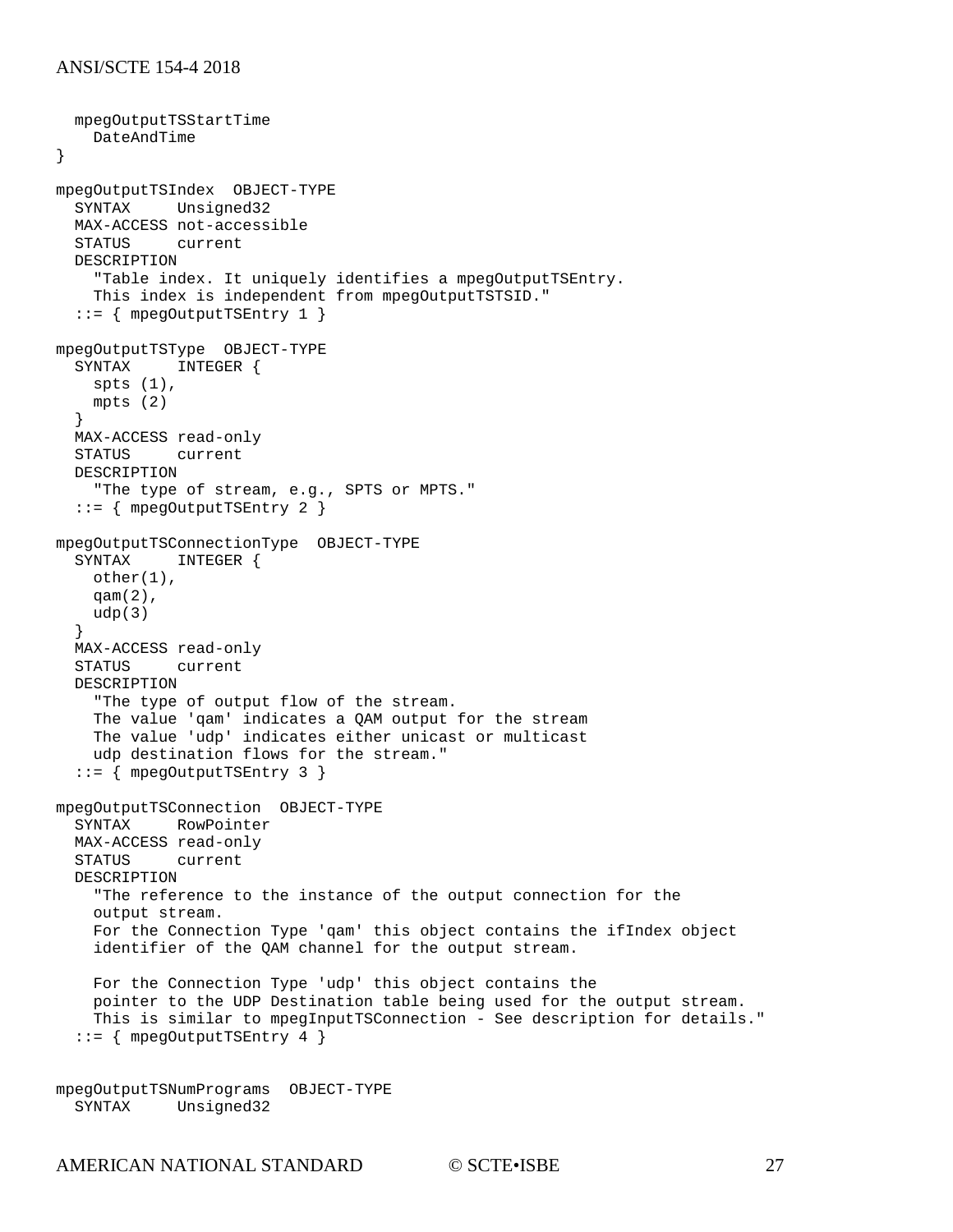MAX-ACCESS read-only<br>STATUS current current DESCRIPTION "The number of programs in the output transport stream." ::= { mpegOutputTSEntry 5 } mpegOutputTSTSID OBJECT-TYPE SYNTAX Unsigned32 MAX-ACCESS read-only STATUS current DESCRIPTION "The TSID of the output transport stream." ::= { mpegOutputTSEntry 6 } mpegOutputTSNitPid OBJECT-TYPE HePIDValue MAX-ACCESS read-only STATUS current DESCRIPTION "NIT PID of the outgoing transport stream." ::= { mpegOutputTSEntry 7 } mpegOutputTSCaPid OBJECT-TYPE SYNTAX HePIDValue MAX-ACCESS read-only STATUS current DESCRIPTION "The CA PID of the outgoing transport stream." ::= { mpegOutputTSEntry 8 } mpegOutputTSCatInsertRate OBJECT-TYPE SYNTAX Unsigned32<br>UNITS "tables/ms "tables/ms" MAX-ACCESS read-only STATUS current DESCRIPTION "The CAT insertion rate." ::= { mpegOutputTSEntry 9 } mpegOutputTSPatInsertRate OBJECT-TYPE SYNTAX Unsigned32 UNITS "tables/ms" MAX-ACCESS read-only STATUS current DESCRIPTION "The PAT table interval expressed in ms." ::= { mpegOutputTSEntry 10 } mpegOutputTSPmtInsertRate OBJECT-TYPE SYNTAX Unsigned32 UNITS "tables/ms" MAX-ACCESS read-only STATUS current DESCRIPTION "The PMT insertion rate. This is expressed in tables/second." ::= { mpegOutputTSEntry 11 }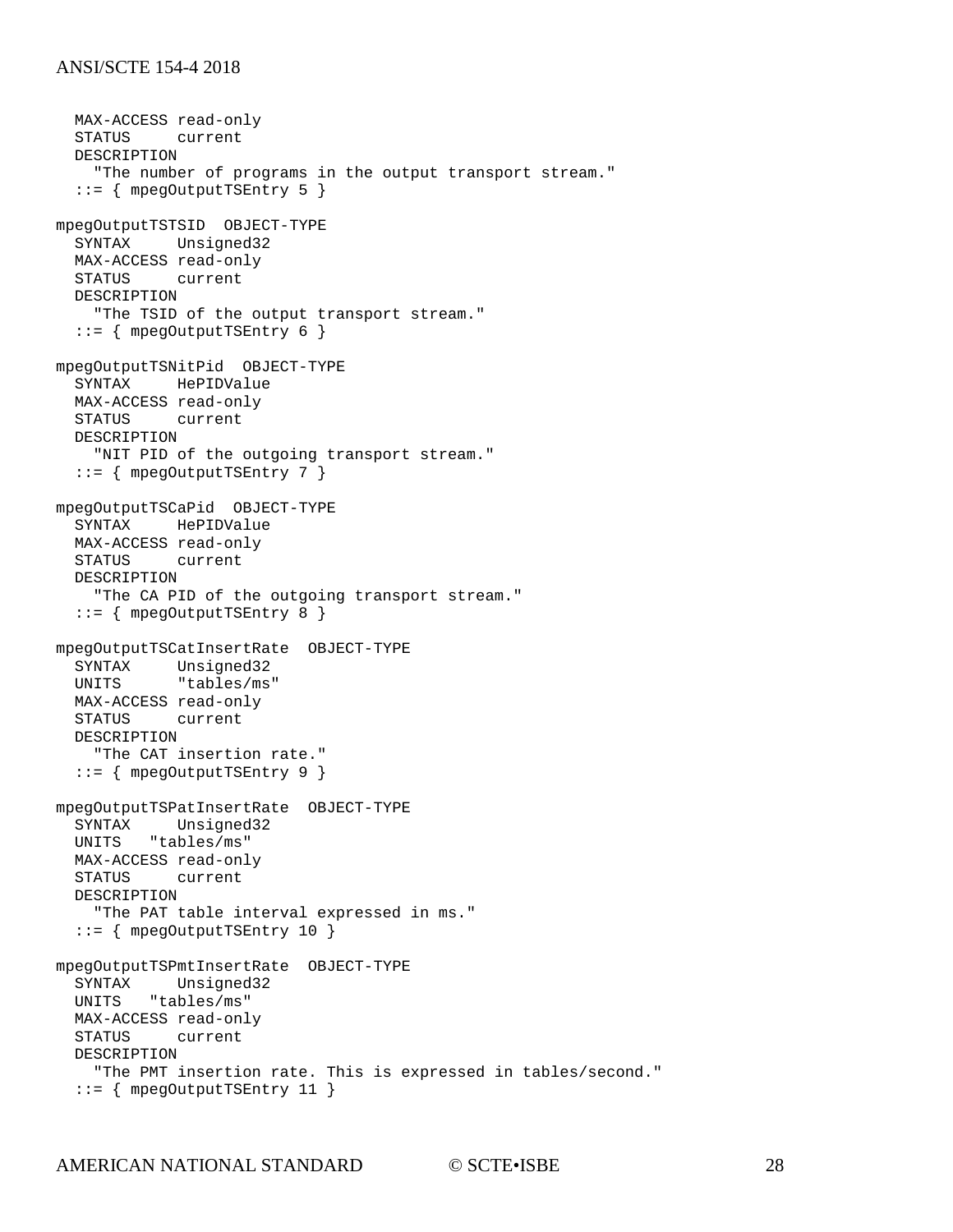```
mpegOutputTSStartTime OBJECT-TYPE
           DateAndTime
  MAX-ACCESS read-only<br>STATUS current
          current
   DESCRIPTION 
     "This object specifies the time the MPEG device started 
     transmitting the output stream, i.e., the time the entry was
     added to the table.
     The support of this object is optional. If not supported, this
     object is default to a zero length string."
   ::= { mpegOutputTSEntry 12 }
mpegOutputProgTable OBJECT-TYPE
   SYNTAX SEQUENCE OF MpegOutputProgEntry
   MAX-ACCESS not-accessible
   STATUS current
   DESCRIPTION 
     "The table describing the PSI of each outgoing program."
  ::= { mpegOutputs 4 }
mpegOutputProgEntry OBJECT-TYPE
   SYNTAX MpegOutputProgEntry
   MAX-ACCESS not-accessible
   STATUS current
   DESCRIPTION 
     "Each entry specifies the parameters for each incoming 
     program."
   INDEX { 
            mpegOutputTSIndex, 
           mpegOutputProgIndex 
 }
   ::= { mpegOutputProgTable 1 }
MpegOutputProgEntry ::= SEQUENCE {
   mpegOutputProgIndex
    Unsigned32,
   mpegOutputProgNo
     Unsigned32,
   mpegOutputProgPmtVersion
     Unsigned32,
   mpegOutputProgPmtPid
     HePIDValue,
   mpegOutputProgPcrPid
     HePIDValue,
   mpegOutputProgEcmPid
     HePIDValue,
   mpegOutputProgNumElems
     Unsigned32,
   mpegOutputProgNumEcms
     Unsigned32,
   mpegOutputProgCaDescr
     OCTET STRING,
   mpegOutputProgScte35Descr
     OCTET STRING,
   mpegOutputProgScte18Descr
     OCTET STRING
}
```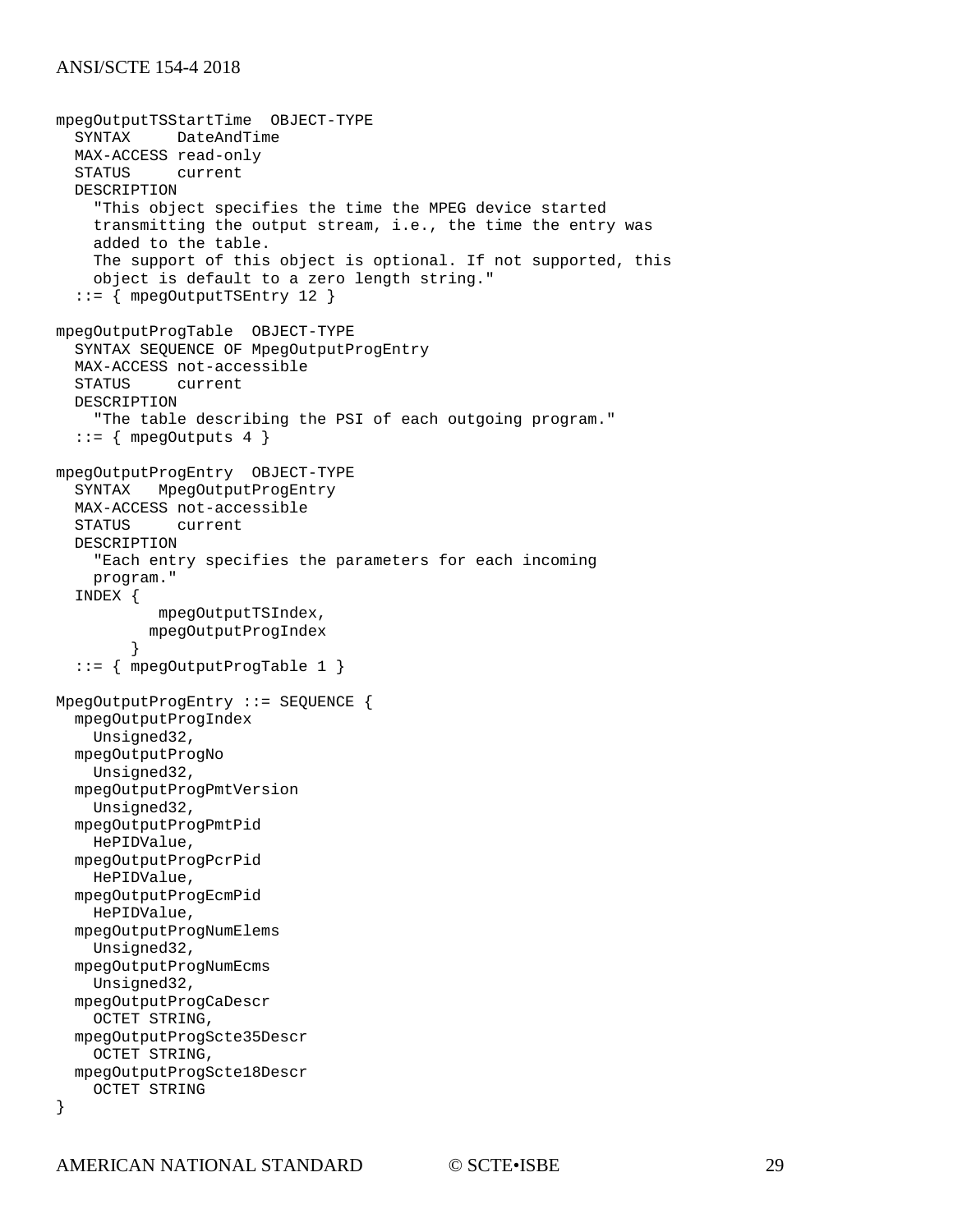```
mpegOutputProgIndex OBJECT-TYPE
   SYNTAX Unsigned32
   MAX-ACCESS not-accessible
   STATUS current
   DESCRIPTION 
     "This object is the table index for output program."
   ::= { mpegOutputProgEntry 1 }
mpegOutputProgNo OBJECT-TYPE
   SYNTAX Unsigned32
   MAX-ACCESS read-only
   STATUS current
   DESCRIPTION 
     "This object specifies the identifier of the program present
     in the transport stream of the outgoing program."
   ::= { mpegOutputProgEntry 2 }
mpegOutputProgPmtVersion OBJECT-TYPE
   SYNTAX Unsigned32
   MAX-ACCESS read-only
   STATUS current
   DESCRIPTION 
     "This object specifies the PMT version of the outgoing
     program. The default value of 0 means output program PMT
     version is not supported."
                   DEFVAL { 0 }
   ::= { mpegOutputProgEntry 3 }
mpegOutputProgPmtPid OBJECT-TYPE
   SYNTAX HePIDValue
   MAX-ACCESS read-only
   STATUS current
   DESCRIPTION 
     "PMT PID of the outgoing program."
   ::= { mpegOutputProgEntry 4 }
mpegOutputProgPcrPid OBJECT-TYPE
   SYNTAX HePIDValue
  MAX-ACCESS read-only
   STATUS current
   DESCRIPTION 
     "PCR PID of the outgoing program."
   ::= { mpegOutputProgEntry 5 }
mpegOutputProgEcmPid OBJECT-TYPE
   SYNTAX HePIDValue
  MAX-ACCESS read-only<br>STATUS current
          current
   DESCRIPTION 
     "This object specifies the ECM PID of the outgoing program."
   ::= { mpegOutputProgEntry 6 }
mpegOutputProgNumElems OBJECT-TYPE
           Unsigned32
   MAX-ACCESS read-only
   STATUS current
```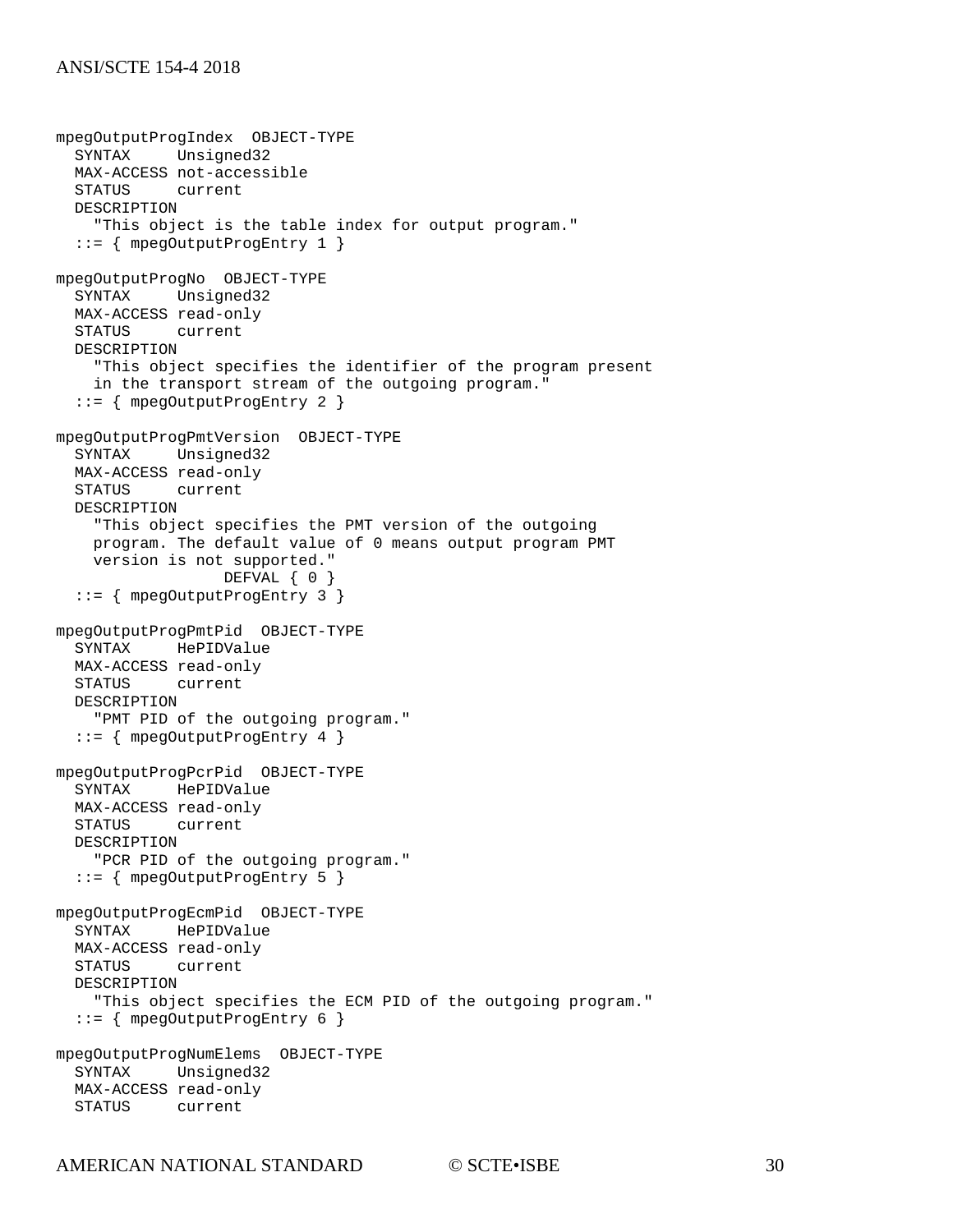```
 DESCRIPTION 
     "The number of elementary streams in the outgoing program."
   ::= { mpegOutputProgEntry 7 }
mpegOutputProgNumEcms OBJECT-TYPE
   SYNTAX Unsigned32
   MAX-ACCESS read-only
   STATUS current
   DESCRIPTION 
     "The number of ECMs for the outgoing program. The default value
     9999 means the device does not support encryption."
   DEFVAL { 9999 }
   ::= { mpegOutputProgEntry 8 }
mpegOutputProgCaDescr OBJECT-TYPE
  SYNTAX OCTET STRING (SIZE(0..256))
   MAX-ACCESS read-only
         current
   DESCRIPTION 
     "Conditional access descriptor is used to specify both 
     system-wide conditional access management information such as
     EMMS and elementary stream-specific information such as ECMs. 
     If any elementary stream is scrambled, a CA descriptor shall be
     present for the program containing that elementary stream.
     This object specifies the CA descriptor for this program. If 
     the outgoing program does not have an associated CA descriptor,
     then this object has a zero-length string."
   ::= { mpegOutputProgEntry 9 }
mpegOutputProgScte35Descr OBJECT-TYPE
          OCTET STRING (SIZE(0..256)) MAX-ACCESS read-only
   STATUS current
   DESCRIPTION 
     "SCTE 35 descriptor in the outgoing program. This object is set 
     to a string of zero-length if there's no SCTE 35 descriptor in
     the outgoing program or not supported."
   ::= { mpegOutputProgEntry 10 }
mpegOutputProgScte18Descr OBJECT-TYPE
   SYNTAX OCTET STRING (SIZE(0..256))
   MAX-ACCESS read-only
   STATUS current
   DESCRIPTION 
     "SCTE 18 descriptor. If not present or not supported, a
     zero-length string is returned."
   ::= { mpegOutputProgEntry 11 }
mpegOutputProgElemStatsTable OBJECT-TYPE
   SYNTAX SEQUENCE OF MpegOutputProgElemStatsEntry
   MAX-ACCESS not-accessible
            current
   DESCRIPTION 
     "The stats associated with the elementary streams of an MPEG
    program."
  ::= { mpegOutputs 5 }
```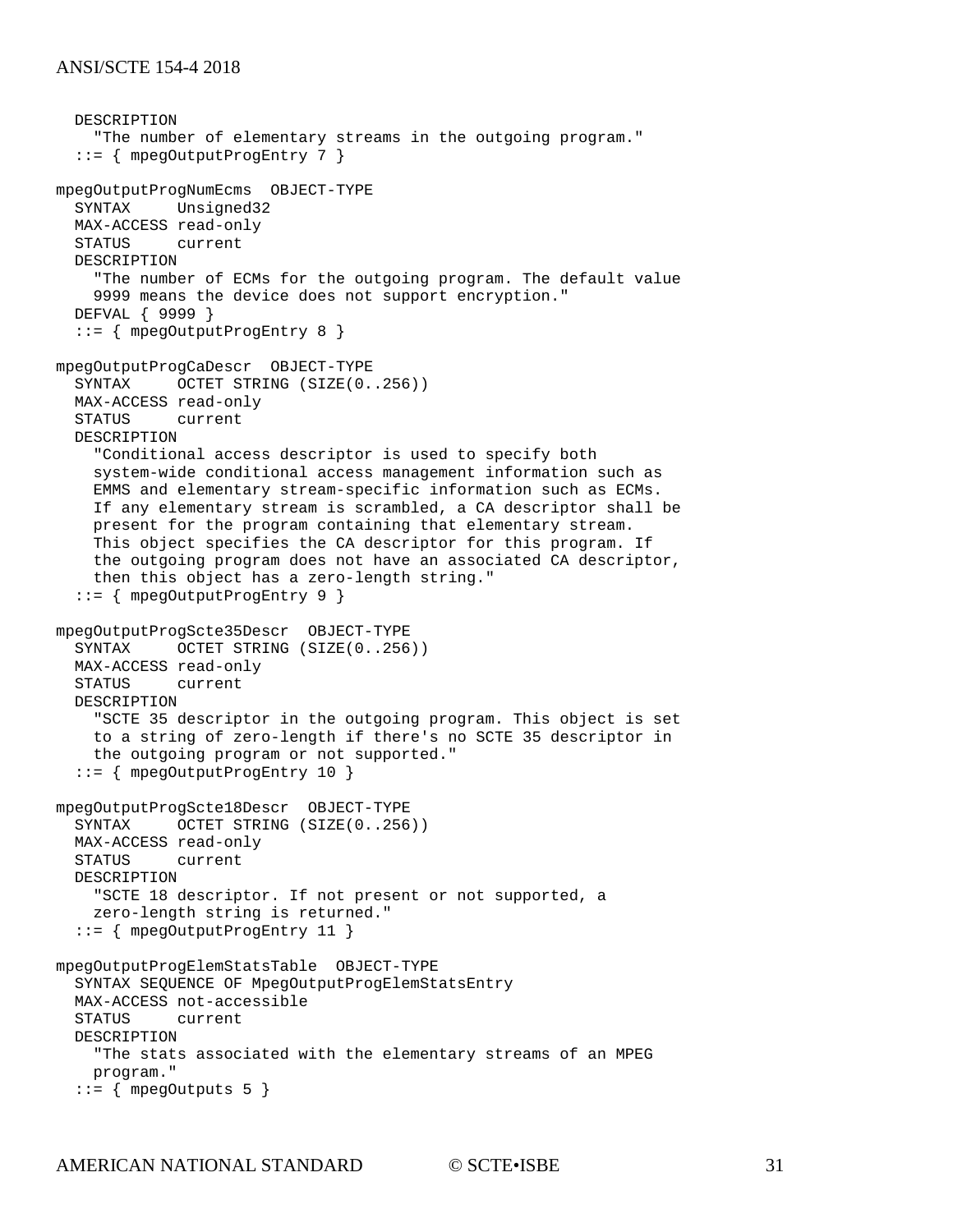```
mpegOutputProgElemStatsEntry OBJECT-TYPE
   SYNTAX MpegOutputProgElemStatsEntry
  MAX-ACCESS not-accessible<br>STATUS current
             current
   DESCRIPTION 
     "Each entry constitutes the stats for a program associated with
     a transport stream."
   INDEX { 
           mpegOutputTSIndex, 
           mpegOutputProgIndex, 
         mpegOutputProgElemStatsIndex 
 }
 ::= { mpegOutputProgElemStatsTable 1 }
MpegOutputProgElemStatsEntry ::= SEQUENCE {
   mpegOutputProgElemStatsIndex
     Unsigned32,
   mpegOutputProgElemStatsPid
     HePIDValue,
   mpegOutputProgElemStatsElemType
     INTEGER,
   mpegOutputProgElemStatsDataRate
     Integer32
}
mpegOutputProgElemStatsIndex OBJECT-TYPE
            Unsigned32
  MAX-ACCESS not-accessible<br>STATUS current
           current
   DESCRIPTION 
     "The unique identifier of the elementary stream."
   ::= { mpegOutputProgElemStatsEntry 1 }
mpegOutputProgElemStatsPid OBJECT-TYPE
            HePIDValue
   MAX-ACCESS not-accessible
  STATUS current
   DESCRIPTION 
     "The Pid of output program elementary stream."
   ::= { mpegOutputProgElemStatsEntry 2 }
mpegOutputProgElemStatsElemType OBJECT-TYPE
             INTEGER {
     video (1),
     audio (2),
     data (3),
     scte18 (4),
     scte35 (5),
     unknown (6)
   }
  MAX-ACCESS read-only<br>STATUS current
          current
   DESCRIPTION 
     "The type of elementary stream (video, audio, or data) of the
     program. Some devices, such as device, may choose not to report
     exact type due to scalability issues, in which case, this object
     shall be set to unknown."
```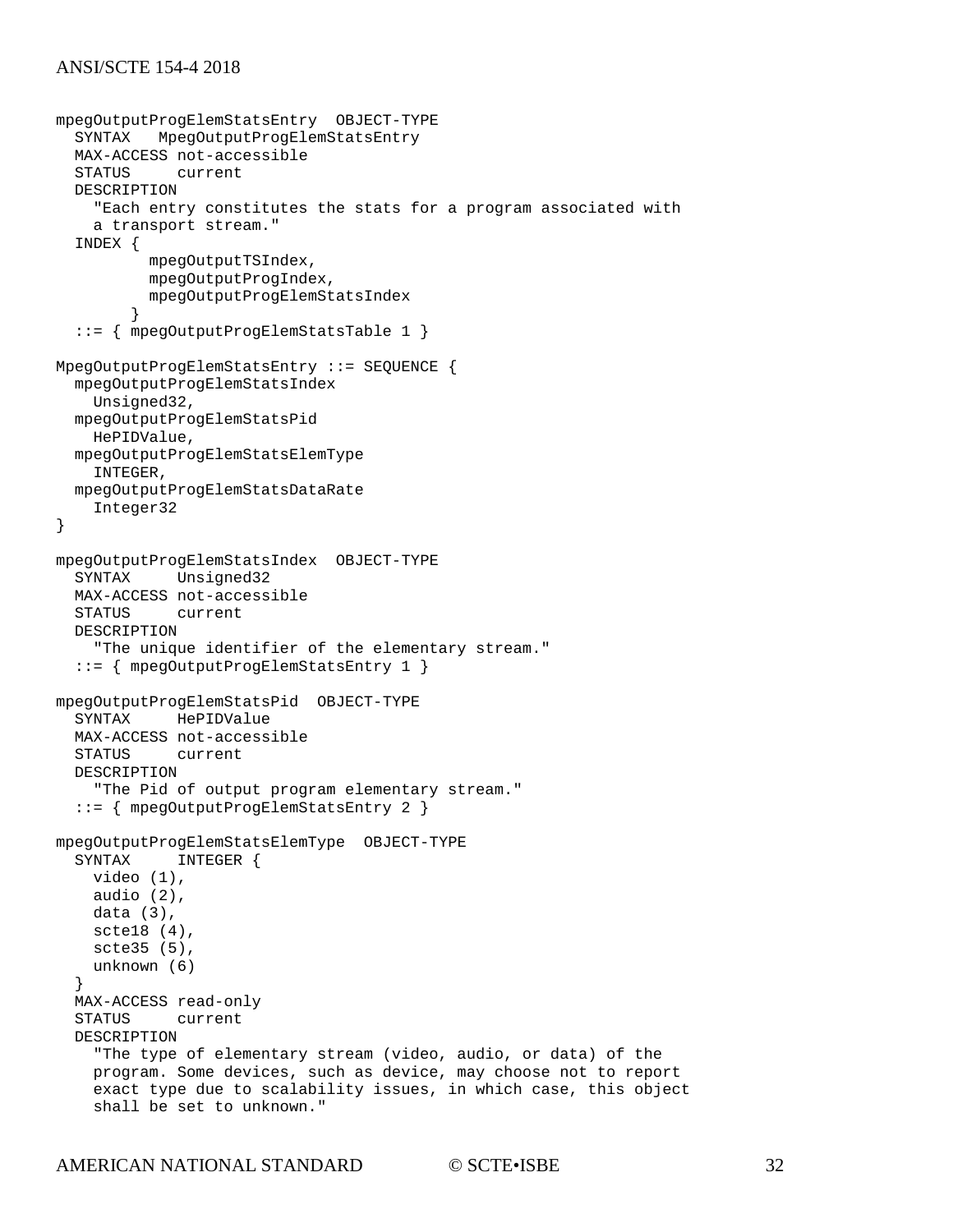```
 ::= { mpegOutputProgElemStatsEntry 3 }
mpegOutputProgElemStatsDataRate OBJECT-TYPE
  SYNTAX Integer32<br>UNITS "bps"
          "bps"
   MAX-ACCESS read-only
   STATUS current
   DESCRIPTION 
     "The data rate of the elementary stream. Return -1 if not
     supported."
   ::= { mpegOutputProgElemStatsEntry 4 }
mpegOutputUdpDestinationTable OBJECT-TYPE
   SYNTAX SEQUENCE OF MpegOutputUdpDestinationEntry
   MAX-ACCESS not-accessible
   STATUS current
   DESCRIPTION 
     "Specifies the UDP unicast or multicast of the 
     output TS this entry references.
     For unicast it represents the UDP port and optionally 
     destination IP address of the output TS destination UDP IP flow.
     for Multicast it represents the set of SSM multicast groups
     of the output TS destination UDP IP flow."
  ::= { mpegOutputs 6 }
mpegOutputUdpDestinationEntry OBJECT-TYPE
   SYNTAX MpegOutputUdpDestinationEntry
  MAX-ACCESS not-accessible<br>STATUS current
            current
   DESCRIPTION 
     "Each entry specifies the IP UDP information of the 
     output TS destination."
   INDEX { mpegOutputUdpDestinationIndex, 
     mpegOutputUdpDestinationId }
   ::= { mpegOutputUdpDestinationTable 1 }
MpegOutputUdpDestinationEntry ::= SEQUENCE {
   mpegOutputUdpDestinationIndex
     Unsigned32,
   mpegOutputUdpDestinationId
     Unsigned32,
   mpegOutputUdpDestinationIfIndex
     InterfaceIndex, 
   mpegOutputUdpDestinationInetAddrType
     InetAddressType,
   mpegOutputUdpDestinationSrcInetAddr
     InetAddress,
   mpegOutputUdpDestinationDestInetAddr
     InetAddress,
   mpegOutputUdpDestinationDestPort
     InetPortNumber,
   mpegOutputUdpDestinationOutputTSIndex
     Unsigned32
   } 
mpegOutputUdpDestinationIndex OBJECT-TYPE
             Unsigned32
```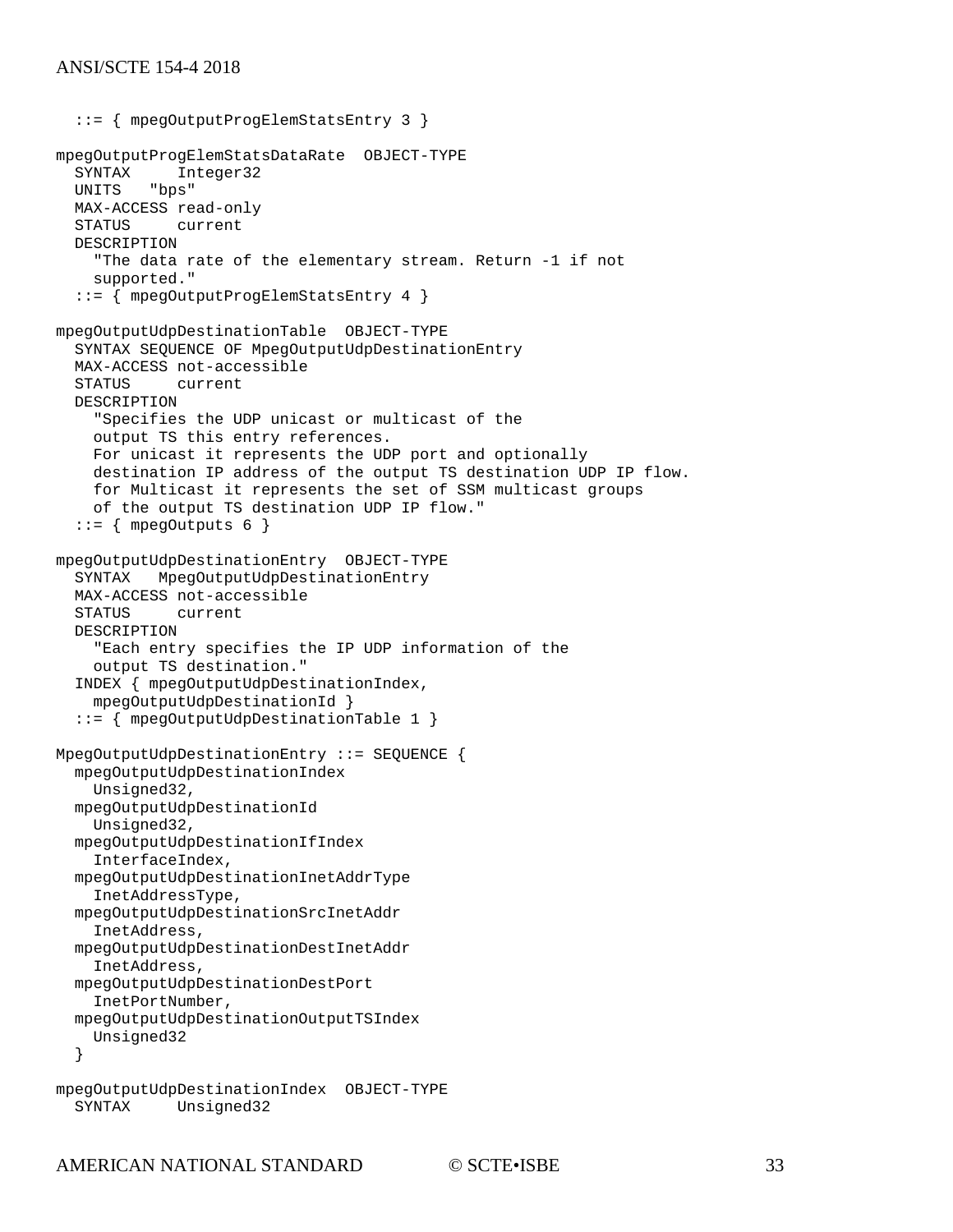```
MAX-ACCESS not-accessible<br>STATUS current
        current
 DESCRIPTION 
   "The unique identifier of the UDP output TS destination 
   information."
 ::= { mpegOutputUdpDestinationEntry 1 }
 mpegOutputUdpDestinationId OBJECT-TYPE
 SYNTAX Unsigned32
 MAX-ACCESS not-accessible
 STATUS current
 DESCRIPTION 
   "The unique identifier of each UDP IP flow associated with the 
   output TS UDP destination."
 ::= { mpegOutputUdpDestinationEntry 2 }
 mpegOutputUdpDestinationIfIndex OBJECT-TYPE
 SYNTAX InterfaceIndex
 MAX-ACCESS read-only
 STATUS current
 DESCRIPTION 
   "The interface index where the UDP flow is being sent."
 ::= { mpegOutputUdpDestinationEntry 3 }
 mpegOutputUdpDestinationInetAddrType OBJECT-TYPE
          InetAddressType
 MAX-ACCESS read-only
 STATUS current
 DESCRIPTION 
   "The address type associated with output TS destination 
   UDP IP flow."
 ::= { mpegOutputUdpDestinationEntry 4 }
 mpegOutputUdpDestinationSrcInetAddr OBJECT-TYPE
 SYNTAX InetAddress
MAX-ACCESS read-only<br>STATUS current
        current
 DESCRIPTION 
  "For Multicast it represents the Source Specific Multicast 
   IP Address of the UDP IP flow.
  For unicast UDP IP flows is either the the IP source address
  of the IP flow or the all zeros address if unknown or irrelevant
   for the destination output TS."
 ::= { mpegOutputUdpDestinationEntry 5 }
 mpegOutputUdpDestinationDestInetAddr OBJECT-TYPE
          InetAddress
 MAX-ACCESS read-only
 STATUS current
 DESCRIPTION 
   "For multicast it represents the group address of the SSM
   destination output TS.
   For unicast UDP IP flows is either the IP destination address
  of the udp flow or the all zeros address if unknown or irrelevant
   for the destination output TS."
```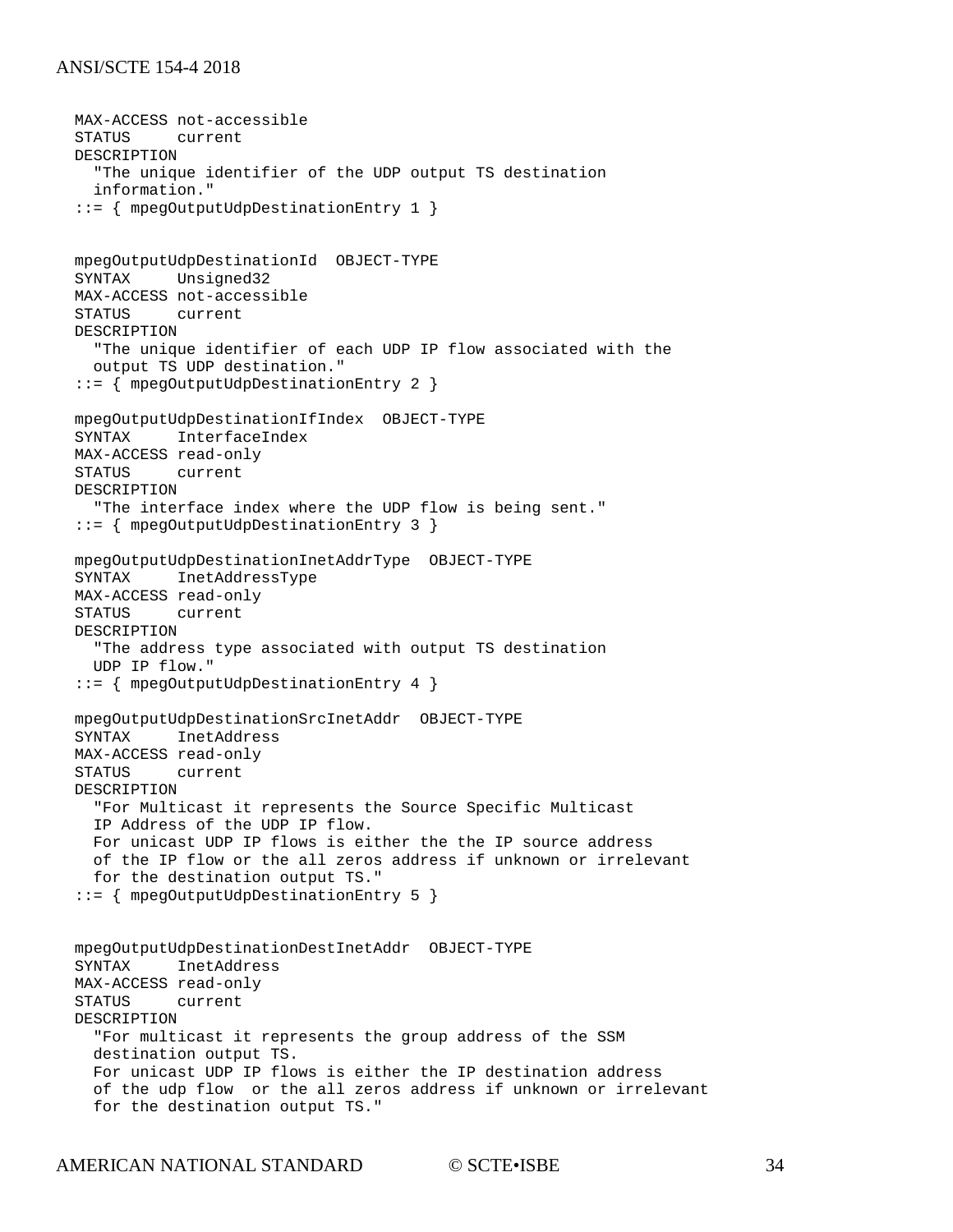```
 ::= { mpegOutputUdpDestinationEntry 6 }
   mpegOutputUdpDestinationDestPort OBJECT-TYPE
             InetPortNumber
   MAX-ACCESS read-only
   STATUS current
   DESCRIPTION 
     "The UDP port of the UDP IP flow of the output TS."
   ::= { mpegOutputUdpDestinationEntry 7 }
   mpegOutputUdpDestinationOutputTSIndex OBJECT-TYPE
            Unsigned32
  MAX-ACCESS read-only<br>STATUS current
             current
   DESCRIPTION 
     "The mpegOutputTSIndex that this entry is associated with."
   ::= { mpegOutputUdpDestinationEntry 8 }
mpegProgramMappingTable OBJECT-TYPE
   SYNTAX SEQUENCE OF MpegProgramMappingEntry
   MAX-ACCESS not-accessible
             current
   DESCRIPTION 
     "This table describes program mappings, i.e., ties the input
     destination to the output destination for every program active
     in the device."
   ::= { mpegMIBObjects 3 }
mpegProgramMappingEntry OBJECT-TYPE
          MpegProgramMappingEntry
   MAX-ACCESS not-accessible
             current
   DESCRIPTION 
     "Each entry describes the mapping, i.e., ties input
     destination to output destination for a given program."
   INDEX { mpegProgramMappingIndex }
   ::= { mpegProgramMappingTable 1 }
MpegProgramMappingEntry ::= SEQUENCE {
   mpegProgramMappingIndex
     Unsigned32,
   mpegProgramMappingOutputProgIndex
     Unsigned32,
   mpegProgramMappingOutputTSIndex
     Unsigned32,
   mpegProgramMappingInputProgIndex
     Unsigned32,
   mpegProgramMappingInputTSIndex
     Unsigned32
}
mpegProgramMappingIndex OBJECT-TYPE
   SYNTAX Unsigned32
   MAX-ACCESS not-accessible
             current
   DESCRIPTION 
     "The table index uniquely identifies an entry in mpegProgramMappingTable.
```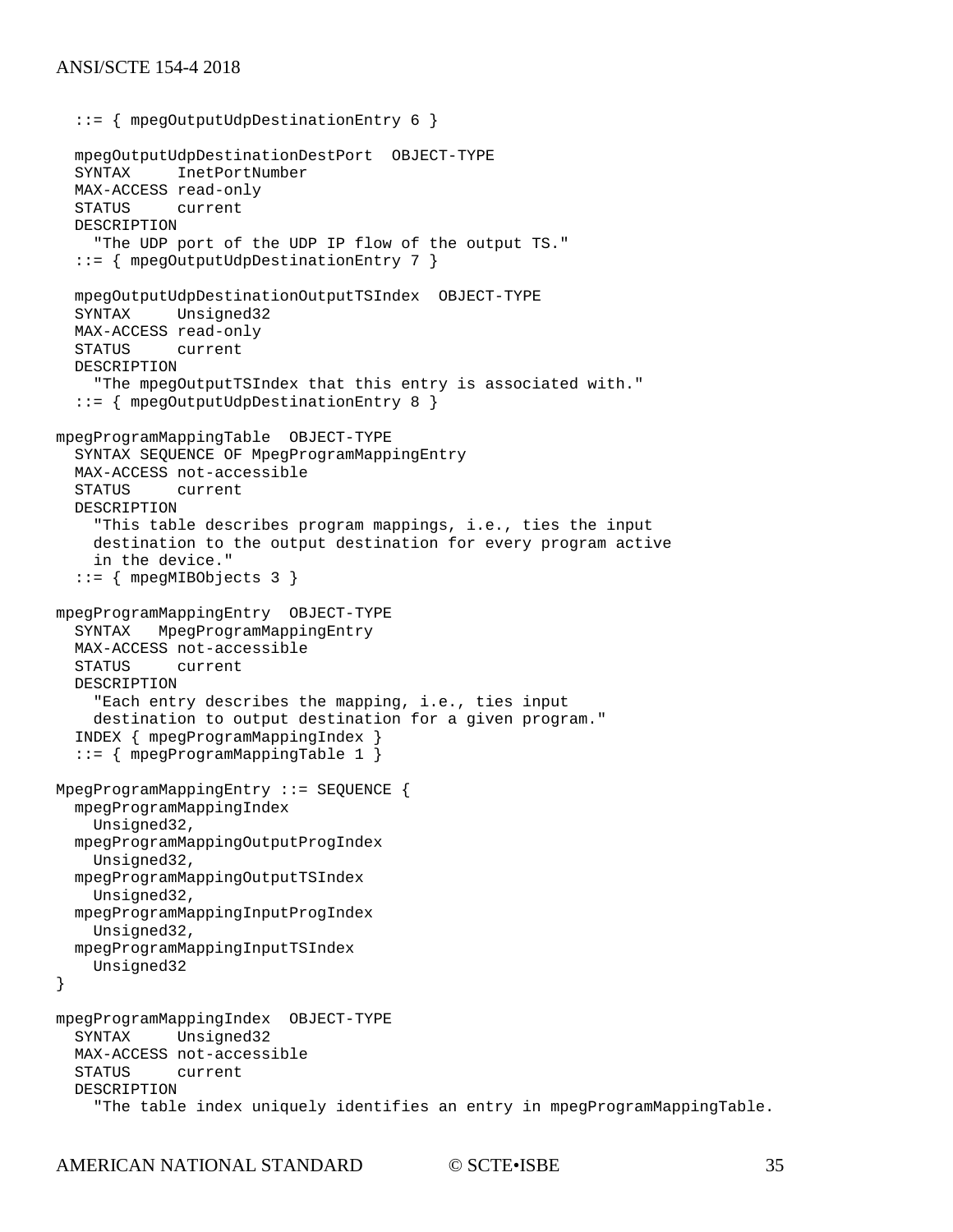```
 This index should be unique within the same SNMP agent that may be 
     managing multiple MPEG devices."
   ::= { mpegProgramMappingEntry 1 }
mpegProgramMappingOutputProgIndex OBJECT-TYPE
   SYNTAX Unsigned32
   MAX-ACCESS read-only
   STATUS current
   DESCRIPTION 
     "This object is set to mpegOutputProgIndex of the corresponding 
     entry in mpegOutputProgTable for a given output program."
   ::= { mpegProgramMappingEntry 2 }
mpegProgramMappingOutputTSIndex OBJECT-TYPE
           Unsigned32
  MAX-ACCESS read-only<br>STATUS current
          current
   DESCRIPTION 
     "This object is set to mpegOutputTSIndex of the
     corresponding entry in mpegOutputProgTable for a given output
     program."
   ::= { mpegProgramMappingEntry 3 }
mpegProgramMappingInputProgIndex OBJECT-TYPE
   SYNTAX Unsigned32
   MAX-ACCESS read-only
            current
   DESCRIPTION 
     "This object is set to the value of mpegInputProgIndex of the
     corresponding entry in mpegInputProgTable for a given input
     program."
   ::= { mpegProgramMappingEntry 4 }
mpegProgramMappingInputTSIndex OBJECT-TYPE
   SYNTAX Unsigned32
   MAX-ACCESS read-only
   STATUS current
   DESCRIPTION 
     "This object is set to the value of mpegInputTSIndex of the 
     corresponding entry in mpegInputProgTable for a given input 
     program."
   ::= { mpegProgramMappingEntry 5 }
mpegVideoSessionTable OBJECT-TYPE
   SYNTAX SEQUENCE OF MpegVideoSessionEntry
   MAX-ACCESS not-accessible
             current
   DESCRIPTION 
     "This table is used to store video session information. The
     session may be of VOD, SDV or DB type. It captures logical 
     information about a video stream, such as source and
     destination addresses, UDP port etc, and also ties it with its
     direct mapping of input and output programs.
     This table captures video sessions provisioned by both
```
session-based and table-based method. It is capable to support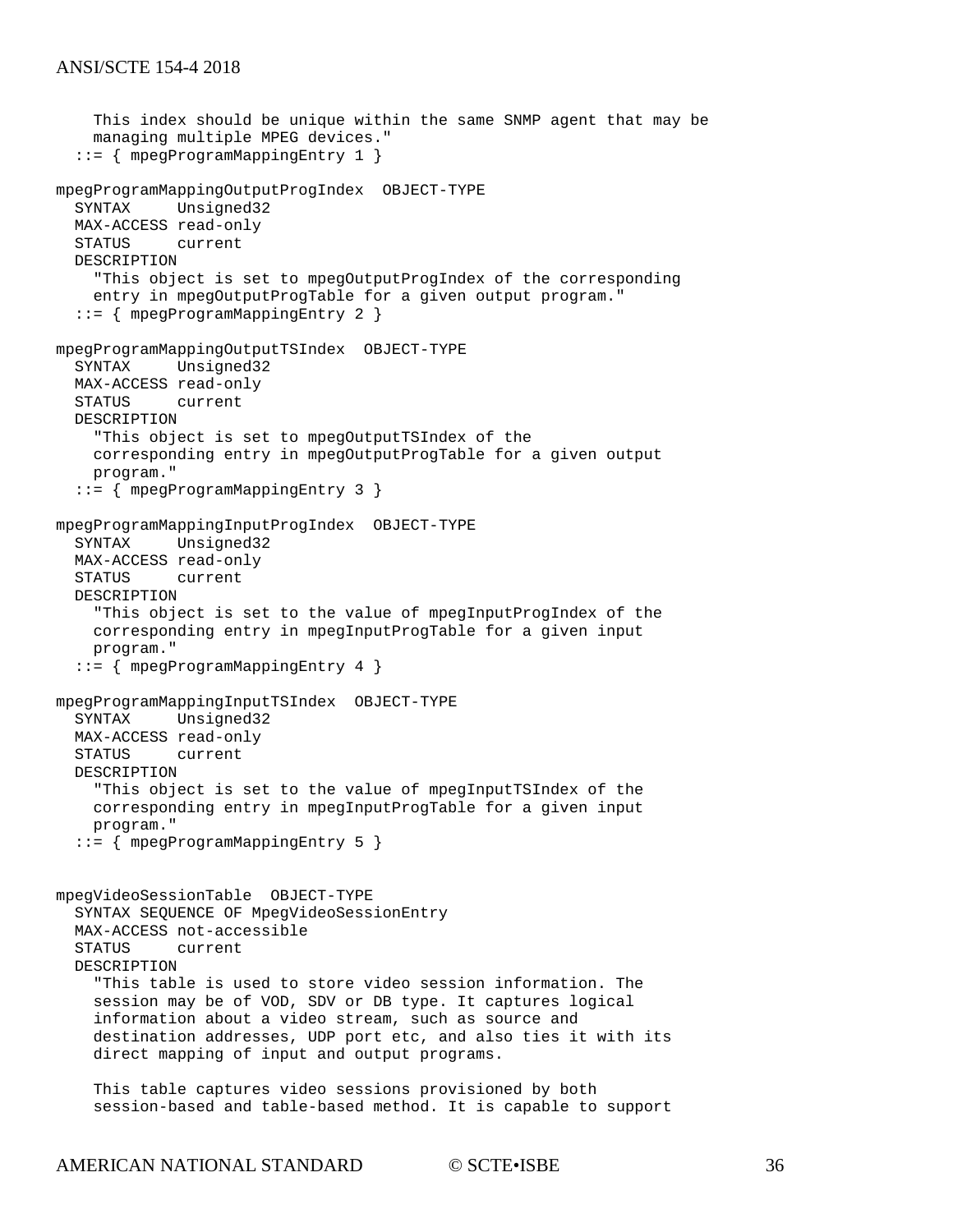```
 N-M mapping of video programs that's required for redundant
     source or video stream cloning etc."
   ::= { mpegMIBObjects 4 }
mpegVideoSessionEntry OBJECT-TYPE
   SYNTAX MpegVideoSessionEntry
  MAX-ACCESS not-accessible<br>STATUS current
            current
   DESCRIPTION 
     "Each entry describes a logical video session."
   INDEX { mpegVideoSessionIndex }
   ::= { mpegVideoSessionTable 1 }
MpegVideoSessionEntry ::= SEQUENCE {
   mpegVideoSessionIndex
     Unsigned32,
   mpegVideoSessionPhyMappingIndex
     Unsigned32,
   mpegVideoSessionPIDRemap
     TruthValue, 
   mpegVideoSessionMode
     INTEGER,
   mpegVideoSessionState
     INTEGER,
   mpegVideoSessionProvMethod
     INTEGER,
   mpegVideoSessionEncryptionType
     INTEGER, 
   mpegVideoSessionEncryptionInfo
     AutonomousType,
   mpegVideoSessionBitRate
     Unsigned32,
   mpegVideoSessionID
     OCTET STRING,
   mpegVideoSessionSelectedInput
     RowPointer,
   mpegVideoSessionSelectedOutput
     RowPointer
}
mpegVideoSessionIndex OBJECT-TYPE
            Unsigned32
   MAX-ACCESS not-accessible
   STATUS current
   DESCRIPTION 
     "The table index uniquely identifies an entry in 
     mpegVideoSessionTable.
     This index should be unique within the same SNMP agent that
     may be managing multiple MPEG devices."
   ::= { mpegVideoSessionEntry 1 }
mpegVideoSessionPhyMappingIndex OBJECT-TYPE
   SYNTAX Unsigned32
   MAX-ACCESS read-only
             current
   DESCRIPTION 
     "This object shall be set to mpegProgramMappingIndex of the
```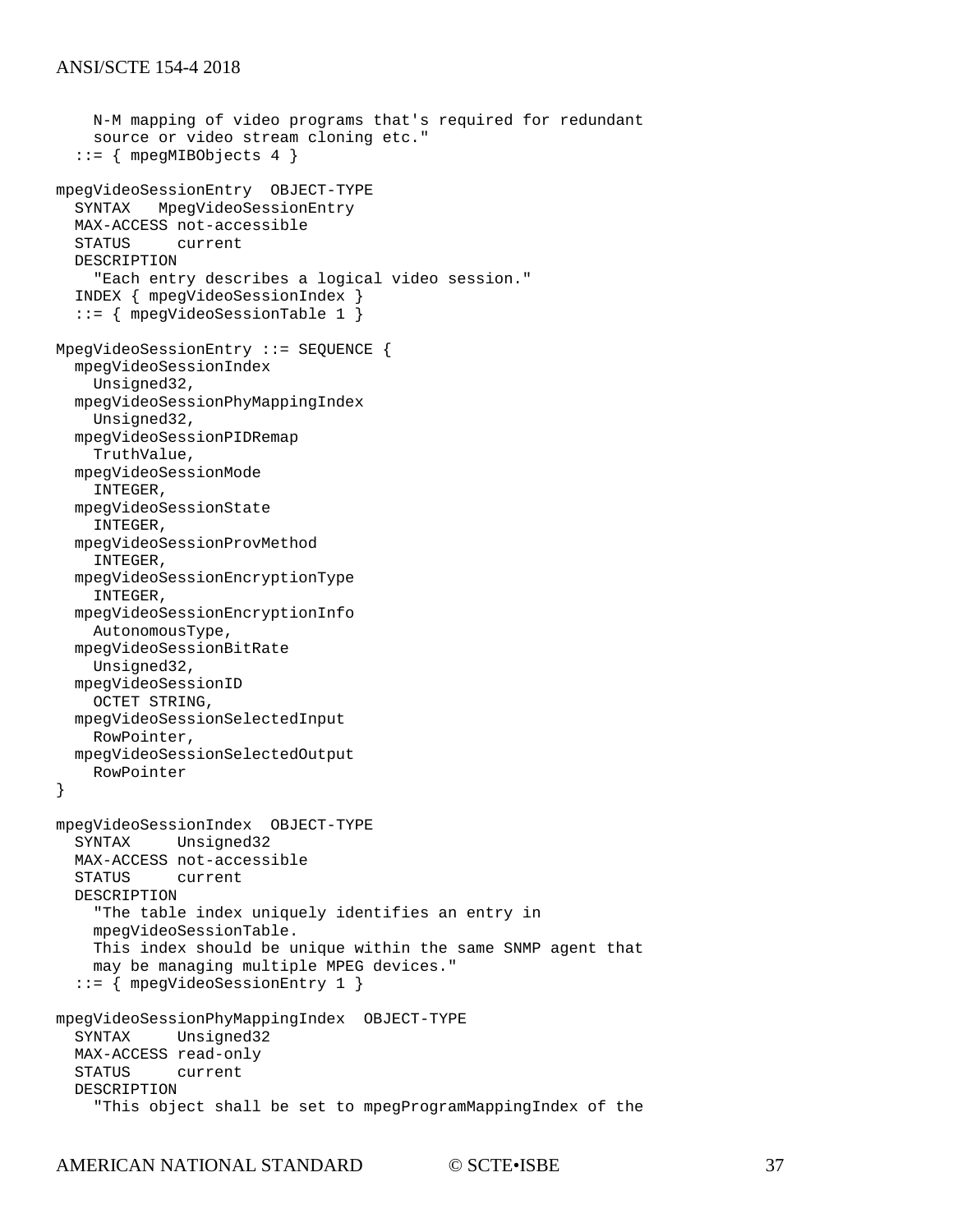```
 corresponding mpegProgramMappingEntry which contains
     physical mapping between the input and output program."
   ::= { mpegVideoSessionEntry 2 }
mpegVideoSessionPIDRemap OBJECT-TYPE
   SYNTAX TruthValue
   MAX-ACCESS read-only
   STATUS current
   DESCRIPTION 
     "This object value 'true' indicates that the session has PID
     remapping. The value 'false' indicates that the session has no
     PID remapping."
   ::= { mpegVideoSessionEntry 3 }
mpegVideoSessionMode OBJECT-TYPE
            INTEGER {
     other(1),
     passThrough(2),
     multiplexing(3) --explicit session
   }
  MAX-ACCESS read-only<br>STATUS current
          current
   DESCRIPTION 
     "Indicates whether the transport stream is associated
     with a multiplexed session or is pass-through.
     For pass-through type transport streams, all elementary stream
     level information in optional."
   ::= { mpegVideoSessionEntry 4 }
mpegVideoSessionState OBJECT-TYPE
            INTEGER {
     active (1),
     provisioned (2)
   }
  MAX-ACCESS read-only<br>STATUS current
          current
   DESCRIPTION 
     "active means in-use, provisioned means not-in-use or active 
     such as video session provisioned for redundant source."
   ::= { mpegVideoSessionEntry 5 }
mpegVideoSessionProvMethod OBJECT-TYPE
   SYNTAX INTEGER {
     tableBased (1),
     sessionBased (2),
     other(3)
   }
  MAX-ACCESS read-only<br>STATUS current
            current
   DESCRIPTION 
     "The type of session, e.g., in QAM table-based or session-based."
   ::= { mpegVideoSessionEntry 6 }
mpegVideoSessionEncryptionType OBJECT-TYPE
             INTEGER {
    none(1),
     other(2),
```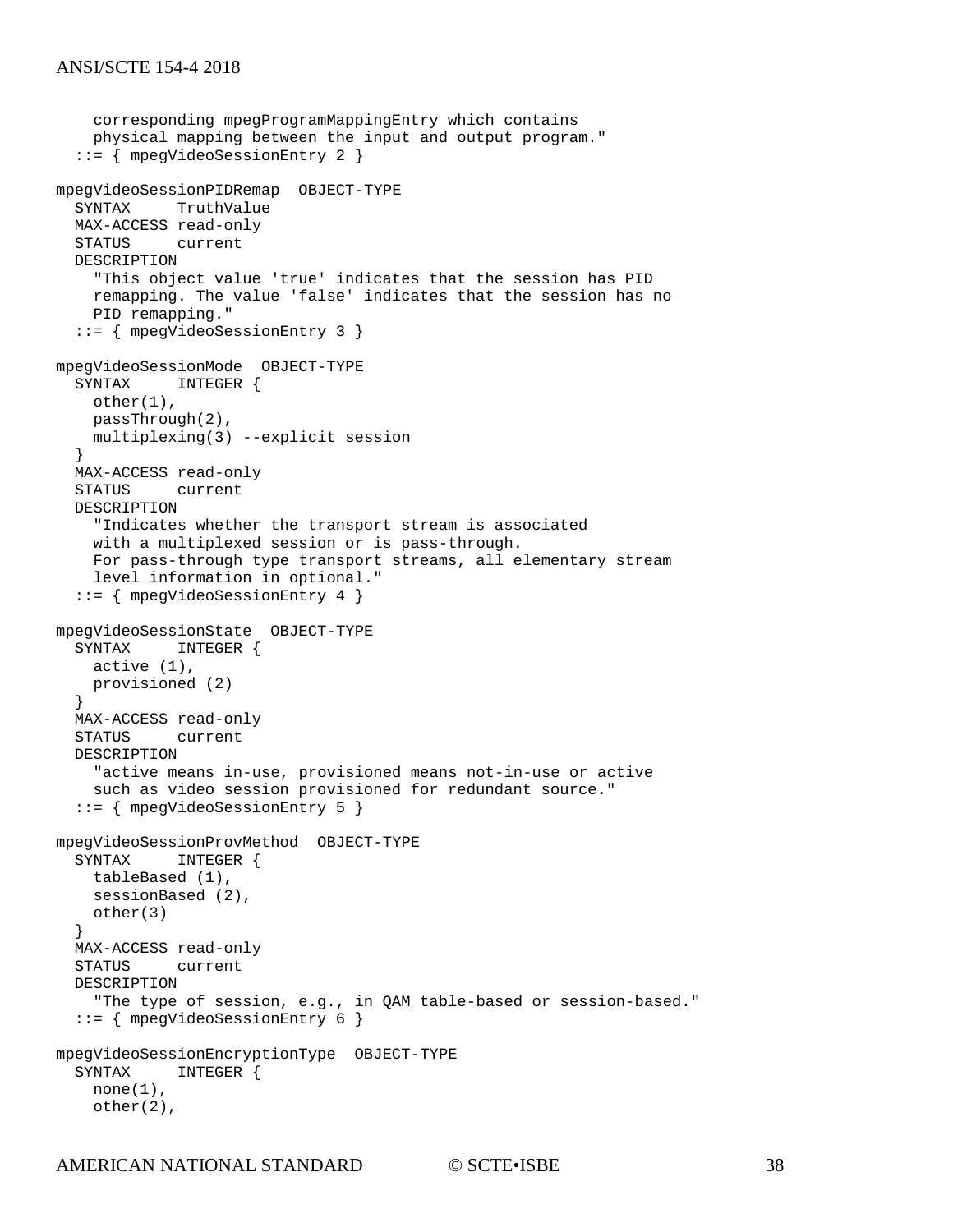```
 preencrypted(3),
     des(4),
     des3(5),
     aes(6),
     dvbCsa(7),
     pkey(8),
     mediac(9),
     dvs042(10)
   }
   MAX-ACCESS read-only
          current
   DESCRIPTION 
     "Indicates the encryption algorithm of the session."
   ::= { mpegVideoSessionEntry 7 }
mpegVideoSessionEncryptionInfo OBJECT-TYPE
   SYNTAX AutonomousType
   MAX-ACCESS read-only
   STATUS current
   DESCRIPTION 
     "Indicates a vendor-specific reference to information 
     associated to the session encryption algorithm."
   ::= { mpegVideoSessionEntry 8 }
mpegVideoSessionBitRate OBJECT-TYPE
   SYNTAX Unsigned32
   UNITS "bps"
   MAX-ACCESS read-only
   STATUS current
   DESCRIPTION 
     "Indicates a session throughtput in bps."
   ::= { mpegVideoSessionEntry 9 }
mpegVideoSessionID OBJECT-TYPE
   SYNTAX OCTET STRING (SIZE(0..16))
   MAX-ACCESS read-only
   STATUS current
   DESCRIPTION 
     "The session ID associated with the stream in the case of a
     session-based QAM. This is not applicable to a table-based QAM.
     This ID may be used by NMS system to uniquely identify an input 
     program to output program mapping."
   ::= { mpegVideoSessionEntry 10 }
mpegVideoSessionSelectedInput OBJECT-TYPE
   SYNTAX RowPointer
  MAX-ACCESS read-only<br>STATUS current
          current
   DESCRIPTION 
     "The reference to the entry of the input flow currently being
     used in the video session."
   ::= { mpegVideoSessionEntry 11 }
   mpegVideoSessionSelectedOutput OBJECT-TYPE
           RowPointer
   MAX-ACCESS read-only
```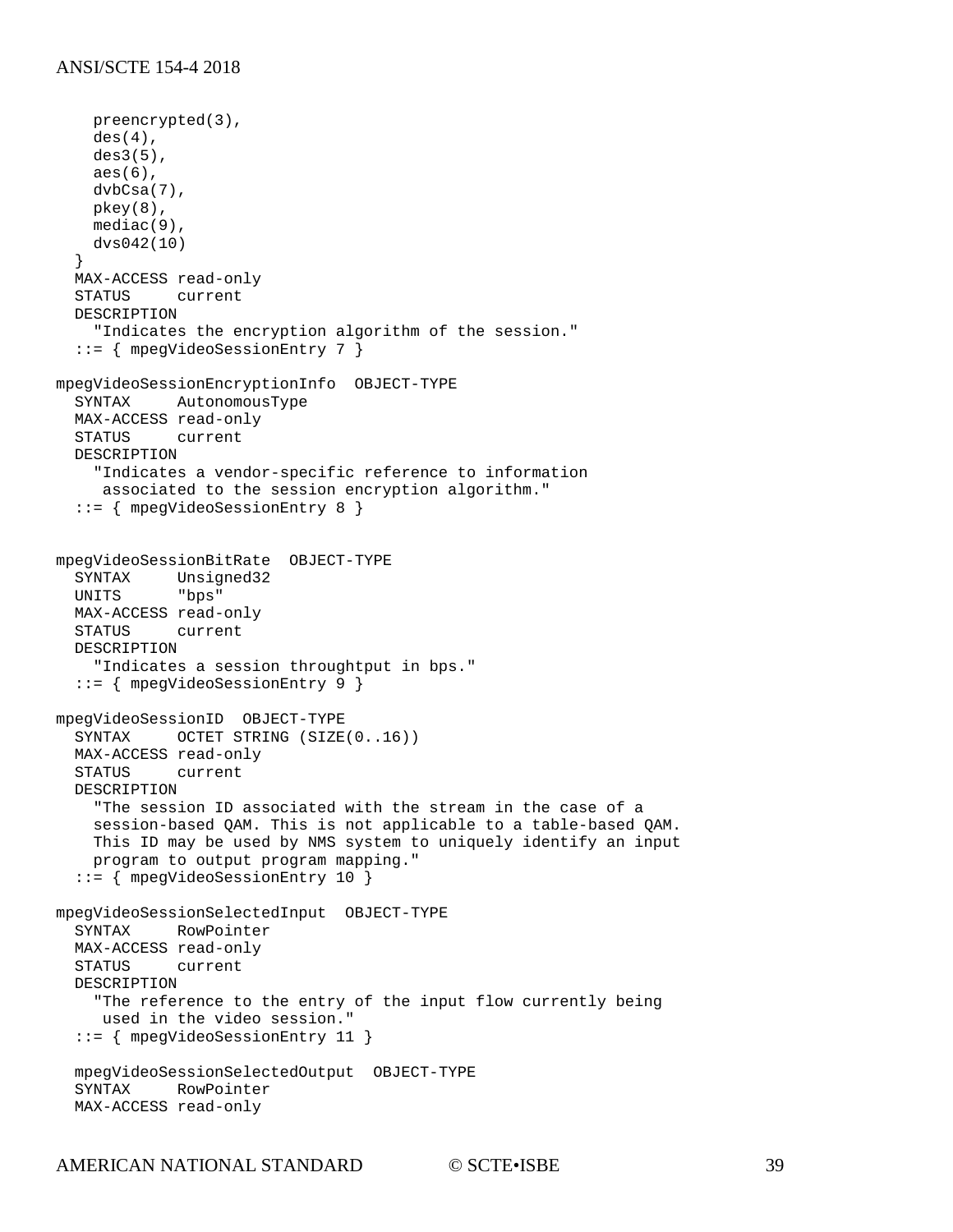```
 STATUS current
   DESCRIPTION 
     "The reference to the entry of the output flow currently being
      used in the video session."
   ::= { mpegVideoSessionEntry 12 }
mpegVideoSessionPtrTable OBJECT-TYPE
   SYNTAX SEQUENCE OF MpegVideoSessionPtrEntry
   MAX-ACCESS not-accessible
             current
   DESCRIPTION 
     "This table is used to provide a quick reference of the 
     Program Mapping and input/output TS connection information 
     associated with a Video Session."
   ::= { mpegMIBObjects 5 }
mpegVideoSessionPtrEntry OBJECT-TYPE
          MpegVideoSessionPtrEntry
   MAX-ACCESS not-accessible
            current
   DESCRIPTION 
     "Each entry describes the associations with ProgramMapping and
     transport stream connections."
   INDEX { mpegVideoSessionIndex,
           mpegVideoSessionPtrInputProgIndex,
           mpegVideoSessionPtrInputTSIndex,
           mpegVideoSessionPtrInputTSConnType,
           mpegVideoSessionPtrInputTSConnection, 
           mpegVideoSessionPtrOutputProgIndex,
           mpegVideoSessionPtrOutputTSIndex,
           mpegVideoSessionPtrOutputTSConnType,
           mpegVideoSessionPtrOutputTSConnection
}
   ::= { mpegVideoSessionPtrTable 1 }
MpegVideoSessionPtrEntry ::= SEQUENCE {
   mpegVideoSessionPtrInputProgIndex
     Unsigned32,
   mpegVideoSessionPtrInputTSIndex
     Unsigned32, 
   mpegVideoSessionPtrInputTSConnType
     Unsigned32,
   mpegVideoSessionPtrInputTSConnection
    Unsigned32,
   mpegVideoSessionPtrOutputProgIndex
     Unsigned32, 
   mpegVideoSessionPtrOutputTSIndex
     Unsigned32,
   mpegVideoSessionPtrOutputTSConnType
     Unsigned32, 
   mpegVideoSessionPtrOutputTSConnection
     Unsigned32,
   mpegVideoSessionPtrStatus
     INTEGER
}
```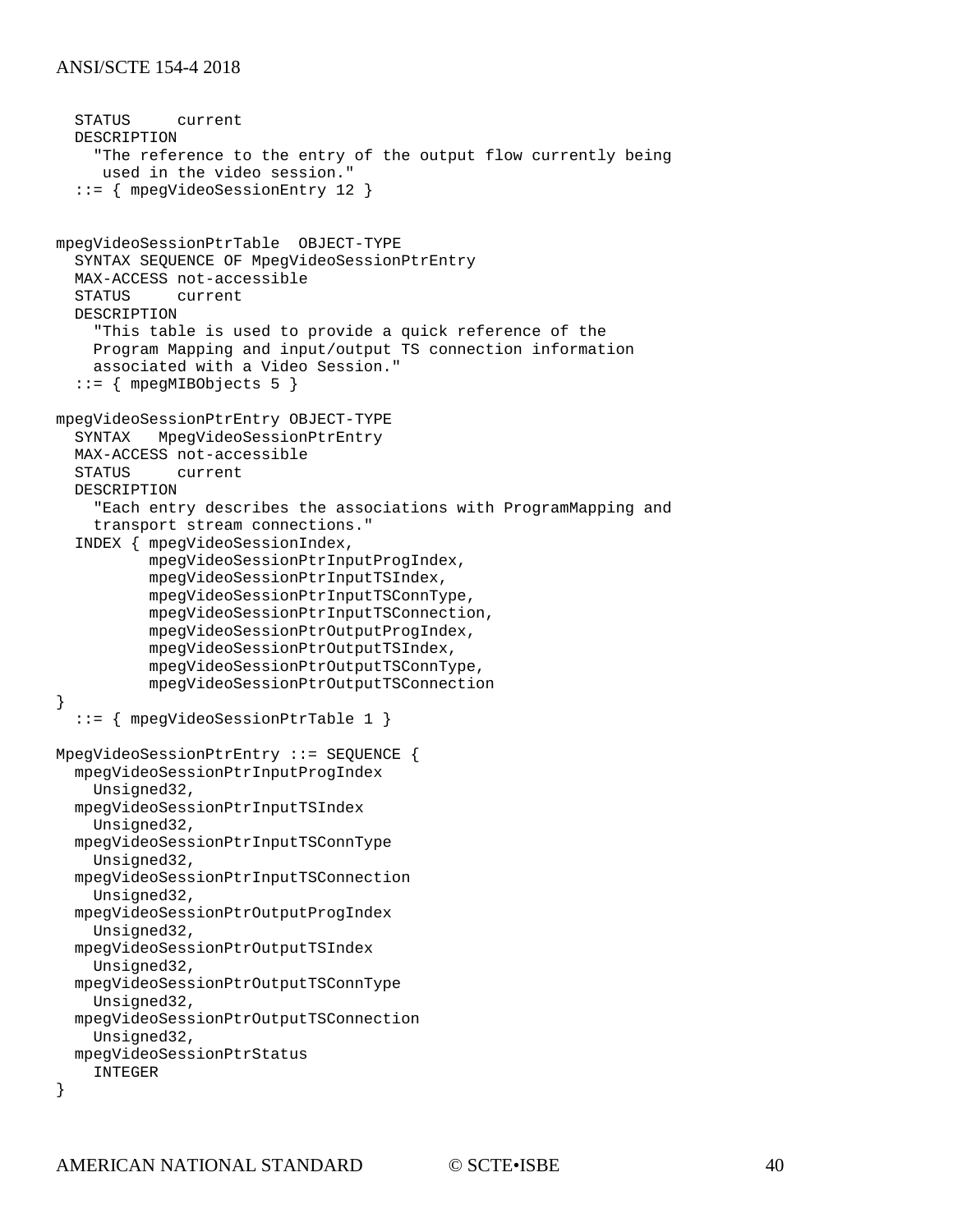```
mpegVideoSessionPtrInputProgIndex OBJECT-TYPE
           Unsigned32
  MAX-ACCESS not-accessible<br>STATUS current
          current
   DESCRIPTION 
     "Indicates the Input Program index value of the video
     session."
   ::= { mpegVideoSessionPtrEntry 1 }
mpegVideoSessionPtrInputTSIndex OBJECT-TYPE
           Unsigned32
  MAX-ACCESS not-accessible<br>STATUS current
            current
   DESCRIPTION 
     "Indicates the input TS index value of the video
      session."
   ::= { mpegVideoSessionPtrEntry 2 }
mpegVideoSessionPtrInputTSConnType OBJECT-TYPE
   SYNTAX Unsigned32
  MAX-ACCESS not-accessible<br>STATUS current
          current
   DESCRIPTION 
     "Indicates the Input TS Connection type value of the video 
     session."
   ::= { mpegVideoSessionPtrEntry 3 }
mpegVideoSessionPtrInputTSConnection OBJECT-TYPE
   SYNTAX Unsigned32
  MAX-ACCESS not-accessible<br>STATUS current
           current
   DESCRIPTION 
     "Indicates the Input TS Connection value of the video 
     session."
   ::= { mpegVideoSessionPtrEntry 4 }
mpegVideoSessionPtrOutputProgIndex OBJECT-TYPE
   SYNTAX Unsigned32
  MAX-ACCESS not-accessible<br>STATUS current
          current
   DESCRIPTION 
     "Indicates the Output Program index value of the video
      session."
   ::= { mpegVideoSessionPtrEntry 5 }
mpegVideoSessionPtrOutputTSIndex OBJECT-TYPE
   SYNTAX Unsigned32
   MAX-ACCESS not-accessible
   STATUS current
   DESCRIPTION 
     "Indicates the Output TS index value of the video 
     session."
   ::= { mpegVideoSessionPtrEntry 6 }
mpegVideoSessionPtrOutputTSConnType OBJECT-TYPE
   SYNTAX Unsigned32
```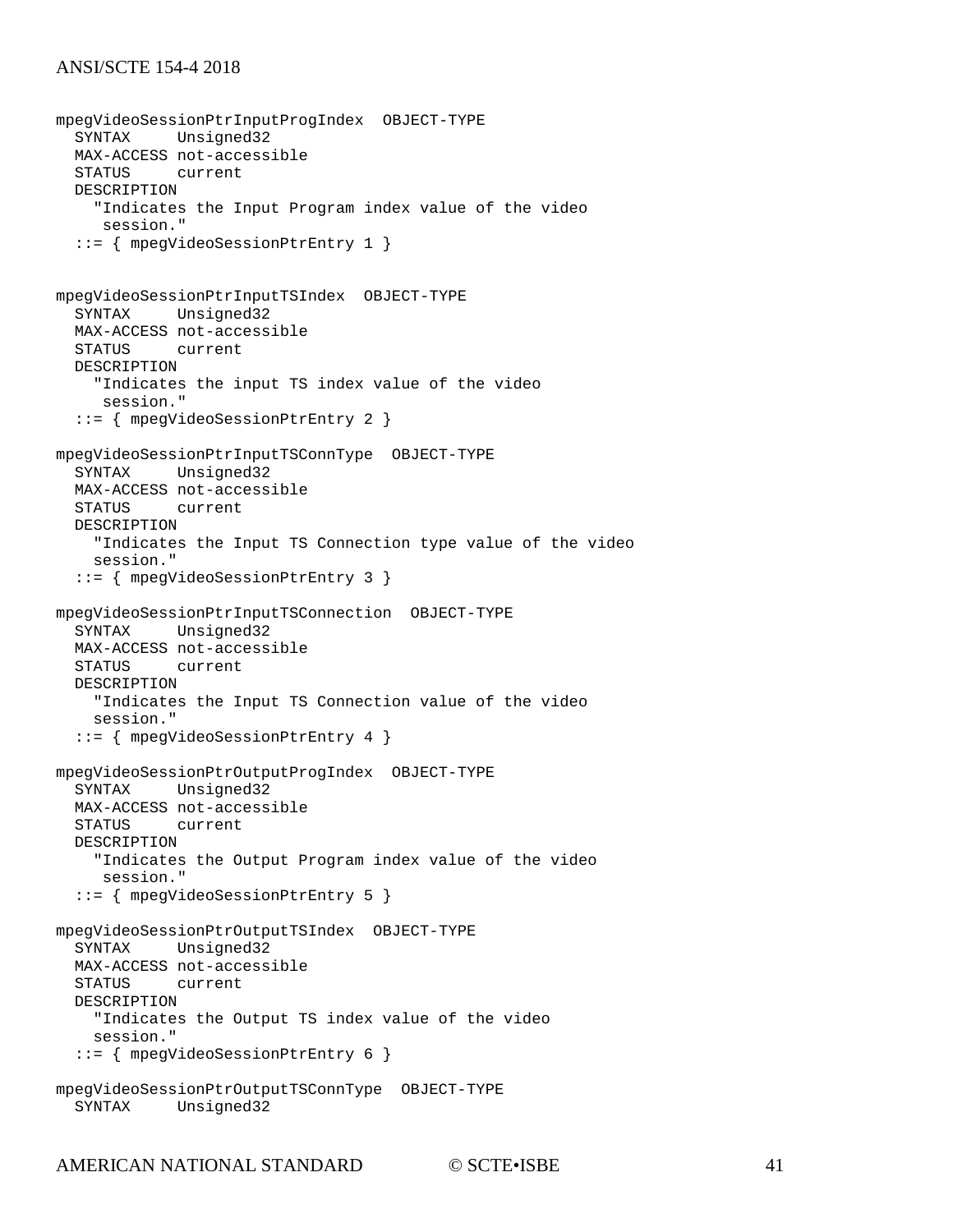```
 MAX-ACCESS not-accessible
            current
   DESCRIPTION 
     "Indicates the Output TS Connection type value of the video 
     session."
   ::= { mpegVideoSessionPtrEntry 7 }
mpegVideoSessionPtrOutputTSConnection OBJECT-TYPE
           Unsigned32
   MAX-ACCESS not-accessible
             current
   DESCRIPTION 
     "Indicates the Output TS Connection value of the video 
     session."
   ::= { mpegVideoSessionPtrEntry 8 }
mpegVideoSessionPtrStatus OBJECT-TYPE<br>SYNTAX INTEGER {
             INTEGER {
                        active(1),
                        closed(2)
 }
 MAX-ACCESS read-only
   STATUS current
   DESCRIPTION 
     "Indicates the status of the session.
     Only active sessions need to be reported."
   ::= { mpegVideoSessionPtrEntry 9 }
mpegInputTSOutputSessionTable OBJECT-TYPE
   SYNTAX SEQUENCE OF MpegInputTSOutputSessionEntry
  MAX-ACCESS not-accessible<br>STATUS current
             current
   DESCRIPTION 
     "Specifies the list of Output Session indexes that the
     Input TS entry is feeding. For unicast it will typically point
     to just one output Session. For multicast, it will point to
     all the output Sessions using this internally replicated
     input TS."
  ::= { mpeqMIBObjects 6 }
mpegInputTSOutputSessionEntry OBJECT-TYPE
   SYNTAX MpegInputTSOutputSessionEntry
   MAX-ACCESS not-accessible
   STATUS current
   DESCRIPTION 
     "Each entry specifies the sessionID associated with the
     Input TS Entry Index."
   INDEX { mpegInputTSIndex,
           mpegVideoSessionIndex
}
   ::= { mpegInputTSOutputSessionTable 1 }
MpegInputTSOutputSessionEntry ::= SEQUENCE {
   mpegInputTSOutputSessionCreateTime
     DateAndTime
}
```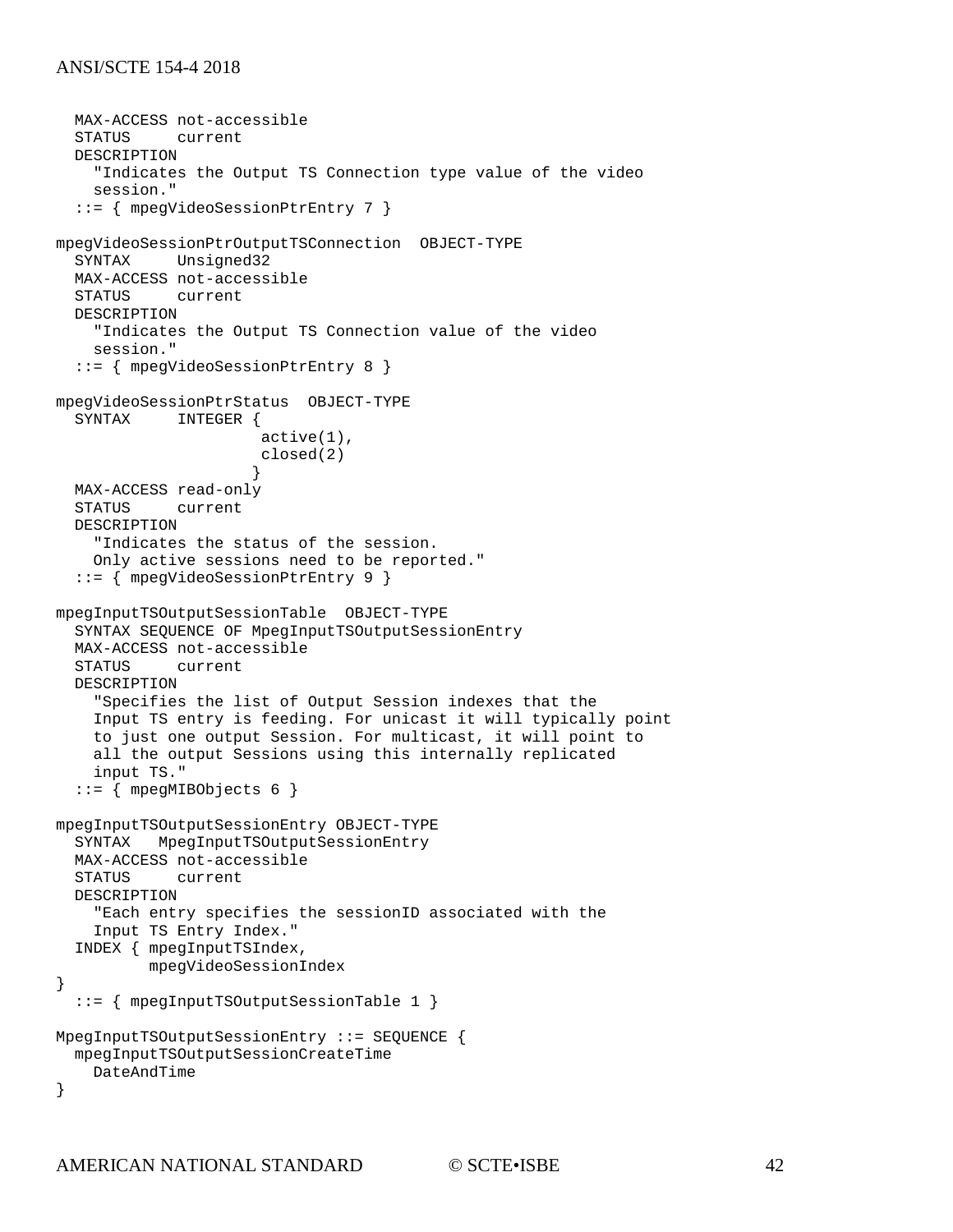```
mpegInputTSOutputSessionCreateTime OBJECT-TYPE
           DateAndTime
  MAX-ACCESS read-only<br>STATUS current
          current
   DESCRIPTION 
     "Indicates the Creation Time of the session referenced by 
     this entry."
   ::= { mpegInputTSOutputSessionEntry 1 }
mpegSupport MODULE-COMPLIANCE
             current
   DESCRIPTION 
     "These objects describe the support level for MPEG."
  M\bigcapIIIIF MANDATORY-GROUPS { mpegInputGroup,
           mpegOutputGroup } 
     GROUP mpegMappingsGroup
     DESCRIPTION 
       "The mpegMappingsGroup is unconditionally optional."
     GROUP mpegSessionsGroup
     DESCRIPTION 
       "The mpegSessionsGroup is unconditionally optional."
     GROUP mpegInputProgESGroup
     DESCRIPTION 
       "This group is optional for devices that only support
         'passThrough' sessions, or devices that choose not to decode
        and store extensive information which is available from other
        sources, such as video server, encoder, satellite, etc."
     GROUP mpegOutputProgElemStatsGroup
     DESCRIPTION 
       "This group is optional for devices that only support'passThrough'
       sessions."
   ::= { mpegMIBCompliances 1 }
mpegInputGroup OBJECT-GROUP
   OBJECTS { 
     mpegInputTSType, 
     mpegInputTSConnectionType, 
     mpegInputTSConnection, 
     mpegInputTSActiveConnection, 
     mpegLossOfSignalTimeout, 
     mpegInputTSPsiDetected, 
     mpegInputTSStartTime, 
     mpegInputTSResourceAllocated, 
     mpegInputTSNumPrograms, 
     mpegInputTSRate, 
     mpegInputTSMaxRate, 
     mpegInputTSPatVersion, 
     mpegInputTSCatVersion, 
     mpegInputTSNitPid, 
     mpegInputTSNumEmms, 
     mpegInputTSTSID,
```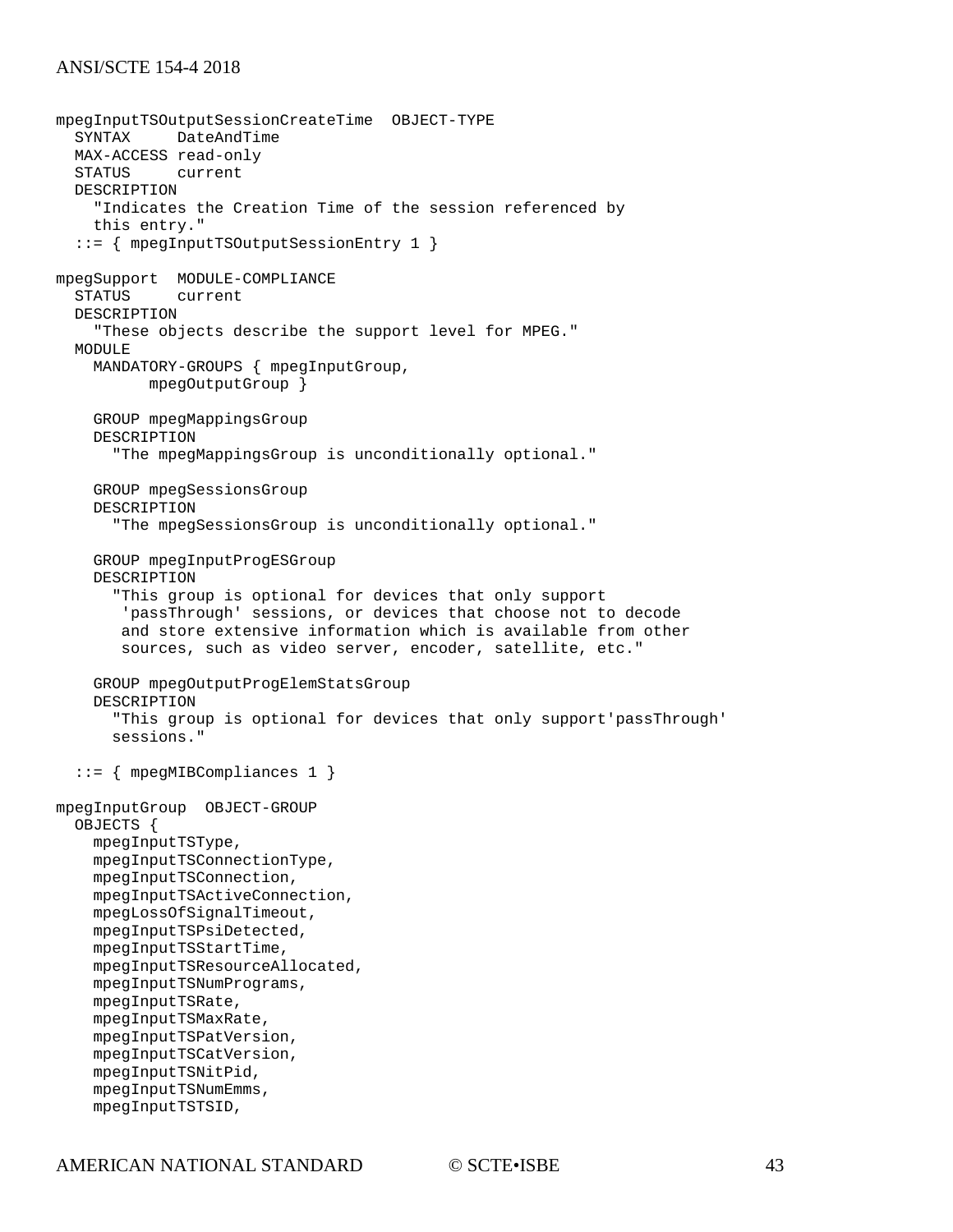```
 mpegInputTSLock,
     mpegInputUdpOriginationIfIndex,
     mpegInputUdpOriginationInetAddrType,
     mpegInputUdpOriginationSrcInetAddr,
     mpegInputUdpOriginationDestInetAddr,
     mpegInputUdpOriginationDestPort,
     mpegInputUdpOriginationActive,
     mpegInputUdpOriginationPacketsDetected,
     mpegInputUdpOriginationRank,
     mpegInputUdpOriginationInputTSIndex,
     mpegInputProgPmtVersion, 
     mpegInputProgNo,
     mpegInputProgPmtVersion, 
     mpegInputProgPmtPid, 
     mpegInputProgPcrPid, 
     mpegInputProgEcmPid, 
     mpegInputProgNumElems, 
     mpegInputProgNumEcms, 
     mpegInputProgCaDescr, 
     mpegInputProgScte35Descr, 
     mpegInputProgScte18Descr, 
     mpegInputStatsPcrPackets, 
     mpegInputStatsNonPcrPackets, 
     mpegInputStatsUnexpectedPackets, 
     mpegInputStatsContinuityErrors, 
     mpegInputStatsSyncLossPackets,
     mpegInputStatsPcrIntervalExceeds, 
     mpegInputStatsPcrJitter, 
  mpegInputStatsMaxPacketJitter }<br>STATUS current
             current
   DESCRIPTION 
     "The input objects of the MPEG device."
  ::= { mpegMIBGroups 1 }
mpegInputProgESGroup OBJECT-GROUP
   OBJECTS { mpegProgESScte18Descr, 
     mpegProgESScte35Descr, 
     mpegProgESCaDescr, 
     mpegProgESPID, 
  mpegProgESType }<br>STATUS current
              current
   DESCRIPTION 
     "This table contains information about the elementary streams
     in a program. "
   ::= { mpegMIBGroups 2 }
mpegOutputGroup OBJECT-GROUP
   OBJECTS { mpegInsertPacketListId, 
     mpegInsertPacketImmediateExecution, 
     mpegInsertPacketStartTime, 
     mpegInsertPacketRepeat, 
     mpegInsertPacketContinuousFlag, 
     mpegInsertPacketRate, 
     mpegInsertPacketDeviceIfIndex, 
     mpegOutputStatsDroppedPackets, 
     mpegOutputStatsFifoOverflow,
     mpegOutputStatsFifoUnderflow,
```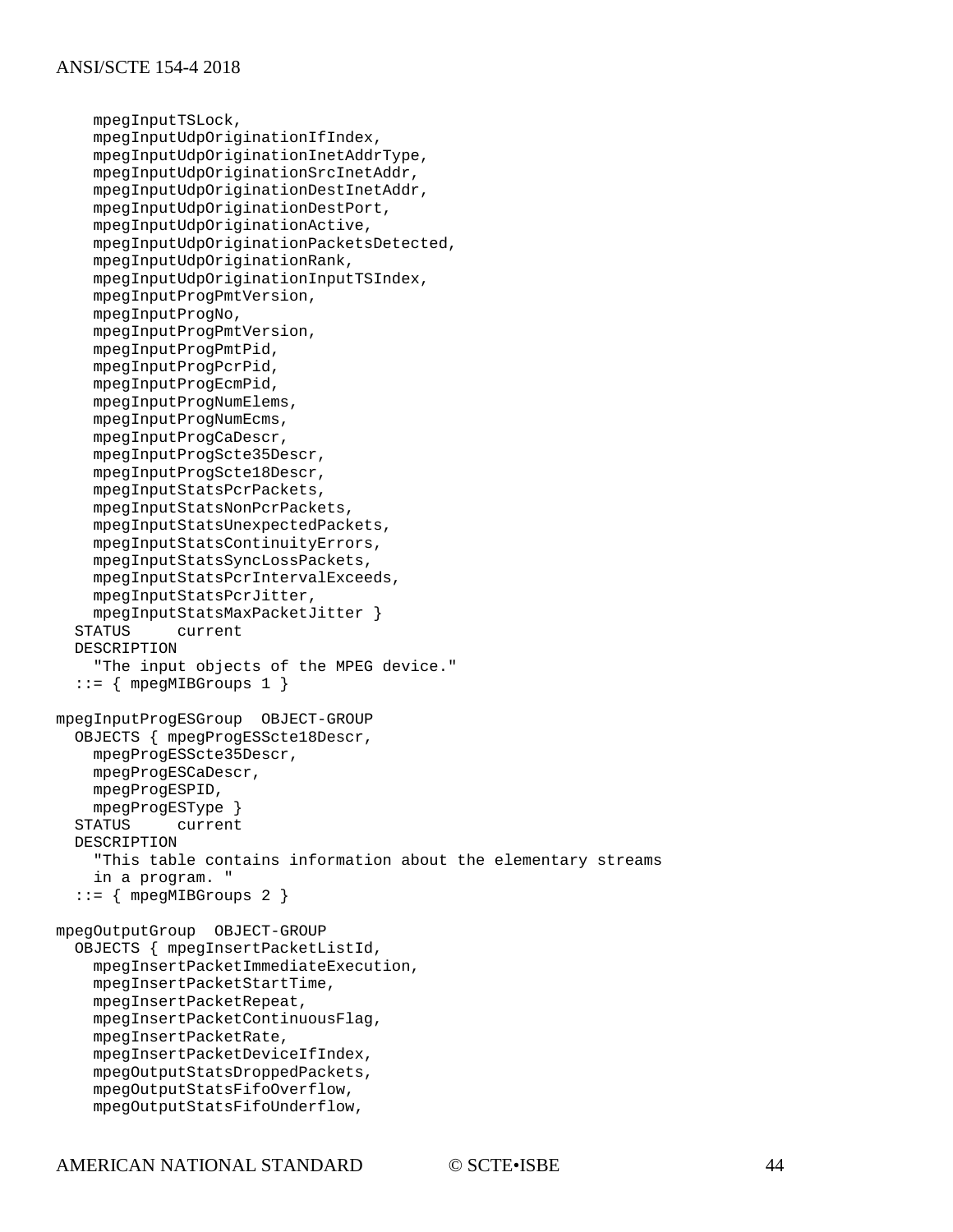```
 mpegOutputStatsDataRate, 
     mpegOutputStatsAvailableBandwidth, 
     mpegOutputProgNo,
     mpegOutputProgPmtVersion, 
     mpegOutputProgPmtPid, 
     mpegOutputProgPcrPid, 
     mpegOutputProgEcmPid, 
     mpegOutputProgNumElems, 
     mpegOutputProgNumEcms, 
     mpegOutputProgCaDescr, 
     mpegOutputProgScte35Descr, 
     mpegOutputTSType, 
     mpegOutputTSConnectionType, 
     mpegOutputTSConnection, 
     mpegOutputTSNumPrograms, 
     mpegOutputTSTSID, 
     mpegOutputTSNitPid, 
     mpegOutputTSCaPid, 
     mpegOutputTSCatInsertRate, 
     mpegOutputTSPatInsertRate, 
     mpegOutputProgScte18Descr, 
     mpegOutputTSPmtInsertRate, 
     mpegOutputTSStartTime,
     mpegOutputUdpDestinationIfIndex,
     mpegOutputUdpDestinationInetAddrType,
     mpegOutputUdpDestinationSrcInetAddr,
     mpegOutputUdpDestinationDestInetAddr,
     mpegOutputUdpDestinationDestPort,
     mpegOutputUdpDestinationOutputTSIndex,
     mpegOutputStatsChannelUtilization, 
  mpegOutputStatsTotalPackets }<br>STATUS current
              current
   DESCRIPTION 
     "The output objects of the MPEG device."
   ::= { mpegMIBGroups 3 }
mpegOutputProgElemStatsGroup OBJECT-GROUP
   OBJECTS { mpegOutputProgElemStatsDataRate, 
  mpegOutputProgElemStatsElemType }<br>STATUS current
              current
   DESCRIPTION 
     "The stats associated with the elementary streams of an MPEG
     program."
  ::= { mpegMIBGroups 4 }
mpegMappingsGroup OBJECT-GROUP
   OBJECTS { mpegProgramMappingOutputProgIndex, 
     mpegProgramMappingOutputTSIndex,
     mpegProgramMappingInputProgIndex, 
   mpegProgramMappingInputTSIndex }
              current
   DESCRIPTION 
     "The group of objects describing program mappings within the
     Device."
  ::= { mpegMIBGroups 5 }
```

```
mpegSessionsGroup OBJECT-GROUP
```